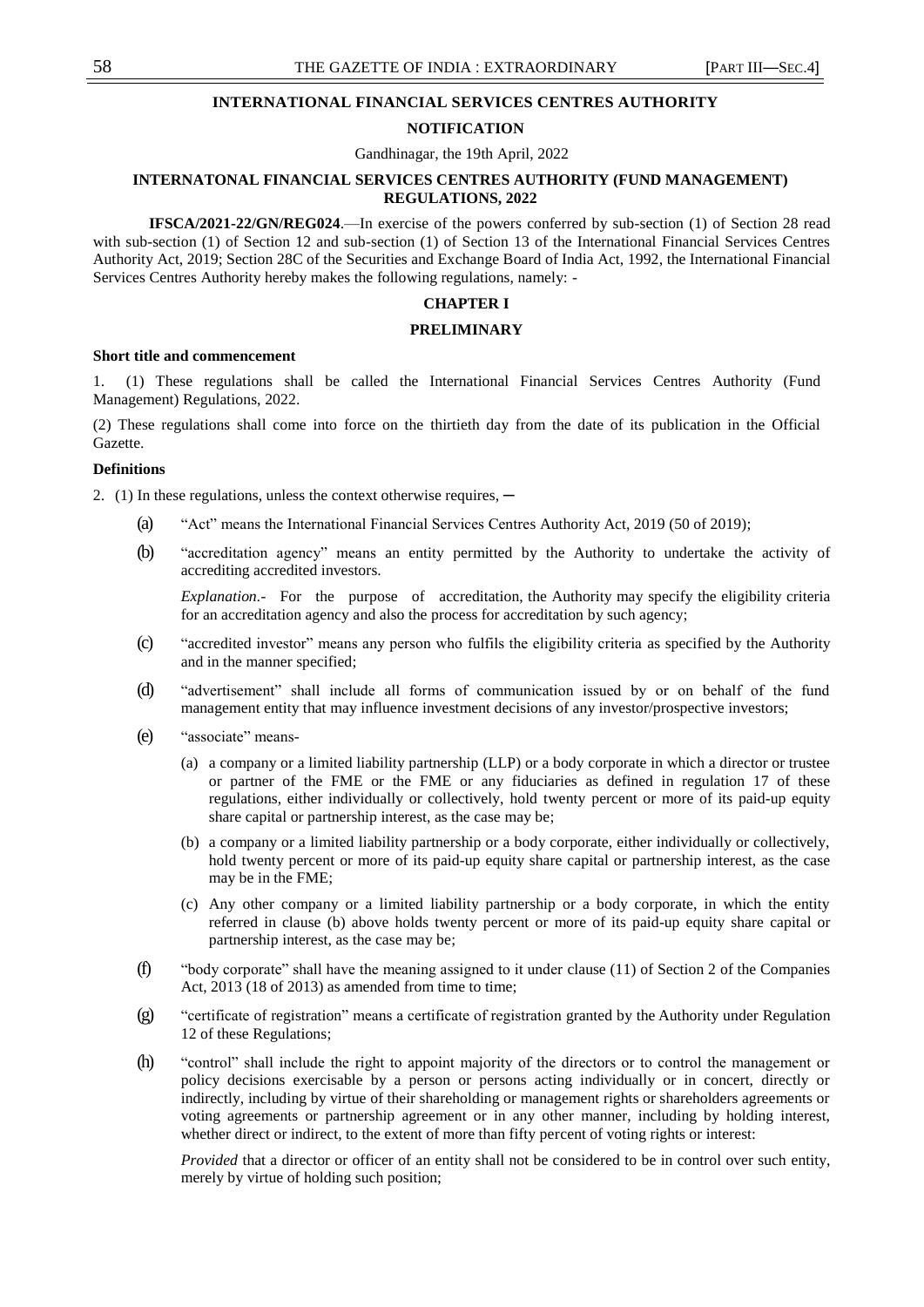- $(i)$  "close ended scheme" means any scheme in which the period of maturity of the scheme is specified;
- (j) "compliance officer" means any senior officer, designated so and reporting to the board of directors or head of the organization in case board is not there, who is financially literate and is capable of appreciating requirements for legal and regulatory compliance under these regulations and who shall be responsible for compliance of policies, procedures, maintenance of records, monitoring adherence to the rules for the preservation of unpublished price sensitive information, monitoring of trades and the implementation of the codes specified in these regulations under the overall supervision of the board of directors of the FME or the head of an organization, as the case may be.

*Explanation*.– For the purpose of this regulation, "financially literate" shall mean a person who has the ability to read and understand basic financial statements i.e. balance sheet, profit and loss account, and statement of cash flows;

- (k) "corpus" means the total amount of funds committed by investors to the fund management entity under a scheme by way of a written contract or any such document as on a particular date;
- (I) "discretionary portfolio manager" means a portfolio manager who under a contract relating to portfolio management, exercises or may exercise, any degree of discretion as to the investment of funds or management of the portfolio of securities of the client, as the case may be;
- (m) "effective date" shall mean the thirtieth day from the date of publication of these Regulations in the official gazette;
- (n) ―family investment fund‖ means a self-managed fund pooling money only from a single family and has been set up in terms of these regulations;
- (o) ―foreign jurisdiction‖ means a country, other than India, whose securities market regulator is a signatory to International Organization of Securities Commission's Multilateral Memorandum of Understanding (Appendix A signatories) or a signatory to a bilateral Memorandum of Understanding with the Authority, and which is not identified in the public statement of Financial Action Task Force as:
	- (i) a jurisdiction having a strategic Anti-Money Laundering or Combating the Financing of Terrorism deficiencies to which counter measures apply; or
	- (ii) a jurisdiction that has not made sufficient progress in addressing the deficiencies or has not committed to an action plan developed with the Financial Action Task Force to address the deficiencies;
- (p) "fund management entity" or "FME" means an entity registered with the Authority as a Fund Management Entity under any of the categories specified in these regulations;
- (q) ―fund manager‖ means any individual who is appointed by the FME to manage its investments by whatever name called;
- (r) ―fund of funds scheme‖ means a scheme that invests primarily in other schemes whether in IFSC or India or foreign jurisdictions;
- (s) "IFSC" or "International Financial Services Centre" shall have the same meaning as assigned to it under clause (g) of sub-section (1) of Section 3 of the Act;
- (t) 
"IFSCA" or "Authority" means the International Financial Services Centres Authority established under sub-section (1) of Section 4 of the Act;
- (u) "inspecting authority" means one or more persons authorised by the Authority to undertake inspection of the books, accounts, records and documents of a fund management entity or related entities in terms of these regulations;
- (v) "index scheme" means a scheme that invests in securities in the same proportion as an index of securities;
- (w) "investee company" means any company, special purpose vehicle or limited liability partnership or body corporate or real estate investment trust or infrastructure investment trust or a fund in which an investment is made;
- (x) "Sey managerial personnel" or "KMP" means the officers or personnel of the FME who are members of its core management team and includes members of the management one level below the executive directors of the FME, functional heads and includes ‗key managerial personnel' as defined under the Companies Act, 2013 or any other person whom the FME may declare as a key managerial personnel;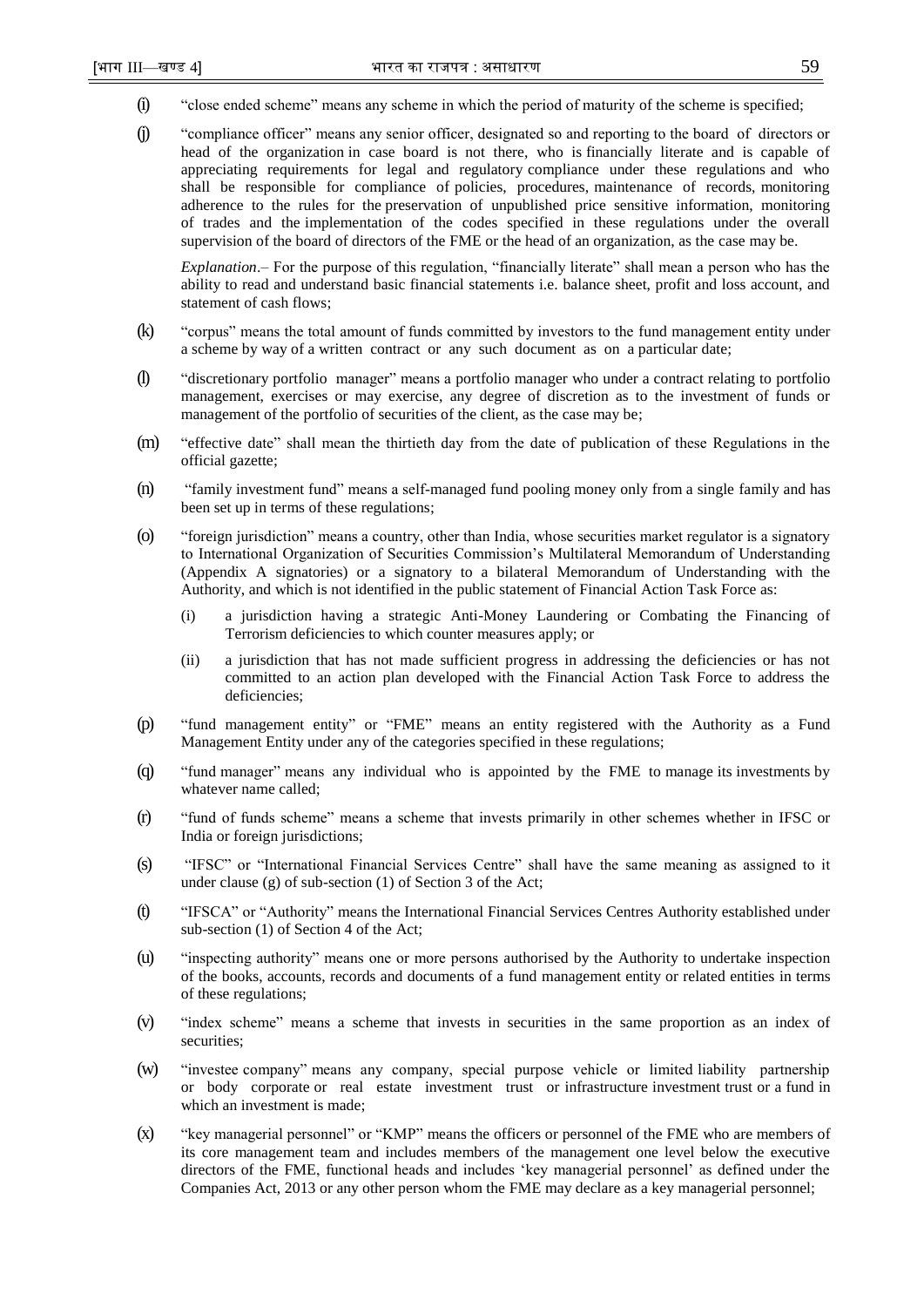- (y) "net worth" means the aggregate value of the paid-up share capital (or capital contribution) and all reserves created out of the profits, securities premium account and debit or credit balance of profit and loss account, after deducting the aggregate value of the accumulated losses, deferred expenditure and miscellaneous expenditure not written off, as per the balance sheet, but does not include reserves created out of revaluation of assets, write-back of depreciation and amalgamation;
- (z) "offer document" means any document by which a Registered FME (Retail) invites public for subscription in a retail scheme or public offer by an Investment Trust;
- (aa) "open ended scheme" means a scheme which is not a close ended scheme i.e. it does not have specified maturity period;
- (bb) "placement memorandum" means any document by which a FME invites accredited investors or investors investing above a specified threshold to invest in a venture capital scheme or a restricted scheme or a private placement by an Investment Trust;
- (cc) ―portfolio‖ means the total holdings of securities and financial assets belonging to any person;
- (dd) "principal officer" means a designated employee of the fund management entity responsible for overall activities of the fund management entity;
- (ee) "recognised stock exchange" means a recognised stock exchange in IFSC;
- (ff) 
"Registered Fund Management Entity" or "Registered FME" shall mean Registered FME (Non-Retail) and Registered FME (Retail);
- (gg) "restricted scheme" means a scheme under a private placement offer to only "accredited investors" or investors investing above USD 1,50,000 and it shall not have more than 1000 investors or such other number as may be specified by the Authority;
- (hh) "Retail scheme" means a scheme offered to all investors or a section of the investors for subscription with no ceiling as to number of investors in the scheme;
- (ii) "Scheme" or "fund" means a scheme of a fund management entity launched under these Regulations;
- (ii) "single family" means a group of individuals who are the lineal descendants of a common ancestor and includes their spouses (including widows and widowers, whether remarried or not) and children (including stepchildren, adopted children, ex nuptial children);
- (kk) "trust" means a trust established under the Indian Trusts Act, 1882 or under an Act of Parliament or State Legislation;

(2) Words and expressions used and not defined in these regulations but defined in the Act or Acts mentioned in the First Schedule to the Act, or the Companies Act, 2013, or any rules or regulations made thereunder shall have the same meanings respectively assigned to them in those Acts, rules or regulations or any statutory modification or reenactment thereto, as the case may be.

### **CHAPTER II**

#### **REGISTRATION OF FUND MANAGEMENT ENTITY (FME)**

#### **Obligation to seek registration**

3. (1) Any entity, intending to undertake the business of fund management under these regulations shall not commence operations in an IFSC unless it has obtained a certificate of registration from the Authority as a FME under any of the categories mentioned in sub-regulation (4).

(2) An entity desirous of obtaining a certificate of registration as a FME in IFSC shall submit an application form in the format and manner as specified in First Schedule along with documents and application fees as may be specified by the Authority.

- (3) An application, which is not complete in all respects shall be liable to be rejected as specified under these regulations.
- (4) The FME shall seek registration under any of the following three categories:
- **(a) Authorised FME:**

The FMEs that pool money from accredited investors or investors investing above the specified threshold by way of private placement and invest in start-ups or early-stage ventures through Venture Capital Scheme. Family Investment Fund investing in securities, financial products and such other permitted asset classes shall also seek registration as an Authorised FME.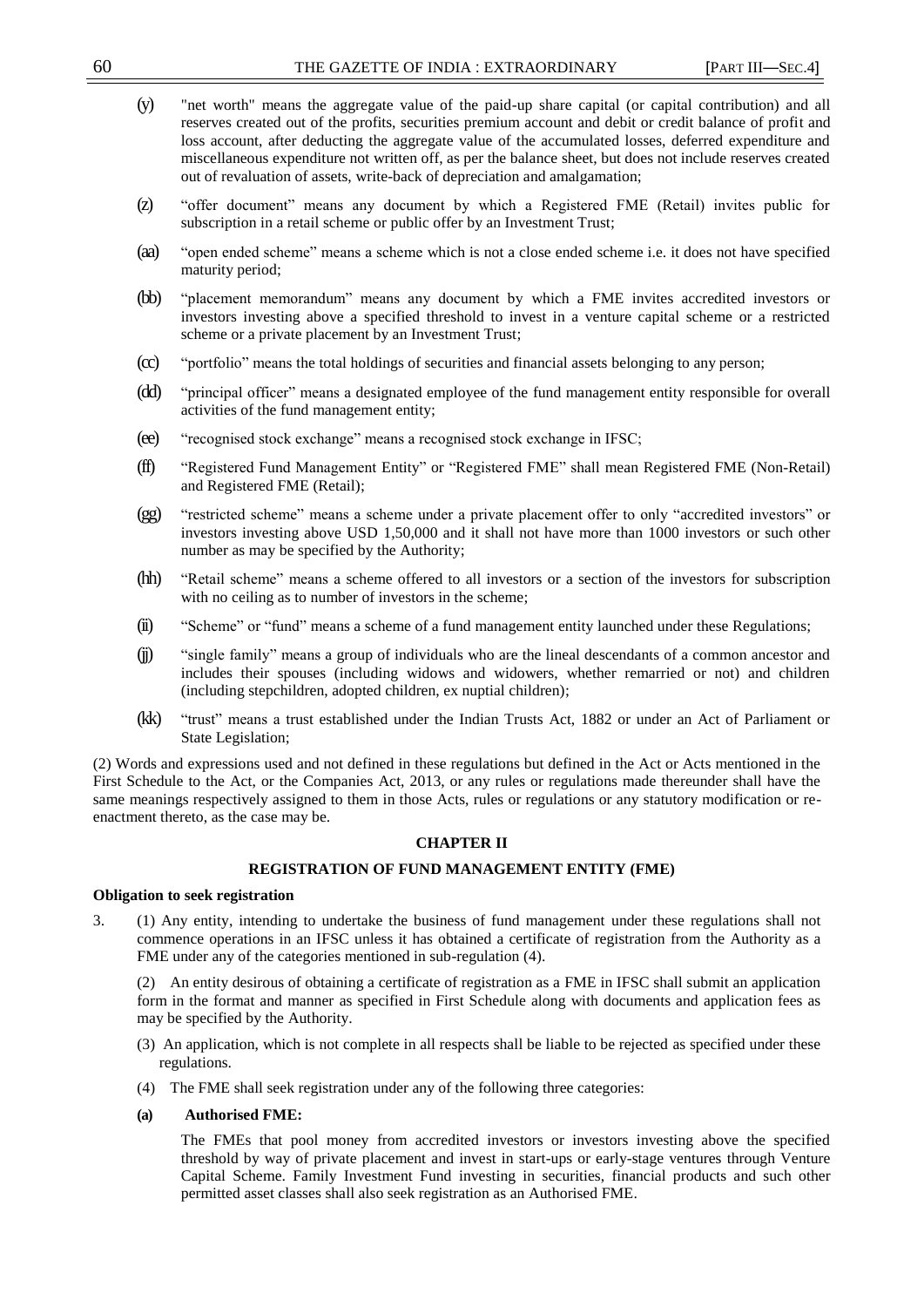# **(b) Registered FME (Non-Retail):**

The FMEs that pool money from accredited investors or investors investing above a specified threshold by way of private placement for investing in securities, financial products and such other permitted asset classes through one or more restricted schemes. Such FMEs shall also be able undertake Portfolio Management Services (including for multi-family office) and act as investment manager for private placement of Investment Trust (REITs and InvITs). Such FMEs shall also be able to undertake all activities as permitted to Authorised FMEs.

# **(c) Registered FME (Retail):**

The FMEs that pool money from all investors or a section of the investors under one or more schemes for investing in securities, financial products and such other permitted asset classes through retail or restricted schemes. Registered FME (Retail) may act as investment manager for public offer of Investment Trusts (REITs and InvITs). Such FMEs shall also be able to launch Exchange Traded Funds (ETFs). Further, such FMEs shall also be able to undertake all activities as permitted to Authorised FMEs and Registered FMEs (Non-retail).

*Explanation.-* Details of activities, investment conditions, responsibilities and obligations for each of the aforesaid category of FME have been specified in distinct Chapters under these regulations. The reference to the term "FME" under the respective Chapters shall be construed according to the permitted activities for the categories specified above. Additional conditions, responsibilities and disclosure obligations may also be specified by the Authority from time to time.

# **Eligibility Conditions**

4. For the purpose of grant of a certificate of registration, the applicant has to fulfill the conditions as specified in this Chapter.

# **Legal form of the applicant**

5. (1) The applicant shall be present in an IFSC by forming a company or LLP or branch thereof or any other form as may be permitted by the Authority:

*Provided* that a Registered FME (Retail) shall not be permitted though LLP mode or its branch:

*Provided further* that the branch structure is permitted only for a FME which is already registered and/or regulated by a financial sector regulator in India or a foreign jurisdiction for conducting similar activities.

(2) A FME operating as branch structure in an IFSC shall comply with the following conditions:-

- (a) the entity shall adequately ring fence the operations of the branch in IFSC;
- (b) the entity shall comply with the minimum net worth requirements specified in these regulations for its activities in IFSC which may be maintained at the parent level;
- (c) the entity shall maintain such minimum capital as may be specified by the Authority, which shall at all times be earmarked for IFSC and may be held in the jurisdiction of its incorporation; and
- (d) any other requirements as may be specified by the Authority from time to time.

(3) The memorandum of association in case of a company or the LLP agreement in case of a LLP shall permit it to carry on the activity of Fund Management.

(4) A Registered FME (Retail) shall have at least four (4) directors with at least fifty percent (50%) of the directors to be independent directors and not associated with the FME.

# **Track Record and Reputation of Fairness**

6. The applicant shall have a sound track record and general reputation of fairness and integrity in all its business transactions.

*Explanation.*- For the purposes of this clause "sound track record" shall mean:

(a) In case of Registered FME (Retail), FME or its holding company shall not have less than five (5) years of experience in managing Assets under Management (AUM) of at least USD 200 million with more than twenty-five thousand (25,000) investors or at least one (1) person in control of the FME holding more than twenty-five percent (25%) shareholding in the FME be carrying on business in financial services for a period of not less than five (5) years:

*Provided* that any other criteria for sound track record may be considered by the Authority to facilitate new generation fintech companies with innovative ideas that may lead to further market development;

(b) In case of Registered FME (non-retail) and Authorised FME, it shall employ such employees who shall have relevant experience as specified in these regulations.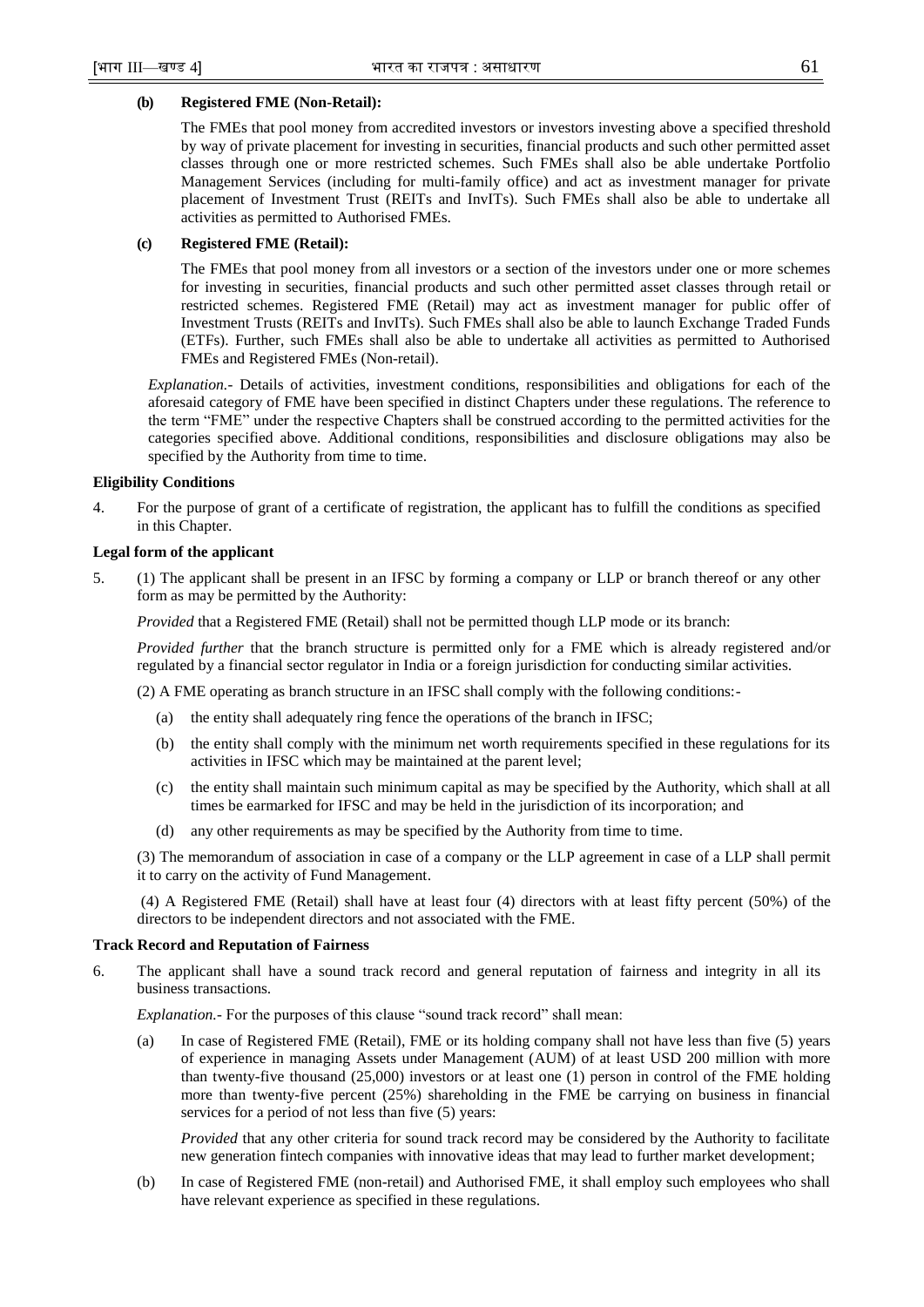# **Appointment of Principal Officers and Key managerial personnel(s) (KMP)**

7. (1) The applicant shall designate a principal officer who shall be responsible for overall activities of the FME including but not limited to fund management, risk management and compliance.

(2) In case of Registered FME, in addition to the above, one (1) additional KMP shall be designated as Compliance and Risk Manager and shall be responsible for compliance with these regulations and ensure suitable risk management policies and practices at the FME.

(3) In case of Registered FME (Retail), in addition to sub-regulations (1) and (2) above, the FME shall appoint an additional KMP who shall be designated with the responsibility of fund management.

(4) The applicant shall ensure that the aforementioned principal officer and other KMPs provided under sub-regulations (2) and (3) shall be based out of IFSC and meet the following experience:

- (a) A professional qualification or post-graduate degree or post graduate diploma (minimum two years in duration) in finance, law, accountancy, business management, commerce, economics, capital market, banking, insurance or actuarial science from a university or an institution recognised by the Central Government or any State Government or a recognised foreign university or institution or association; or a certification from any organization or institution or association or stock exchange which is recognised/ accredited by Authority or a regulator in India or Foreign Jurisdiction; and
- (b) An experience of at least five (5) years in related activities in the securities market or financial products including in a portfolio manager, broker dealer, investment advisor, wealth manager, research analyst or fund management.

(5) The proposal on the portfolio composition shall be initiated by a person who is based in office of the FME in the IFSC.

(6) The FME shall appoint other personnel commensurate to the size of its operations and activities.

(7) Any appointment and changes to the KMPs appointed under sub-regulation (1), (2) and (3) of this regulation shall take place only with the prior approval of the Authority.

#### **Net worth requirements**

8. (1) An entity seeking registration as a FME shall at all times comply with the net worth requirements as specified in Second Schedule of these regulations or such other amount as may be specified by the Authority.

(2) An entity operating as a branch shall at all times comply with the minimum net worth requirements specified in these regulations for its activities in IFSC which may be maintained at the parent level. However, the parent entity shall ensure that adequate funds are available for branch for its day to day operations.

(3) The minimum net worth requirements as stated above shall be separate in addition to the minimum net worth requirements applicable for other activities within or outside IFSC.

# **Fit and proper requirements**

- 9. (1) The applicant and its principal officer, directors/ partners/ designated partners, key managerial personnel and controlling shareholders shall be fit and proper persons, at all times.
	- (2) For the purpose of sub-regulation (1), a person shall be deemed to be a fit and proper person if :-
	- (a) such person has a record of fairness and integrity, including but not limited to-
		- (i) financial integrity;
		- (ii) good reputation and character; and
		- (iii) honesty.
	- (b) such person has not incurred any of the following disqualifications
		- (i) the person has been convicted by a court for any offence involving moral turpitude or any economic offence or any offence against securities laws;
		- (ii) a recovery proceeding has been initiated against the person by a financial regulatory authority and is pending;
		- (iii) an order for winding up has been passed against the person for malfeasance;
		- (iv) the person has been declared insolvent and not discharged;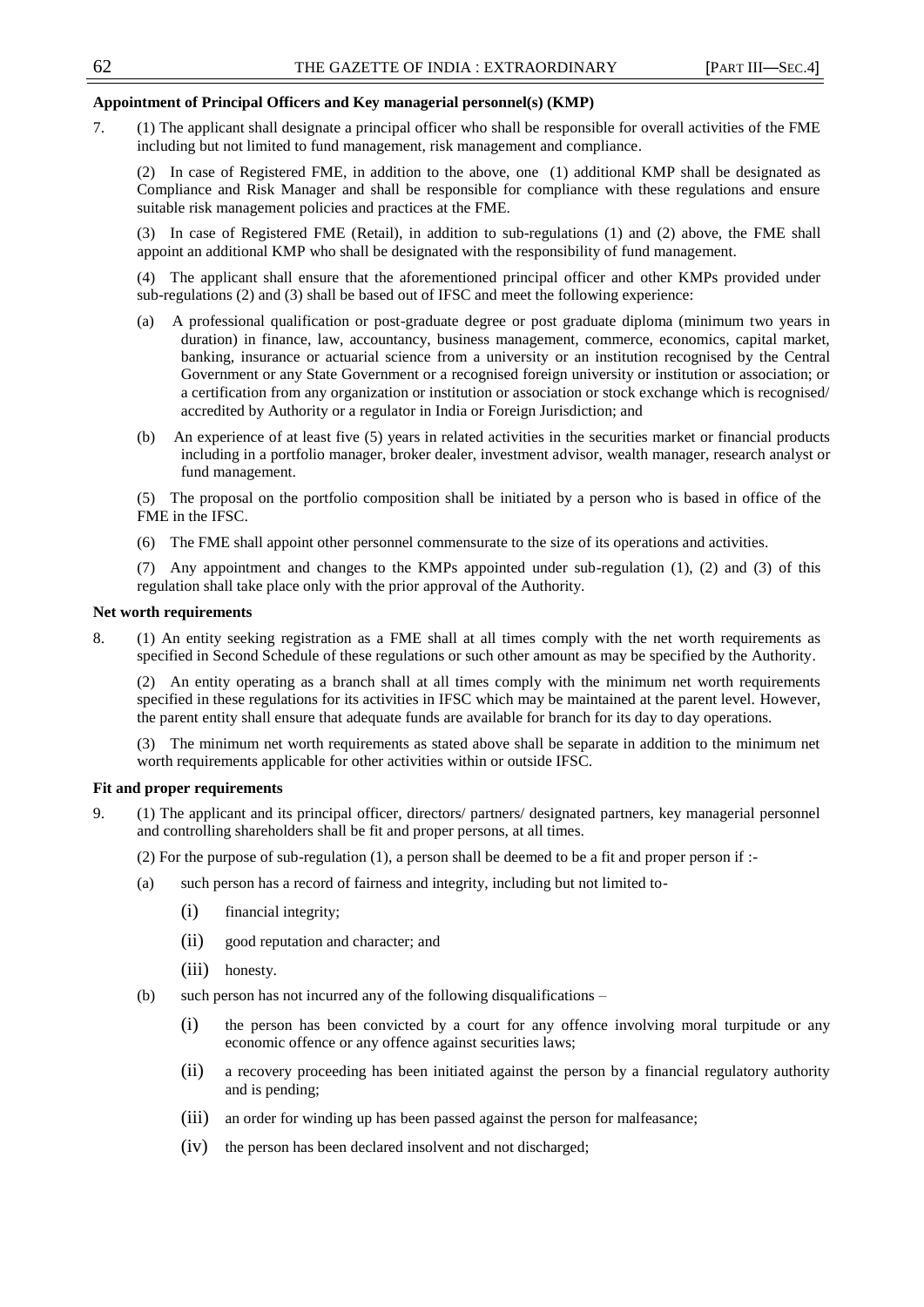- (v) an order, restraining, prohibiting or debarring the person from accessing or dealing in financial products or financial services, has been passed by any regulatory authority, and a period of three years from the date of the expiry of the period specified in the order has not elapsed;
- (vi) any other order against the person, which has a bearing on the securities market, has been passed by the Authority or any other regulatory authority, and a period of three years from the date of the order has not elapsed;
- (vii) the person has been found to be of unsound mind by a court of competent jurisdiction and the finding is in force;
- (viii) the person is financially not sound or has been categorized as a wilful defaulter;
- (ix) the person has been declared a fugitive economic offender; or
- (x) any other disqualification as may be specified by the Authority.

### **Infrastructure Requirements**

- 10. (1) The entity has the necessary infrastructure like adequate office space, equipment, communication facilities and manpower to effectively discharge its activities under these regulations and circulars issued thereunder. The infrastructure requirements should be commensurate to the size of its operations in IFSC.
	- (2) The office should be dedicated, secured and accessible only by authorised person(s) of the FME.

#### **Furnishing of Information**

11. (1) The Authority may require the applicant to furnish any such further information or clarification regarding itself or nature of the fund or fund management activities or any such matter connected thereto to consider the application for grant of a certificate.

(2) If required by the Authority, the applicant shall appear before the Authority for personal representation.

(3) If required, the Authority may undertake an inspection of the office of the applicant before the grant of a certificate of registration.

#### **Consideration of application and Grant of Certificate of Registration**

12. The Authority, may on receipt of all information and on being satisfied may grant Certificate of Registration as FME to the applicant under the appropriate category, subject to the applicant paying applicable registration fee.

#### **Terms and conditions of registration**

- 13. (1) The registration granted to a FME, shall be subject to the following terms and conditions:-
	- (a) the FME, its CEO / Directors / Designated Partners / Partners, Principal officer / KMPs shall comply with the provisions of these regulations and circulars issued thereunder;
	- (b) the FME shall forthwith inform the Authority, if any information or particulars previously submitted to the Authority was misleading or false in any material respect; and
	- (c) the FME shall forthwith inform the Authority, of any material change in the information or particulars previously furnished, which have a bearing on the registration granted by the Authority.

(2) The FME which has been granted certificate of registration under a particular category cannot change its category, except with the prior approval of the Authority.

#### **Rejection of application**

14. (1) If the Authority is of the opinion that the registration cannot be granted, it shall communicate the deficiencies to the Applicant giving it thirty (30) days' time to rectify them.

(2) If the Applicant fails to rectify such deficiencies to the satisfaction of the Authority within the specified time, the Authority may refuse to grant registration and shall communicate the same to the Applicant, giving reasons for such refusal.

# **Period of validity**

15. The certificate of registration of a FME shall be valid for such period as may be specified by the Authority, unless it is suspended or cancelled by the Authority or surrendered by the FME and taken on record by the Authority.

#### **Surrender of registration**

16. A FME may file an application with the Authority for surrender of its certificate of registration.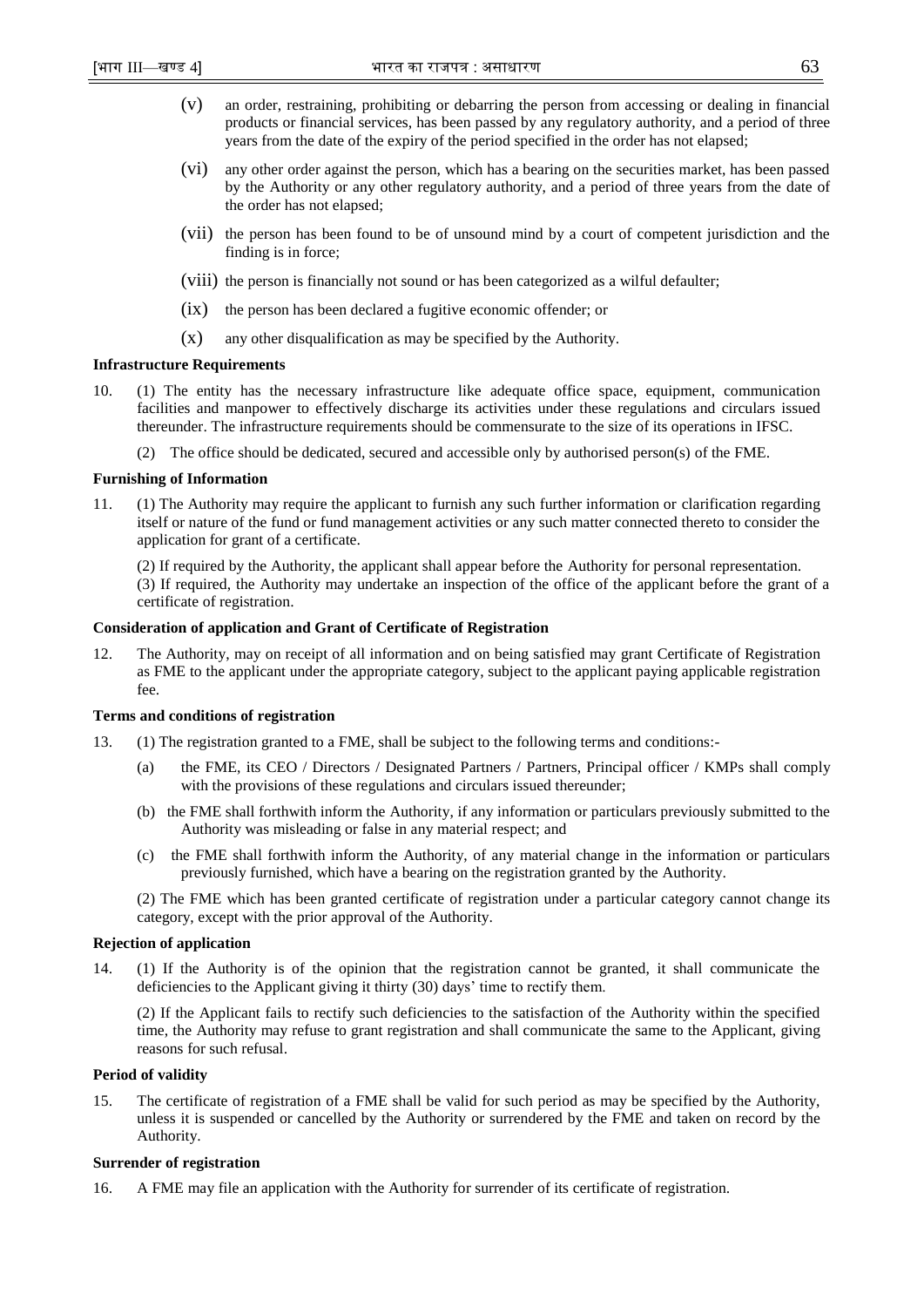#### **Constitution of the Fund / Scheme**

17. (1) A FME may launch various schemes as provided under these regulations.

(2) A FME prior to the filing of a scheme document shall appoint the Board of Directors in case of Company, Designated Partners in case of LLP and Trustees (including the Board in case of a Trustee company) in case of a Trust and shall hereinafter be collectively referred to as "fiduciaries".

(3) A FME shall ensure that all the fiduciaries meet with the fit and proper requirements as specified in this Chapter.

(4) A FME intending to launch retail schemes shall take prior approval of the Authority for appointing any person as a fiduciary.

(5) The fiduciaries shall comply with the Code of Conduct and obligations as detailed in Part B of Third Schedule.

#### **CHAPTER III**

# **SCHEMES FOR FUND MANAGEMENT**

### **PART A: VENTURE CAPITAL SCHEMES**

#### **Venture Capital Schemes**

18. (1) Venture Capital Schemes are schemes that can be launched by the FMEs that invests primarily in unlisted securities of start-ups, emerging or early-stage venture capital undertakings mainly involved in new products, new services, technology or intellectual property right based activities or a new business model or other schemes which invest in such entities and shall also include an angel fund.

(2) Venture Capital Schemes under this Part shall be filed before the Authority as "venture capital fund" under Category I Alternative Investment Fund.

*Explanation.*- The Scheme may be construed as "venture capital fund" under Category I Alternative Investment Fund as referred under the Income Tax Act, 1961, the Foreign Exchange Management Act, 1999 or rules, regulations, circulars, notifications, guidelines etc. under the respective Acts or any other relevant statute.

#### **Filing of Placement Memorandum**

19. (1) A FME may launch Venture Capital schemes through a private placement by filing a placement memorandum with the Authority along with the application fees as specified by the Authority.

(2) The filing of scheme documents for such venture capital schemes shall be under a green channel i.e. the schemes filed can be open for subscription by investors immediately upon filing with the Authority.

(3) The validity of the placement memorandum for launch of the venture capital scheme shall be six (6) months from the date of filing with the Authority.

(4) The FME shall ensure that any material changes from the information provided in the placement memorandum, shall be immediately informed to the Authority.

# **Eligible Investors**

20. (1) Venture Capital schemes shall have less than fifty (50) investors.

(2) Accredited Investors or investors investing above USD 250,000 shall be permitted to invest in such schemes:

*Provided* that in case of investors who are employees or directors or designated partners/ partners of the FME, the minimum value of investment shall be USD 60,000:

*Provided further* that the minimum investment threshold shall not apply to an accredited investor and employees or directors or designated partners or partners of the FME.

*Explanation.-* A Registered FME intending to launch venture capital schemes to target more than fifty (50) investors or pool money from investors investing with lower application size of USD 150,000 shall be able to do so under restricted schemes as provided under Part B of this Chapter.

#### **Nature and structure of Scheme**

21. (1) Venture Capital schemes shall only be close ended schemes and the maximum tenure and the amount to be raised shall be decided upfront and disclosed in the placement memorandum. The minimum tenure of a close ended scheme shall be three (3) years.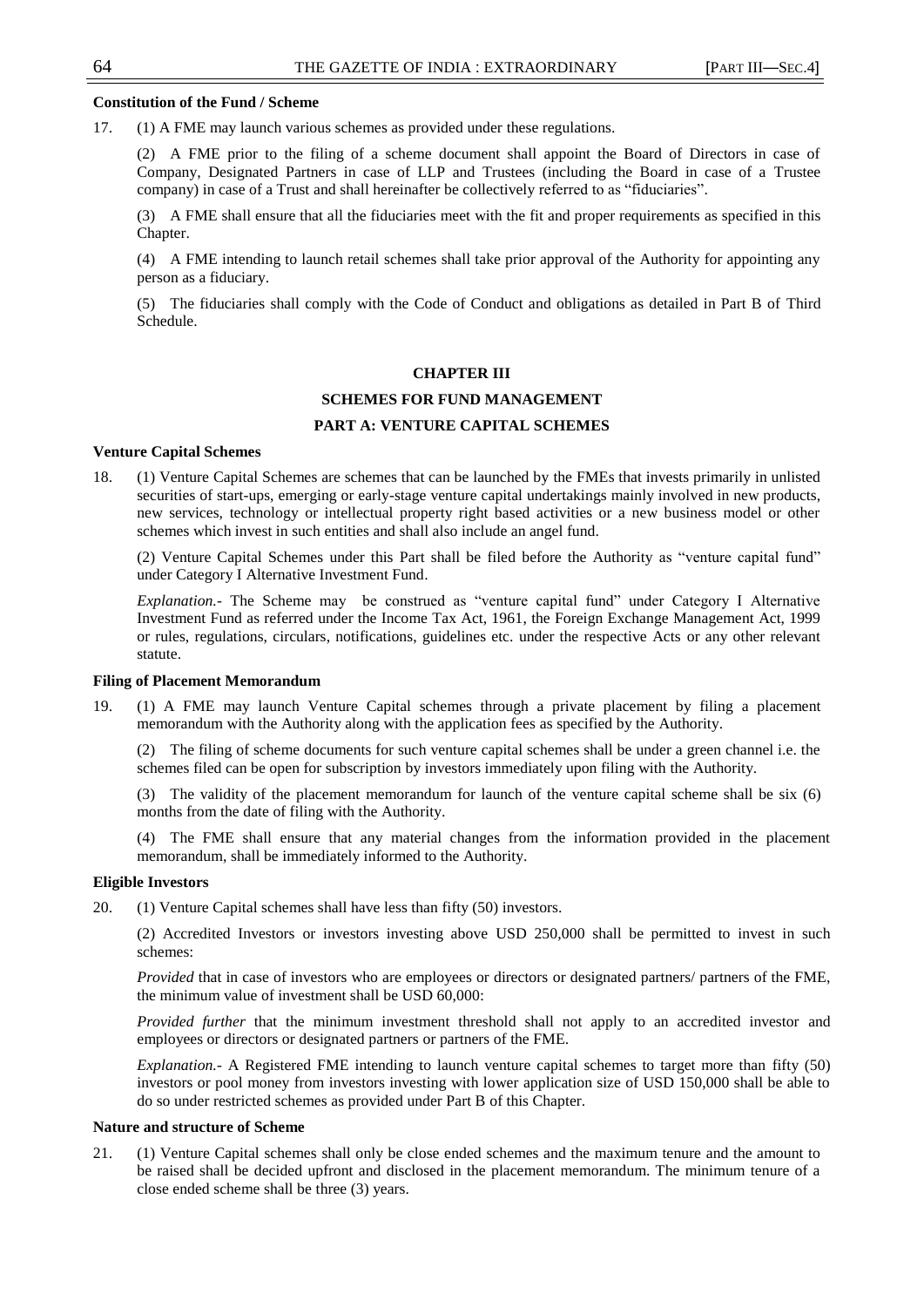(2) Extension of the tenure of the close ended schemes may be permitted up to two (2) years subject to approval of two-thirds  $(2/3<sup>rd</sup>)$  of the investors by value of their investment in the venture capital scheme:

*Provided* that any further extension beyond two (2) years may be considered subject to express consent of the investors and exit opportunity shall be provided to remaining investors.

 (3) Venture capital schemes shall be constituted in IFSC as Company or LLP or Trust under the applicable laws of India.

# **Permissible investments**

- 22. (1) Subject to other provisions of these regulations, a venture capital scheme may invest moneys collected under any of its schemes only in:-
	- (a) Securities issued by unlisted entities;
	- (b) Securities listed or to be listed or traded on stock exchanges in IFSC, India or foreign jurisdiction;
	- (c) Money market instruments;
	- (d) Debt securities;
	- (e) Securitised debt instruments, which are either asset backed or mortgage-backed securities;
	- (f) Other venture capital schemes set up in the IFSC, India and foreign jurisdiction subject to appropriate disclosure in the placement memorandum;
	- (g) Units of mutual funds and alternative investment funds in India, IFSC or foreign jurisdiction;
	- (h) Investment in limited liability partnerships; or
	- (i) Such other securities or financial products/ assets or instruments as specified by the Authority:

*Provided* that pending deployment of money, FME may invest money in certificate of deposits, units of investment schemes such as liquid or money market schemes, money market instruments or any other securities or financial assets or instruments as may be specified by the Authority.

(2) Any investment made under sub-regulation (1) shall be in accordance with the investment objective of the relevant venture capital scheme and disclosures in the placement memorandum.

# **Investment Restrictions and Scheme Corpus**

23. (1) The minimum size of the corpus in case of venture capital schemes shall be USD 5 Million. The total corpus of venture capital schemes shall not exceed USD 200 Million.

(2) Venture capital scheme may invest in its associate subject to the prior approval of seventy-five percent (75%) investors in the scheme by value.

(3) Venture capital schemes shall invest at least 80 percent of the AUM in investee companies incorporated for less than ten (10) years or other venture capital schemes.

# **Disclosures to investors**

24. (1) The placement memorandum for venture capital schemes shall clearly include disclosures regarding the investment objective, the targeted investors, proposed corpus, investment style or strategy, investment methodology, proposed tenure of the scheme, proposed fees and expenses, risk management practices, KMPs of the FME and other relevant details of the FME and the scheme. The FME and the fiduciaries shall comply with the disclosure requirements as may be specified by the Authority.

(2) The FME shall ensure that the portfolio under the scheme and Net Asset Value (NAV) is disclosed to the investors at least on a yearly basis.

(3) The aforesaid disclosures shall be made within one (1) month of the end of each financial year.

(4) Any other material disclosure, as considered suitable by the FME or the fiduciaries, shall be informed to the investors immediately.

# **Borrowing**

- 25. A venture capital scheme may borrow funds or engage in leveraging activities, subject to the following conditions:-
	- (a) The maximum leverage by the scheme, along with the methodology for calculation of leverage, shall be disclosed in the placement memorandum;
	- (b) The leverage shall be exercised in accordance with the disclosures in the placement memorandum and any deviation shall be subject to consent of two-thirds  $(2/3<sup>rd</sup>)$  of the investors by value; and
	- (c) The FME employing leverage shall have a comprehensive risk management framework appropriate to the size, complexity and risk profile of the scheme.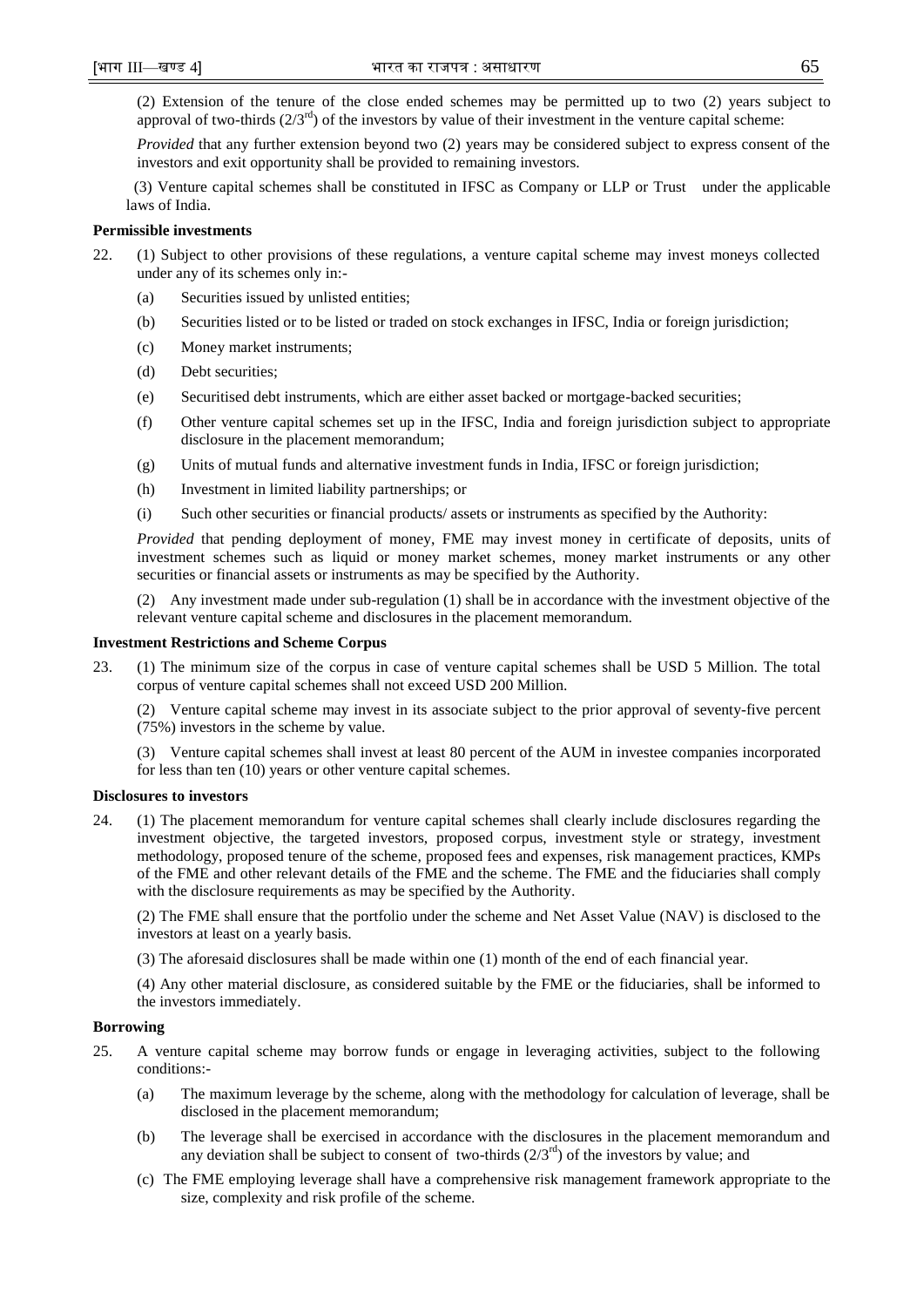# **Valuation**

26. (1) The FME and fiduciaries shall ensure compliance of investment valuation norms as specified in the Sixth Schedule.

(2) In line with the investment valuation norms, the assets of the scheme may be valued by an independent third-party service provider, such as a fund administrator or custodian, registered with the Authority, a valuer registered with Insolvency and Bankruptcy Board of India or such other person as may be specified by the Authority.

### **Computation of NAV**

27. (1) The FME shall compute the NAV of each venture capital scheme at least on an annual basis.

(2) The procedure and methodology for calculating the NAV should be fully documented, and such documentation should be regularly verified and amended if required.

#### **Contribution by the FME in the scheme**

- 28. (1) The FME shall ensure that under a venture capital scheme, the FME or its associate shall invest:-
	- (a) at least 2.5% of the targeted corpus and not exceeding 10% of the targeted corpus in a scheme with targeted corpus of less than USD 30 Million;
	- (b) at least USD 750,000 and not exceeding 10% of the targeted corpus in a scheme with targeted corpus of more than USD 30 Million:

*Provided* that the contribution by the FME shall not be mandatory in case of relocation of schemes established or incorporated or registered outside India to IFSC.

(2) The said contribution in proportion to investor's investment in the scheme shall be made by the FME or its associate entity within forty-five (45) days and maintained on ongoing basis:

*Provided* that the period of forty-five (45) days may be extended subject to the satisfaction of the Authority.

(3) The said contribution if brought in by FME shall be included for the purpose of net-worth requirements as detailed under Chapter II.

(4) The said contribution shall be exempted if:

- (a) at least two-thirds  $(2/3^{rd})$  of the investors in the scheme by value permits waiver of such contribution;
- (b) at least two-thirds  $(2/3<sup>rd</sup>)$  of the investors in the scheme are accredited investors; or
- (c) the scheme is a fund of fund scheme investing in a scheme which has similar such requirements.

### **Co-investment and Leverage**

- 29. (1) A venture capital scheme may co-invest in permissible investment under these regulations through a special purpose vehicle (SPV) under a framework specified by the Authority or through a segregated portfolio by issuing a separate class of units.
	- (2) The FME shall ensure that:-
	- (a) The investments by such segregated portfolios shall, in no circumstance, be on terms more favourable than those offered to the common portfolio of the venture capital scheme; and
	- (b) Appropriate disclosures have been made in the placement memorandum regarding creation of segregated portfolio.

(3) A SPV mentioned in sub-regulation (1) may undertake leverage as disclosed in the placement memorandum.

# **PART B: RESTRICTED SCHEMES (NON-RETAIL SCHEMES)**

#### **Restricted Schemes (Non-Retail Schemes)**

30. (1) Restricted Schemes are schemes that may be launched by Registered FMEs for various investment strategies for:-

(a) investing in start-up or early stage ventures or social ventures or SMEs or infrastructure or other sectors or areas which the government or regulators consider as socially or economically desirable and shall include venture capital funds, SME Funds, social venture funds, infrastructure funds, ESG Funds, Special Situation funds (as detailed in Part D of this Chapter) and such other Schemes/Funds as may be specified by the Authority. Schemes falling under this clause shall be a close ended scheme and filed before the Authority as Category I Alternative Investment Fund.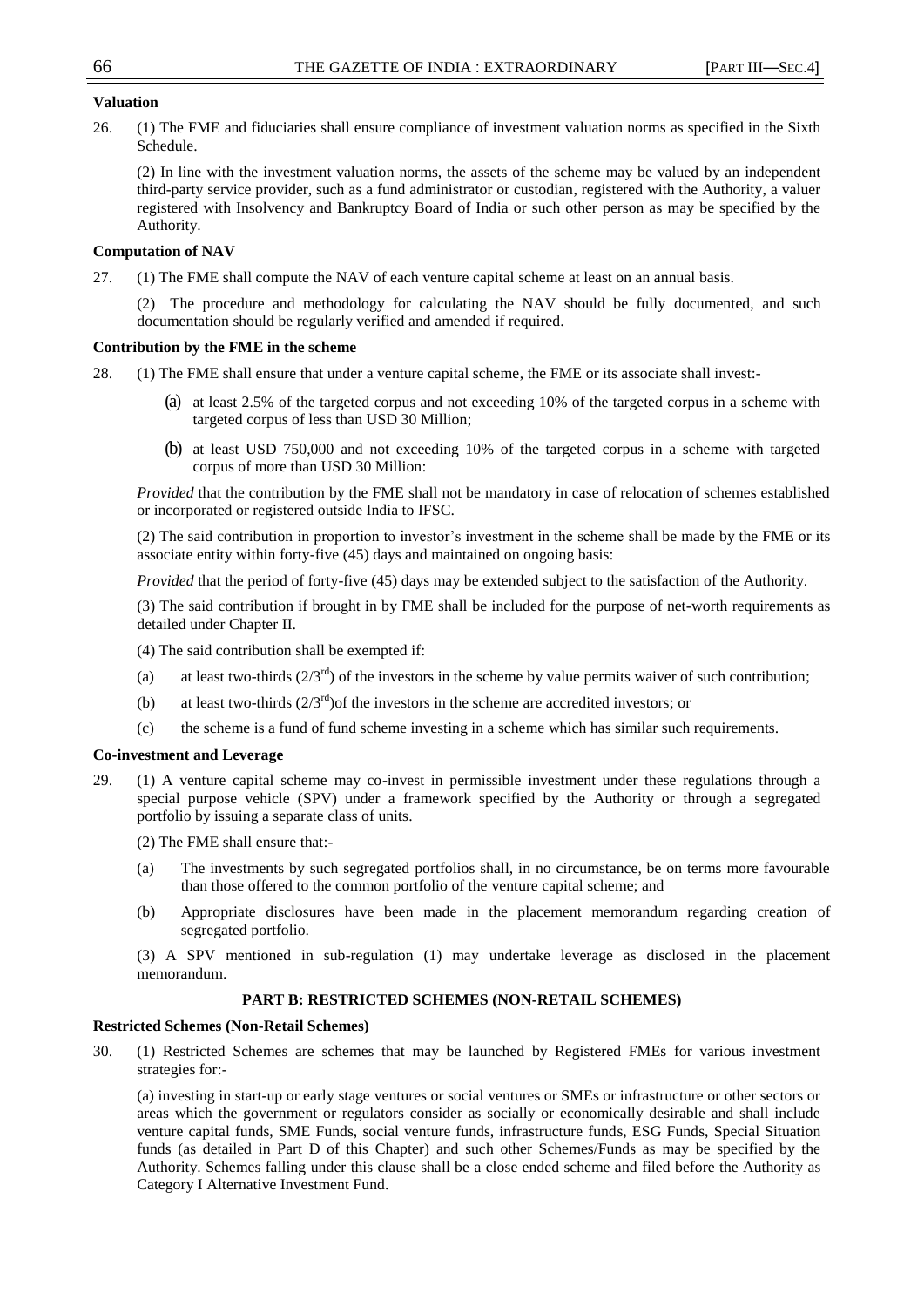*Explanation I.-* The Scheme may be construed as Category I Alternative Investment Fund as referred under the Income Tax Act, 1961, the Foreign Exchange Management Act, 1999 or rules, regulations, circulars, notifications, guidelines etc. under the respective Acts or any other relevant statute.

*Explanation II.-* Venture capital funds under this Part shall not be required to comply with conditions specified for venture capital schemes as provided under Part A of Chapter III of these regulations.

(b) investment for undertaking diverse or complex trading strategies including investment in listed or unlisted derivatives and for permitted investments under longevity finance. The Schemes under this clause shall be filed before the Authority as Category III Alternative Investment Fund. Such schemes may be launched as open ended or close ended as provided under this Chapter.

*Explanation.-* The Scheme may be construed as Category III Alternative Investment Fund as referred under the Income Tax Act, 1961, the Foreign Exchange Management Act, 1999 or rules, regulations, circulars, notifications, guidelines etc. under the respective Acts or any other relevant statute. Such schemes shall be launched as open ended or close ended as provided under this Chapter.

(c) investment which does not fall under the clause (a) and (b) above. The Schemes under this clause shall be filed before the Authority as Category II Alternative Investment Fund. Such scheme shall be launched as close ended as provided under this Chapter.

*Explanation.-* The Scheme may be construed as Category II Alternative Investment Fund as referred under the Income Tax Act, 1961, the Foreign Exchange Management Act, 1999 or rules, regulations, circulars, notifications, guidelines etc. under the respective Acts or any other relevant statute.

#### **Eligible FMEs and Filing of Placement Memorandum**

31. (1) A Registered FMEs may launch restricted schemes through a private placement by filing the placement memorandum with the Authority along with the application fees as specified by the Authority before twentyone (21) working days of launch of the scheme.

(2) The Authority may endeavor to communicate its comments, if any, to the FME within twenty-one (21) working days of receipt of satisfactory response and the FME shall ensure that the comments are duly incorporated in the placement memorandum prior to launch of the scheme.

*Provided* that the validity of the placement memorandum for launch of the scheme shall be six (6) months from the date of filing with the Authority or the date of observation letter of Authority, whichever is later.

(3) The requirement under sub-regulation (2) shall not be applicable for restricted schemes soliciting money only from accredited investors i.e. such restricted schemes shall be under a green channel and can open for subscription from investors immediately upon filing with the Authority.

(4) The FME shall ensure that any material changes from the information provided in the placement memorandum, shall be immediately informed to the Authority.

# **Eligible Investors**

32. (1) Restricted schemes shall have less than one thousand (1000) investors or such number as may be specified by the Authority.

(2) Accredited Investors or investors investing above USD 150,000 may invest in such schemes:

*Provided* that in case of investors who are employees or directors or designated partners or partners of the FME, the minimum value of investment shall be USD 40,000:

*Provided further* that the minimum investment threshold shall not apply to an accredited investor and employees or directors or designated partners or partners of the FME.

# **Nature and Structure of Scheme**

33. (1) Restricted schemes may be launched as open ended or close ended schemes. In case of a close ended scheme, the maximum tenure and amount to be raised should be decided upfront and disclosed in the placement memorandum. The minimum tenure of a close ended scheme shall be one year.

(2) Extension of the tenure of the close ended restricted schemes may be permitted up to two (2) years subject to approval of two-thirds  $(2/3<sup>rd</sup>)$  of the investors by value of their investment in the restricted scheme:

*Provided* that any further extension beyond two (2) years may be considered subject to express consent of the investors and exit opportunity shall be provided to other investors.

(3) Restricted schemes shall be constituted in IFSC as Company or LLP or Trust under the applicable laws of India.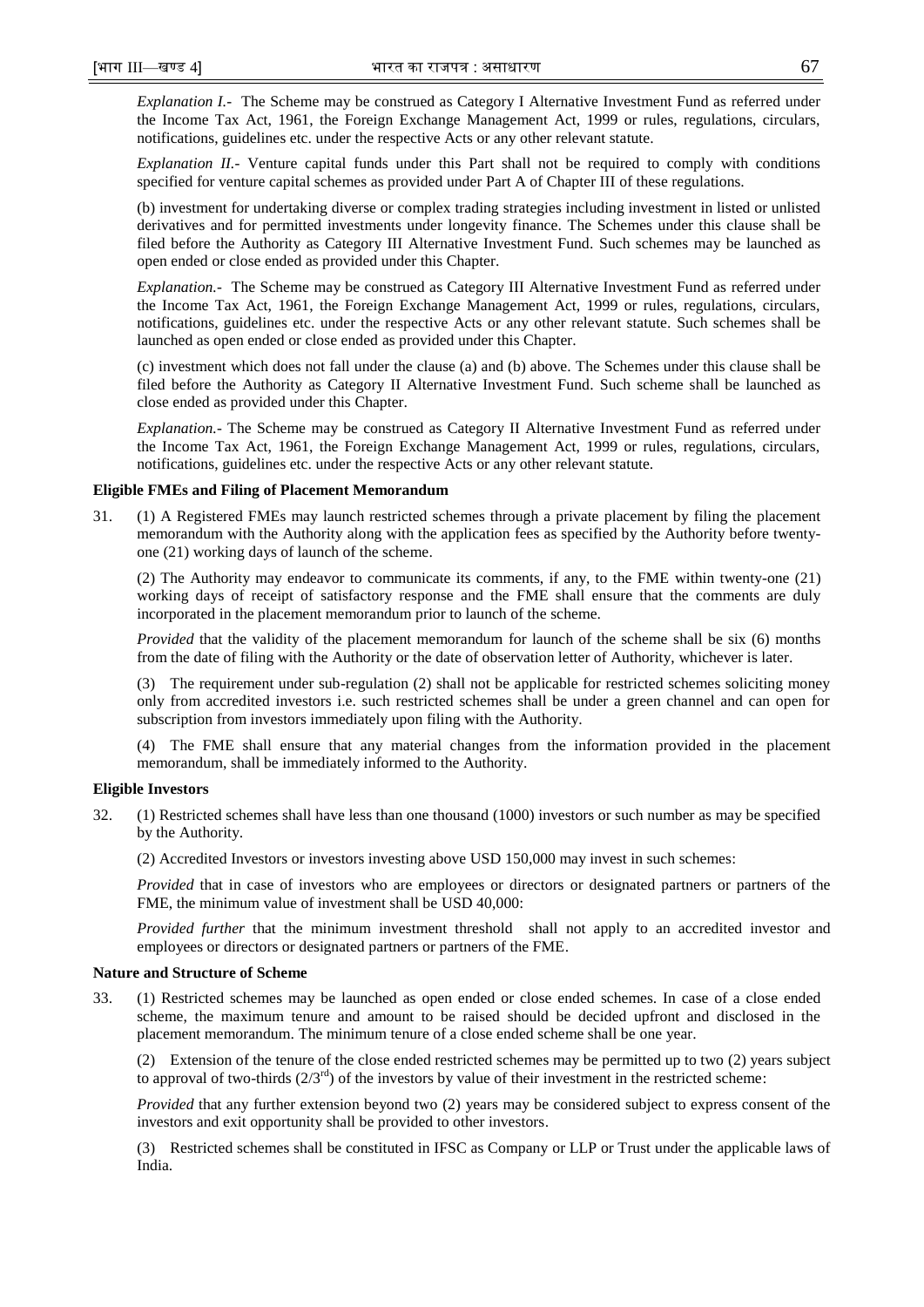# **Permissible investments**

- 34. (1) Subject to other provisions of these regulations, a restricted scheme may invest moneys collected under any of its schemes only in:-
	- (a) Securities issued by unlisted entities;
	- (b) Securities listed or to be listed or traded on stock exchanges in IFSC, India or foreign jurisdiction;
	- (c) Money market instruments;
	- (d) Debt securities;
	- (e) Securitised debt instruments, which are either asset backed or mortgage-backed securities;
	- (f) Other investment schemes set up in the IFSC, India and foreign jurisdiction subject to appropriate disclosure in the placement memorandum;
	- (g) Derivatives including commodity derivatives subject to suitable disclosures in the placement memorandum;
	- (h) Units of mutual funds and alternative investment funds in India and foreign jurisdiction;
	- (i) Investment in limited liability partnerships; or
	- (j) Such other securities or financial products/assets or instruments as specified by the Authority:

*Provided* that pending deployment of money, FME may invest money in certificate of deposits, units of investment schemes such as liquid or money market schemes, money market instruments or any other securities or financial assets or instruments as may be specified by the Authority.

(2) Any investment made under sub-regulation (1) shall be in accordance with the investment objective of the relevant scheme and disclosures in the placement memorandum.

(3) In addition to the above, a close ended scheme may invest up to twenty percent (20%) of the corpus in other physical assets such as real estate, bullion, art or any other physical asset as may be specified by the Authority from time to time.

### **Investment Restrictions and Scheme Corpus**

- 35. (1) In case of an open ended scheme, the maximum investment in securities of unlisted companies should not exceed twenty- five percent (25%) of the corpus of the schemes.
	- (2) The minimum size of the restricted schemes shall be USD 5 Million.

(3) Restricted schemes may invest in its associate subject to the prior approval of seventy -five percent (75%) investors in the scheme by value.

### **Disclosures to investors**

36. (1) The placement memorandum for restricted schemes shall clearly include disclosures regarding the investment objective, the targeted investors, proposed corpus, investment style or strategy, investment methodology, proposed tenure of the scheme, proposed fees and expenses, risk management practices, KMPs of the FME and other relevant details of the FME and the scheme. The FME and the fiduciaries shall comply with the disclosure requirements as may be specified by the Authority.

(2) Any material deviation or alteration to the fund strategy should be made with the consent of at least twothirds  $(2/3<sup>rd</sup>)$  of investors by value.

(3) The FME shall ensure that the NAV is disclosed to the investors at least on a monthly basis in case of an open ended scheme and half-yearly in case of a close ended scheme.

(4) The FME shall ensure that the portfolio under the scheme is disclosed to the investors at least on a quarterly basis within one month from the end of the quarter.

(5) Any other material disclosure as considered suitable by the FME or the fiduciaries shall be informed to the investors immediately.

### **Borrowing**

- 37. A restricted scheme may borrow funds or engage in leveraging activities, subject to the following conditions:-
	- (a) The maximum leverage by the scheme, along with the methodology for calculation of leverage, shall be disclosed in the placement memorandum;
	- (b) The leverage shall be exercised in accordance with the disclosures in the placement memorandum and any deviation shall be subject to consent of  $2/3<sup>rd</sup>$  of the investors by value; and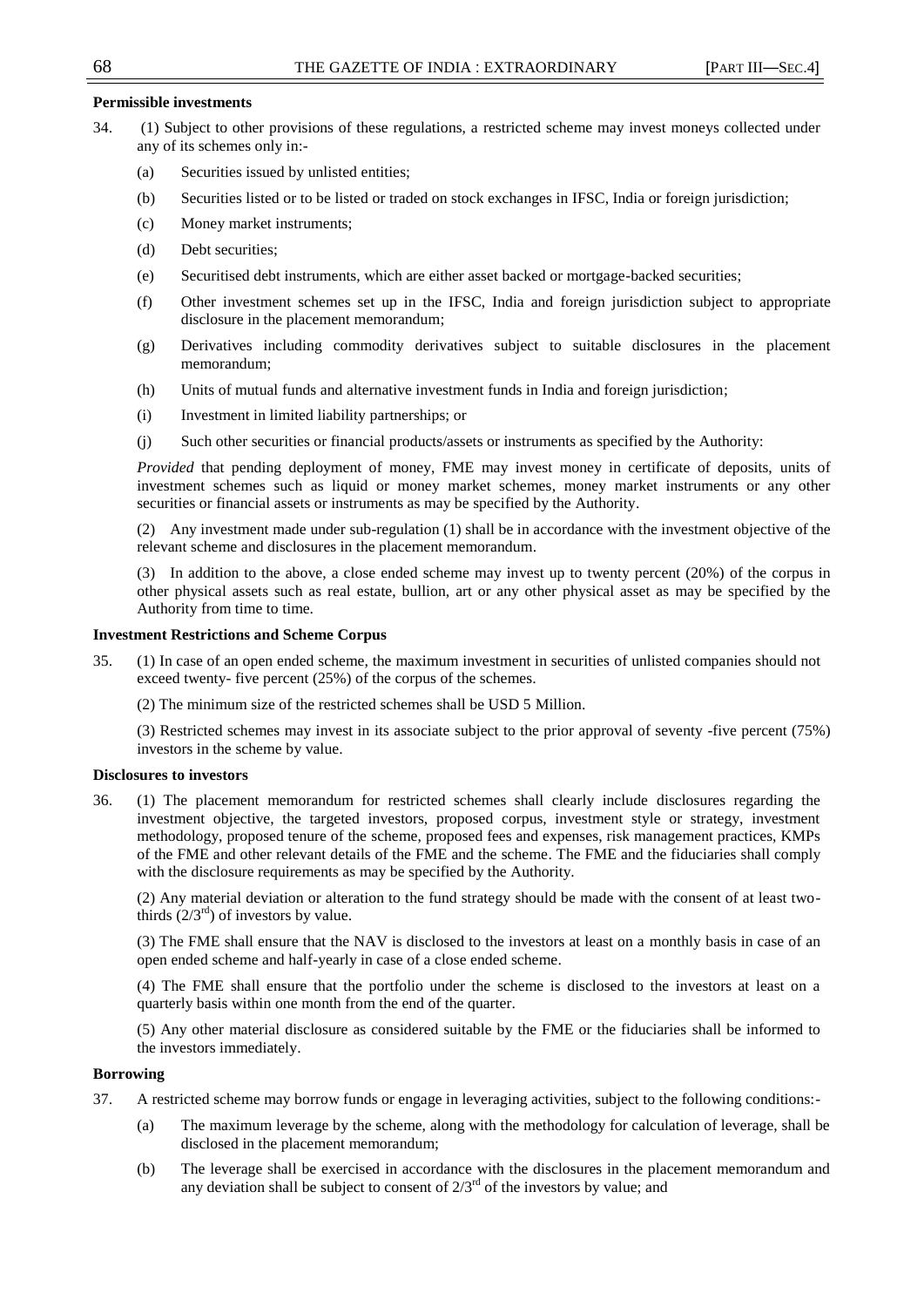(c) The FME employing leverage shall have a comprehensive risk management framework appropriate to the size, complexity and risk profile of the fund.

# **Valuation**

- 38. (1) The FME and fiduciaries shall ensure compliance of investment valuation norms specified in the Sixth Schedule.
	- (2) In line with the investment valuation norms, the assets of the scheme may be valued

by an independent third-party service provider such as a fund administrator or custodian registered with the Authority, a valuer registered with Insolvency and Bankruptcy Board of India or such other person as may be specified by the Authority.

### **Computation of NAV**

39. (1) FME shall compute the NAV of each restricted scheme at least on a monthly basis:

*Provided* that in case of a close ended restricted scheme the computation of NAV shall take place at least half-yearly.

(2) The procedure and methodology for calculating the NAV should be fully documented, and such documentation should be regularly verified and amended, if required.

#### **Contribution by the FME in the scheme**

- 40. (1) The FME shall ensure that under a restricted scheme, the FME or its associate shall invest :-
	- (a) In case of a close ended scheme,
		- (i) at least 2.5% of the targeted corpus and not exceeding 10% of the targeted corpus in a scheme with targeted corpus of less than USD 30 Million;
		- (ii) at least USD 750,000 and not exceeding 10% of the targeted corpus in a scheme with targeted corpus of more than USD 30 Million:
	- (b) In case of open-ended scheme,
		- (i) at least 5% of the targeted corpus and not exceeding 10% of the targeted corpus in a scheme with targeted corpus of less than USD 30 Million;
		- (ii) at least USD 1,500,000 and not exceeding 10% of the targeted corpus in a scheme with targeted corpus of more than USD 30 Million:

*Provided* that the contribution by the FME shall not be mandatory in case of relocation of funds /schemes established or incorporated or registered outside India to IFSC.

(2) The said contribution in proportion to investor's investment in the scheme shall be made by the FME or its associate entity within forty-five (45) days and maintained on ongoing basis:

*Provided* that the period of forty-five (45) days may be extended subject to the satisfaction of the Authority.

(3) The said contribution if brought in by FME shall be included for the purpose of net-worth requirements as detailed under Chapter II.

(4) The said contribution shall be exempted if :-

- (a) at least two-thirds  $(2/3<sup>rd</sup>)$  of the investors in the scheme by value permits waiver of such contribution;
- (b) at least two-thirds  $(2/3<sup>rd</sup>)$  of the investors in the scheme are accredited investors; or
- (c) The scheme is a fund of fund scheme investing in a scheme which has similar such requirements.

#### **Co-investment and Leverage**

41. (1) A restricted scheme may co-invest in permissible investments under these regulations through a SPV under a framework specified by the Authority or through a segregated portfolio by issuing a separate class of units.

(2) The FME shall ensure that:-

- (a) The investments by such segregated portfolios shall, in no circumstance, be on terms more favourable than those offered to the common portfolio of the restricted scheme; and
- (b) Appropriate disclosures have been made in the placement memorandum regarding creation of segregated portfolio.
- (3) A SPV mentioned in sub-regulation (1) may undertake leverage as disclosed in the placement memorandum.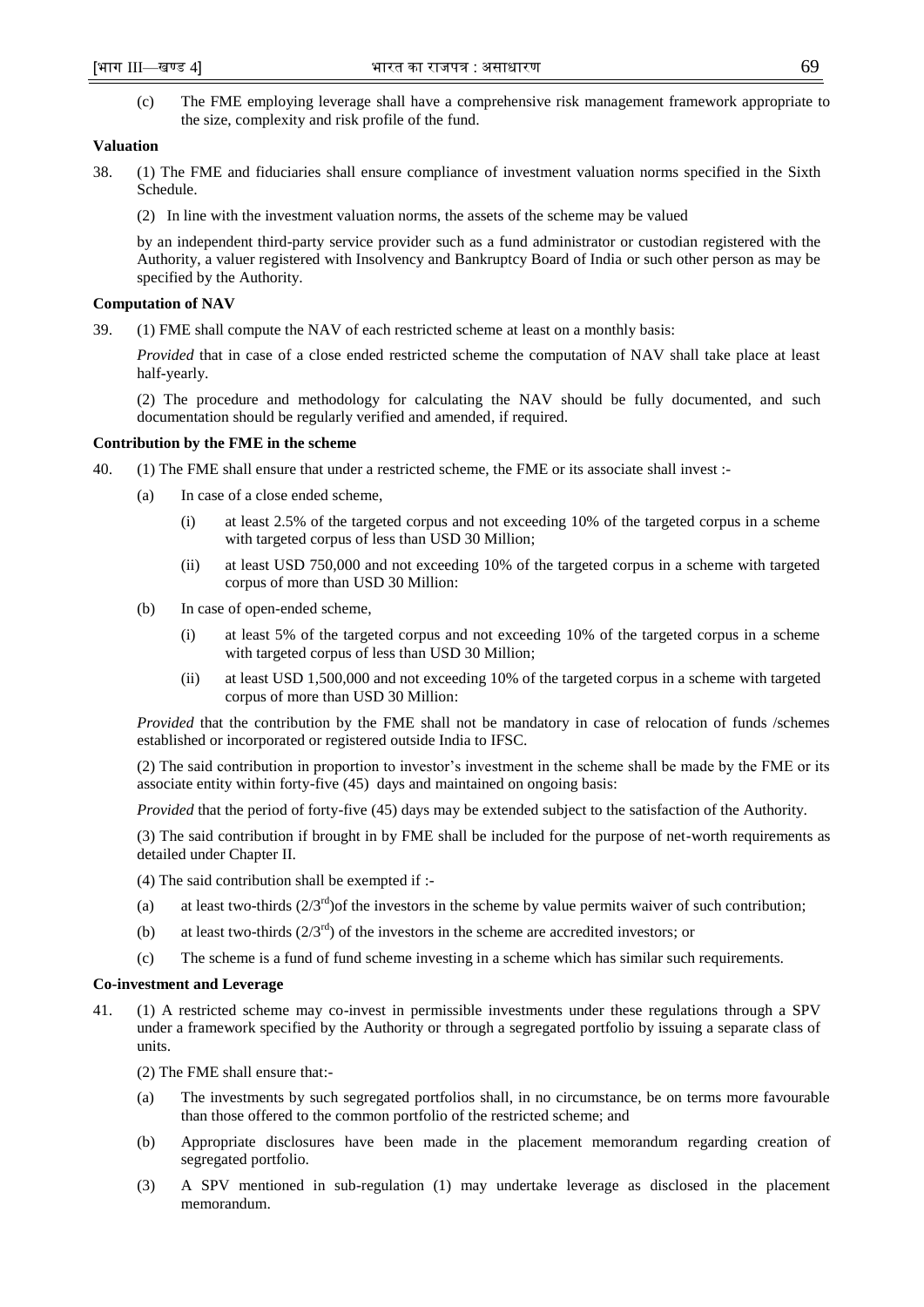# **PART C: RETAIL SCHEMES**

# **Retail Schemes**

42. Retail Schemes are schemes that shall be launched by Registered FMEs (Retail) for pooling money from all investors or a section of investors through an offer document for investment as per its stated investment objective in various permissible investments.

# **Eligible FMEs and Filing of Offer Document**

43. (1) No scheme shall be launched unless a draft offer document is filed with the Authority along with the applicable application fees at least twenty-one (21) working days before the launch of the scheme.

(2) The validity of the offer document for launch of the scheme shall be twelve (12) months from the date of observation letter of Authority.

(3) The FME shall ensure that the comments of the Authority are incorporated in the offer document prior to launch of the scheme.

(4) The FME shall ensure that any material changes from the information provided in the draft offer document are informed to the Authority immediately.

(5) No retail scheme shall be filed with the Authority unless it has been approved by the fiduciaries.

# **Minimum number of Investors**

44. Retail schemes shall have at least twenty (20) investors with no single investor investing more than twenty five percent (25%) in a scheme:

*Provided* that the condition shall be complied within a maximum period of six (6) months from the closure of the offer.

# **Nature and Structure of Scheme**

45. (1) Retail schemes could be open ended or close ended. In case of a close ended schemes, the maximum tenure shall be decided upfront and disclosed in the offer document. The minimum tenure of a close ended scheme shall be three (3) years.

(2) Extension of the tenure of the close ended schemes may be permitted up to two (2) years subject to approval of two-thirds  $(2/3<sup>rd</sup>)$  of the investors by value of their investment in the scheme and the approval of the Authority.

(3) Retail schemes shall be constituted in IFSC as Company or Trust under the applicable laws of India.

(4) Retail schemes may be launched for various investment strategies including for investment in Social Ventures, Infrastructure, ESG sectors (ESG schemes), specific sectors (sectoral schemes), certain themes such as infrastructure (thematic schemes), certain asset class (equity schemes, debt schemes, etc.) or a combination thereof or towards certain solution (retirement schemes, schemes for children education, etc.) subject to such terms and conditions as may be specified by the Authority.

# **Permissible investments**

- 46. (1) Subject to other provisions of these regulations, a retail scheme may invest moneys collected under any of its schemes only in:-
	- (a) Securities listed or to be listed or traded on stock exchanges in IFSC, India or foreign jurisdictions;
	- (b) Securities issued by unlisted entities;
	- (c) Money market instruments;
	- (d) Debt securities;
	- (e) Securitised debt instruments, which are either asset backed or mortgage-backed securities;
	- (f) Other investment schemes set up in the IFSC, India and foreign jurisdiction subject to appropriate disclosure in the offer documents;
	- (g) Derivatives including commodity derivatives only for the purpose of hedging subject to suitable disclosures in the offer document;
	- (h) Units of mutual funds and alternative investment funds in India and foreign jurisdiction; or
	- (i) Such other securities or financial products/ assets or instruments as specified by the Authority:

*Provided* that pending deployment of money, FME may invest money in certificate of deposits, units of investment schemes such as liquid or money market schemes, money market instruments or any other securities or financial assets or instruments as may be specified by the Authority.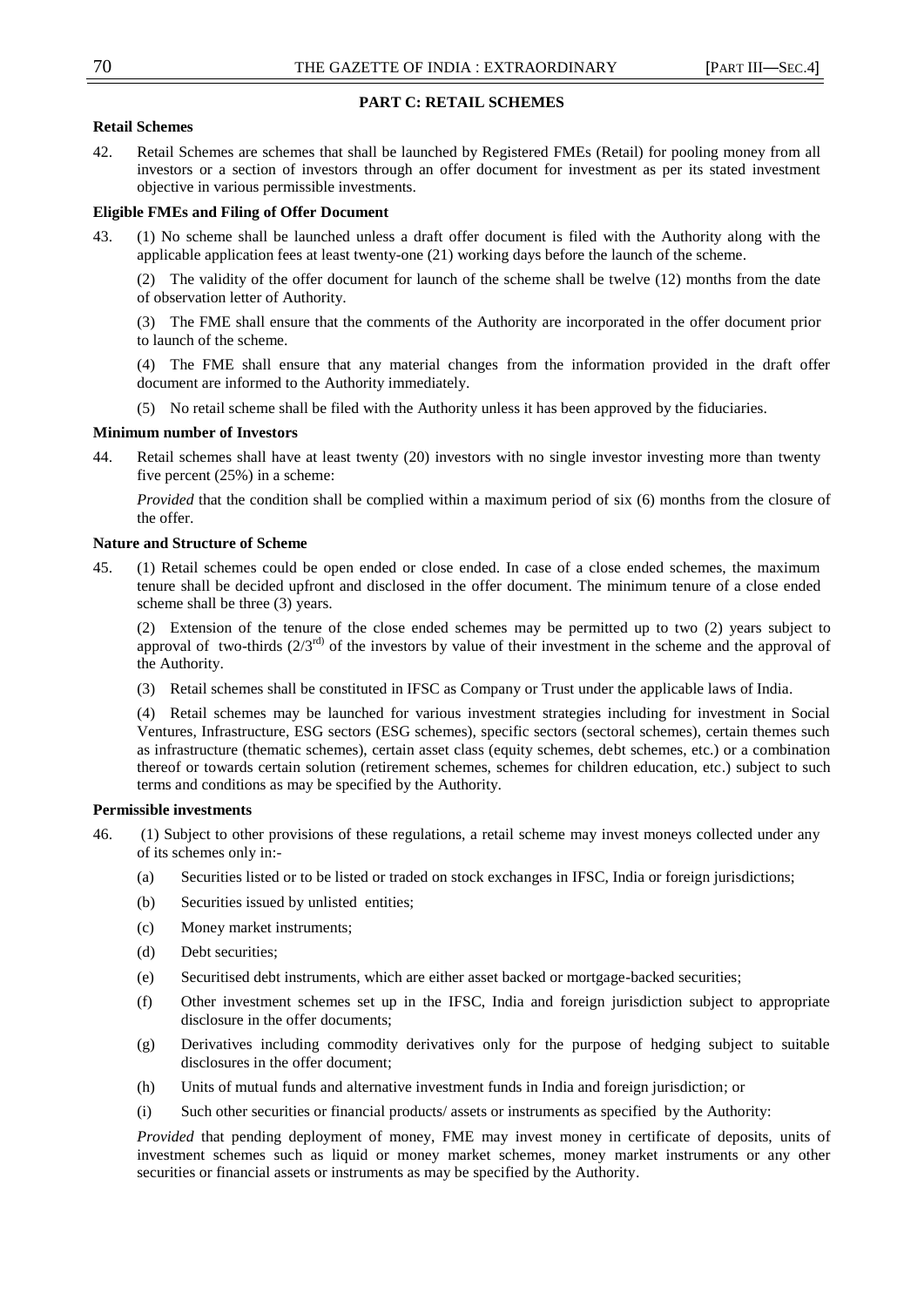(2) Any investment made under sub-regulation (1) shall be in accordance with the investment objective of the relevant retail scheme and disclosures in the offer document.

### **Investment Restrictions and Scheme Corpus**

47. (1) In case of an open-ended schemes, the maximum investment in unlisted securities should not exceed fifteen percent (15%) of the total AUM of the schemes.

(2) The minimum amount of investment by an investor in case of close ended schemes investing more than fifteen percent (15%) in unlisted securities, shall be USD 10,000:

*Provided* that a close ended scheme shall not invest more than fifty percent (50%) in unlisted securities.

*Explanation.-* For retail schemes investing less than fifteen percent (15%) in unlisted securities, the minimum amount of investment of USD 10,000 shall not be applicable.

(3) Retail schemes shall not invest more than ten percent (10%) of its AUM in securities of a single company:

*Provided* that the retail scheme may invest up to fifteen percent (15%) in a single company with the prior approval of the fiduciaries:

*Provided further* that the limit on single company shall not be applicable in case of Index schemes.

(4) Retail schemes shall not invest more than twenty five percent (25%) of its AUM in a single sector:

*Provide*d that in case of a financial services sector the amount shall not exceed fifty percent (50%) of the AUM of the scheme:

*Provided further* that the limits on sectoral caps shall not apply in case of a sectoral or thematic or an Index Scheme.

- (5) Retails schemes shall not invest more than twenty-five percent (25%) of the AUM in its associate.
- (6) The minimum size of the retail schemes shall be USD 5 Million.

#### **Disclosures**

48. (1) The offer document for retail schemes shall clearly include all disclosures which are material for investors to make a decision regarding investing in such schemes.

(2) The disclosures in the offer document shall *inter-alia* include disclosures regarding the investment objective, the targeted investors, proposed corpus, investment style or strategy, investment methodology, proposed tenure of the scheme, proposed fees and expenses, risk management practices, KMPs of the FME and other relevant details of the FME and the scheme. The FME and the fiduciaries shall comply with the disclosure requirements in the offer document as may be specified by the Authority.

(3) Any material deviation or alteration to the fund strategy should be made with the consent of at least twothirds  $(2/3<sup>rd</sup>)$  of investors by value.

(4) The FME shall ensure that the NAV is disclosed to the investors on a daily basis in case of an open-ended scheme and weekly basis in case of a close ended scheme.

(5) The FME shall ensure that the portfolio under the scheme is disclosed to the investors at least on a quarterly basis within one (1) month from the end of the quarter.

(6) Any other material disclosure as considered suitable by the FME or the fiduciaries shall be informed to the investors immediately.

#### **Borrowing**

49. A retail scheme shall not borrow except to meet temporary liquidity needs for the purpose of redemption :

*Provided* that the retail scheme shall not borrow more than twenty percent (20%) of the AUM of the scheme and the duration of such a borrowing shall not exceed a period of six (6) months.

# **Valuation**

50. (1) The FME and fiduciaries shall ensure compliance with the investment valuation norms as specified in the Sixth Schedule.

(2) In line with the investment valuation norms, the assets of the scheme may be valued by an independent third-party service provider such as a fund administrator or a custodian, registered with the Authority, a valuer registered with Insolvency and Bankruptcy Board of India or such other person as may be specified by the Authority.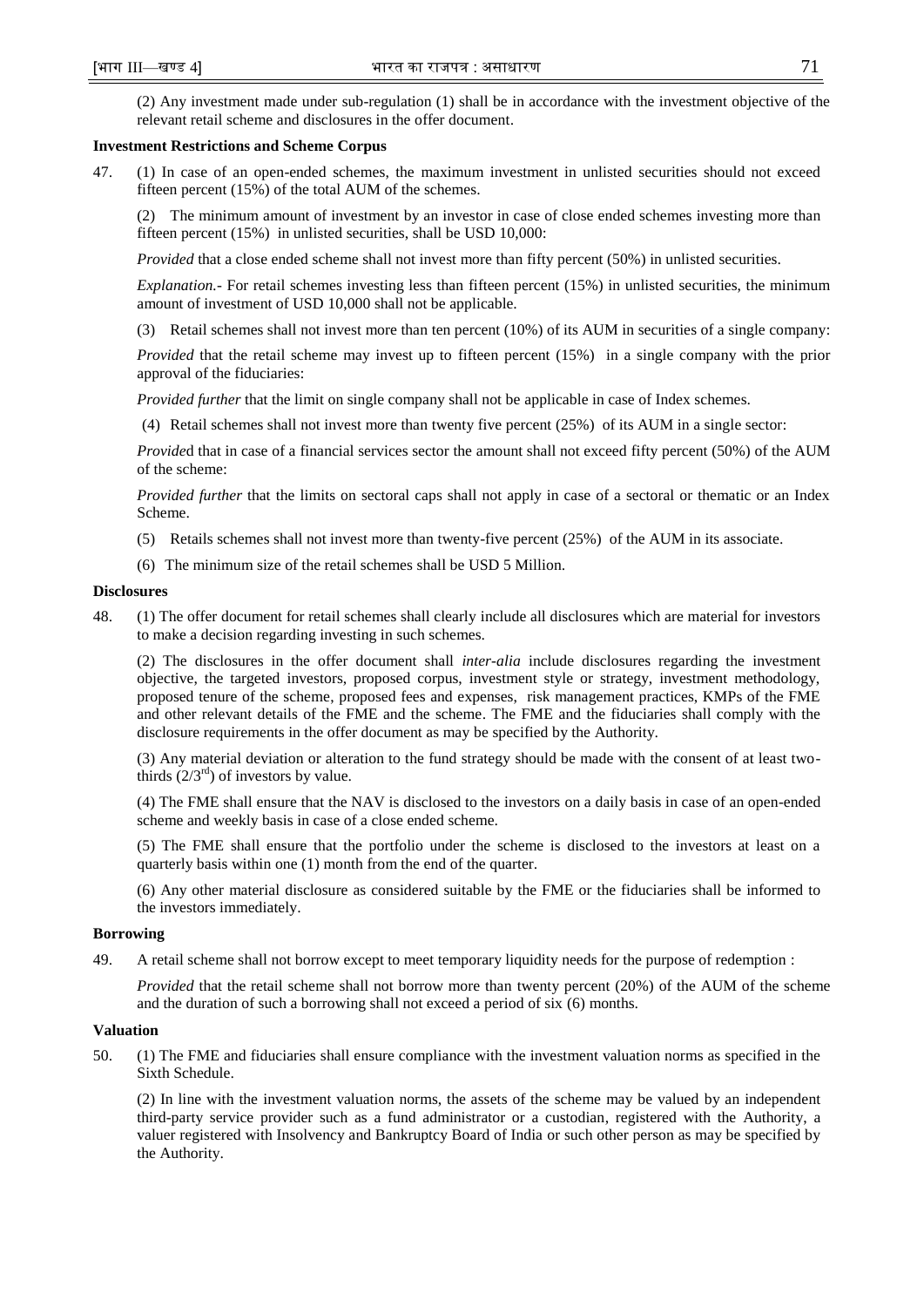### **Computation of NAV**

51. (1) The FME shall compute the NAV of each retail scheme on a daily basis:

*Provided* that in case of a close ended retail scheme the computation of NAV shall take place at least on a weekly basis.

(2) The procedure and methodology for calculating the NAV should be fully documented, and such documentation should be regularly verified and amended.

### **Contribution by the FME in the scheme**

52. (1) The FME shall ensure that under a retail scheme, the FME or its associate shall invest at least, lower of one percent (1%) of the AUM of the scheme or USD 200,000:

*Provided* that the contribution by the FME shall not be mandatory in case of relocation of funds /schemes established or incorporated or registered outside India to IFSC.

(2) The said contribution shall be made by the FME or its associate within forty-five (45) days and maintained on ongoing basis:

*Provided* that the period of forty-five (45) days may be extended subject to the satisfaction of the Authority.

(3) The said contribution if brought in by FME shall be included for the purpose of net-worth requirements as detailed under Chapter II.

(4) The said contribution shall be exempted if the scheme is a fund of fund scheme investing in a scheme which has similar such requirements.

#### **PART D: SPECIAL SITUATION FUNDS**

53. A Registered FME may launch a special situation fund in accordance with the provisions of this Chapter.

#### **Definitions**

54. For the purpose of this part of Chapter III,

 $(1)$  "special situation asset" includes:-

- (a) stressed loan available for acquisition in terms of Clause 58 of Master Direction Reserve Bank of India (Transfer of Loan Exposures) Directions, 2021 as amended from time to time or as part of a resolution plan approved under the Insolvency and Bankruptcy Code, 2016 or in terms of any other policy of the Reserve Bank of India or IFSCA or Government of India issued in this regard from time to time;
- (b) security receipts issued by an Asset Reconstruction Company registered with the Reserve Bank of India;
- (c) securities of investee companies:
	- (i) whose stressed loans are available for acquisition in terms of Clause 58 of the Master Direction Reserve Bank of India (Transfer of Loan Exposures) Directions, 2021 as amended from time to time, a resolution plan approved under the Insolvency and Bankruptcy Code, 2016, or any other policy of the Reserve Bank of India or IFSCA or Government of India issued in this regard from time to time;
	- (ii) against whose borrowings, security receipts have been issued by an Asset Reconstruction Company registered with the Reserve Bank of India;
	- (iii) whose borrowings are subject to corporate insolvency resolution process under Chapter II of the Insolvency and Bankruptcy Code, 2016;
	- (iv) who have disclosed all the defaults relating to the payment of interest or repayment of principal amount on loans from banks / financial institutions/ Systemically Important Non-Deposit taking Non-Banking Financial Companies/ Deposit taking Non-Banking Financial Companies and /or listed or unlisted debt securities and such payment default is continuing for a period of at least ninety (90) calendar days after the occurrence of such default:

*Provided* that in case of sub-clauses (iii) and (iv), the credit rating of the financial instruments or credit instruments or borrowings of the company has been downgraded to "D" or equivalent;

(d) Any other asset as may be specified by the Authority from time to time.

(2) "special situation fund" means a scheme that invests in special situation assets in accordance with its investment objectives and may act as a resolution applicant under the Insolvency and Bankruptcy Code, 2016.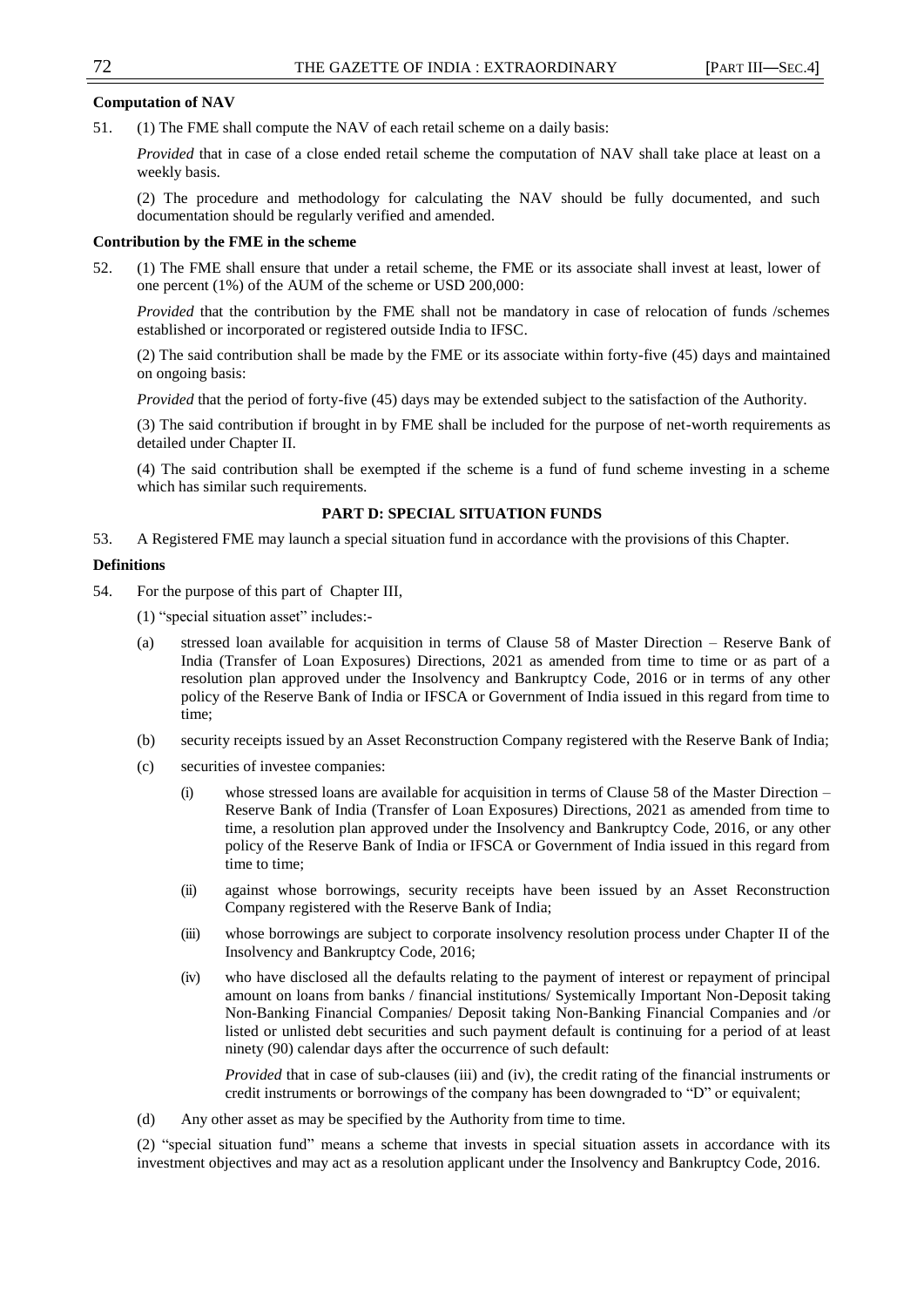# **Filing of Placement Memorandum**

55. (1) A Registered FME may launch a special situation fund through a private placement memorandum by filing the memorandum with the Authority along with the application fees at least 21 working days before launch of the scheme.

(2) The Authority may endeavor to communicate its comments, if any, to the FME within twenty-one (21) working days of receipt of satisfactory response and the FME shall ensure that the comments are duly incorporated in the placement memorandum prior to launch of the scheme.

*Provided* that the validity of the placement memorandum for launch of the scheme shall be six (6) months from the date of filing with the Authority or the date of observation letter of Authority, whichever is later.

(4) The FME shall ensure that any material changes in the placement memorandum are informed to the Authority immediately.

### **Nature and Structure of Scheme**

- 56. (1) A special situation fund shall be close ended and the minimum tenure of a special situation fund shall be three (3) years.
	- (2) The maximum tenure of a special situation fund shall be disclosed upfront in the placement memorandum.

(3) Extension of the tenure of the close ended special situation fund may be permitted up to two (2) years subject to approval of two-thirds  $(2/3<sup>rd</sup>)$  of the investors by value:

*Provided* that any further extension beyond two (2) years may be considered subject to express consent of the investors and exit opportunity shall be provided to other investors.

(4) A special situation fund shall be constituted in IFSC as a company or LLP or Trust under the applicable laws of India.

# **Permissible Investments**

57. A special situation fund shall invest only in special situation assets.

# **Scheme corpus, eligible investors, investment conditions**

58. (1) A special situation fund shall have the minimum corpus as may be specified by the Authority from time to time.

(2) A special situation fund shall accept such eligible investors as may be specified by the Authority from time to time.

(3) A special situation fund shall comply with such additional investment conditions as may be specified by the Authority from time to time.

# **Borrowing**

59. A special situation fund shall not borrow or engage in any leveraging activities other than to meet day-to-day operational requirements.

### **Other requirements**

60. (1) The norms regarding disclosures, valuation, computation of NAV, contribution by the FME in the scheme as applicable to a close ended restricted scheme under Chapter III of these regulations shall apply to a special situation fund.

(2) A special situation fund shall be considered as a category under restricted schemes and accordingly a special situation fund shall additionally comply with such requirements as may be specified by the Authority for close ended restricted schemes from time to time.

#### **CHAPTER IV**

#### **EXCHANGE TRADED FUNDS (ETFs)**

#### **Exchange Traded Funds**

61. (1) Only Registered FMEs (Retail) shall launch Exchange Traded Funds (ETFs) by filing the draft offer document with the Authority along with the application fees at least twenty-one (21) working days before launch of the ETF.

(2) The validity of the offer document for the launch of the ETF shall be twelve (12) months from the date of observation letter of Authority.

(3) The FME shall ensure that the comments of the Authority are duly incorporated in the offer document prior to launch of the ETF.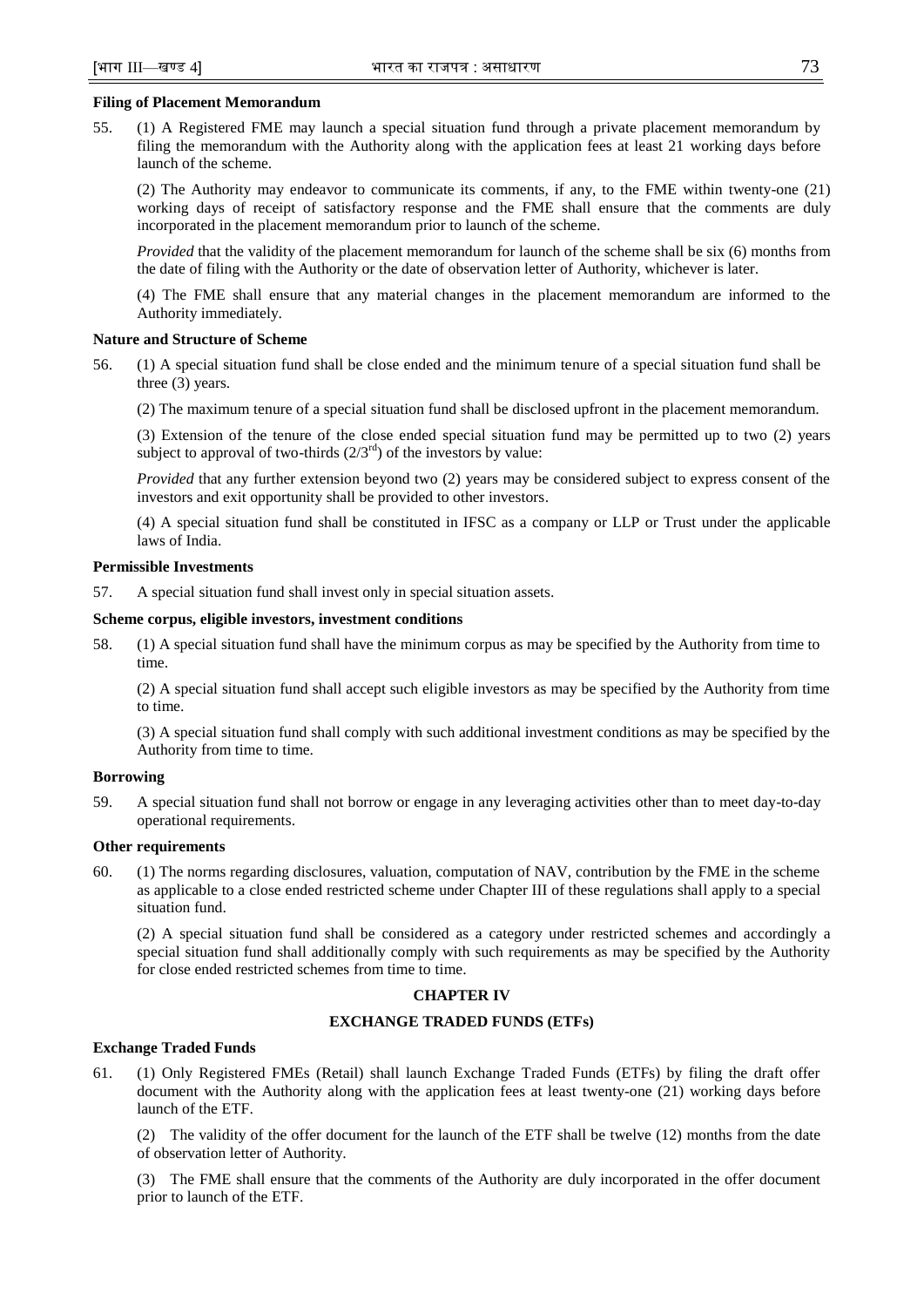(4) The FME shall ensure that any material changes from the information provided in the draft offer document are informed to the Authority immediately.

(5) ETF shall be mandatorily listed and traded on a recognised stock exchange and shall include:

- (a) Equity Index based ETFs
- (b) Debt Index based ETFs
- (c) Commodity based ETFs
- (d) Hybrid ETFs (investing in 2 or more asset class)
- (e) Actively Managed ETF
- (f) Any other ETFs subject to approval of the concerned recognised stock exchange and the authority

(6) No scheme for ETF shall be filed with the Authority unless it has been approved by the fiduciaries:

*Provided* that in case of ETFs falling under clause (e) and (f) of sub-regulation (5) above prior approval of recognised stock exchange(s) where such ETF is intended to be listed shall be obtained.

(7) An ETF in IFSC shall use the identifier ‗IFSC ETF' which identifies it as an ETF listed and traded on recognised stock exchanges. The identifier shall be used at all places including its name, offer document, and all advertising material.

# **Equity Index based ETF**

62. (1) A FME may launch an ETF replicating an Equity Index of IFSC or Indian or foreign jurisdiction.

(2) An Equity Index based ETF that seeks to replicate a particular index shall ensure that such index complies with the following norms:-

- (a) The index shall have a minimum of ten (10) stocks as its constituents;
- (b) For a sectoral/ thematic index, no single stock shall have more than thirty five percent (35%) weight in the index; and
- (c) For other than sectoral/ thematic indices, no single stock shall have more than twenty-five percent (25%) weight in the index.

(3) Equity Index based ETF shall replicate the underlying index to the extent of at least ninety-five percent (95%) of total assets.

# **Debt Index based ETF**

63. (1) The FME may launch an ETF replicating a Debt Index of IFSC or Indian or foreign jurisdiction.

(2) A debt index based fund that seeks to replicate a particular index shall ensure that such index complies with the following norms:-

- (a) The index shall have a minimum five (5) issuers as its constituents;
- (b) No single issuer shall have more than twenty-five percent (25%) weight in the index; and
- (c) The rating of the constituents of the index shall be investment grade:

*Provided* that clauses (a) and (b) shall not apply to index based funds investing in Government securities.

(3) Debt index based ETF shall replicate the underlying index to the extent of at least ninety percent (90 %) of total assets:

*Provided* that if the ETF is not able to replicate the index due to non-availability of issuances of the issuer forming part of the index, the FME may consider such deviations that would lead to least possible tracking error and shall be in line with the disclosures in the offer document.

### **Commodity oriented ETFs**

64. (1) Commodity based ETFs shall invest at least ninety percent (90%) in the specified commodity or commodity related security / instrument as specified by the Authority.

(2) For participation in commodity based ETF, FME shall ensure that a KMP with five (5) years of experience in dealing with commodities, is designated as a Fund Manager.

#### **Gold ETF**

65. (1) In case of a Gold ETF, at least ninety percent of the AUM should be invested in Gold or bullion instruments such as Bullion Depository Receipts with underlying Gold and Exchange Traded Commodity Derivatives (ETCD) with gold as the underlying: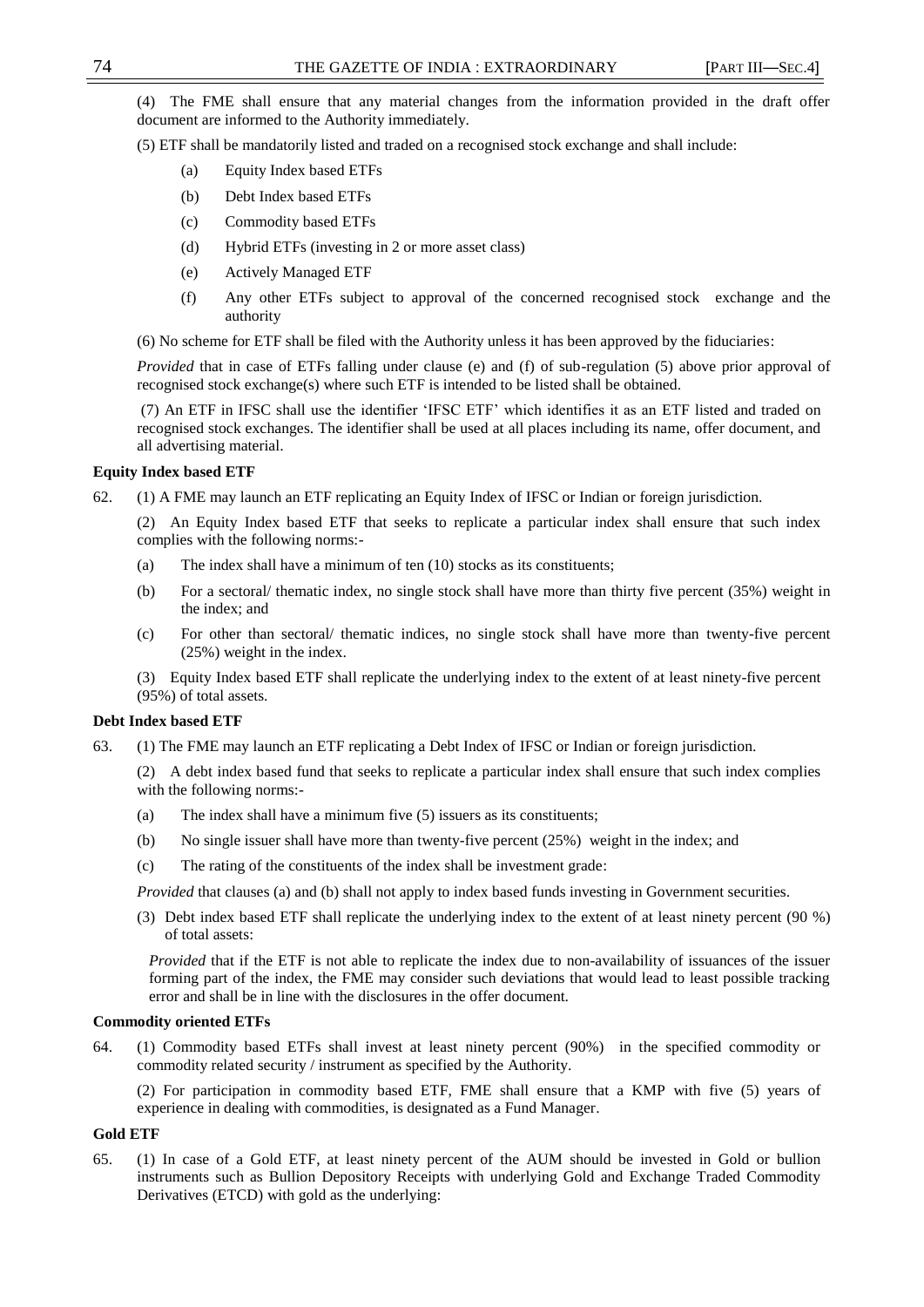*Provided* that the exposure to ETCDs having gold as the underlying shall not exceed ten percent (10%) of AUM of the scheme:

*Provided further* the limit of ten percent (10%) shall not be applicable to Gold ETFs where the intention is to take delivery of the physical Gold and not to rollover its position to next contract cycle.

(2) Gold ETFs shall be benchmarked against the price of spot Gold at the recognised stock exchange or any other benchmark price as may be specified by the Authority and FMEs shall endevour to have tracking error as low as possible.

(3) The FMEs shall ensure that for investment in physical Gold, the Gold should be supplied by a refiner certified for complying with OECD Due Diligence Guidance for Responsible Supply Chains of Minerals from Conflict-Affected and High-Risk Areas.

(4) Physical Gold shall be stored with a vault registered with the Authority.

(5) Physical verification of gold underlying the Gold ETF units shall be carried out by an independent agency capable of undertaking such activities and reported to the Board of FME and fiduciaries on half yearly basis.

#### **Silver ETF**

66. (1) In case of a Silver ETF, at least ninety percent (90%) of the AUM should be invested in Silver or bullion instruments such as Bullion Depository Receipts with underlying Silver and Exchange Traded Commodity Derivatives (ETCD) with silver as the underlying.

*Provided that the exposure to ETCDs having silver as the underlying shall not exceed ten percent (10%) of* AUM of the scheme.

*Provided further* the limit of ten percent (10%) shall not be applicable to Silver ETFs where the intention is to take delivery of the physical silver and not to rollover its position to next contract cycle.

(2) Silver ETFs shall be benchmarked against the price of spot Silver at a recognised stock exchange or any other benchmark price as may be specified by the Authority and the FMEs shall endevour to have tracking error as low as possible.

(3) The FMEs shall ensure that for investment in physical Silver, the silver should have supplied by a refiner certified for complying with OECD Due Diligence Guidance for Responsible Supply Chains of Minerals from Conflict-Affected and High-Risk Areas.

(4) Physical Silver shall be stored with a vault registered with the Authority.

(5) Physical verification of silver underlying the Silver ETF units shall be carried out by an independent agency capable of undertaking such activities and reported to the Board of FME and fiduciaries on half yearly basis.

### **Actively Managed ETFs**

67. (1) Actively managed ETFs are ETFs for which the FME has discretion over the composition of its portfolio, subject to the stated investment objectives and policies.

(2) An actively managed ETF shall disclose in its offer document, and all advertising material that it is an actively managed ETF and shall disclose how it will meet the stated investment policy including, where applicable, its intention to outperform an index.

(3) Draft offer document for Actively Managed ETFs shall be filed with the recognised stock exchange(s) where such ETF is intended to be listed and also with the Authority.

# **Market Makers**

- 68. (1) A FME shall appoint a market maker who shall be responsible for liquidity in the trading of ETF by way of providing two way quotes.
	- (2) Market Makers shall be permitted to create units and seek redemptions directly from the FME.

(3) Recognised Stock Exchange(s) may provide a simplified framework for authorisation of intermediaries registered with the Authority as market makers.

(4) Recognised Stock Exchange(s) shall also provide detailed rules for market makers viz. maximum spread, minimum quantity, if any, incentives, margining, net-settlement etc.

# **Computation of NAV**

69. (1) A FME shall compute the NAV of each ETF on a daily basis and publish the same on its website and the inform the same to the recognised stock exchange, where it is listed for disclosure on the website of such recognised stock exchange.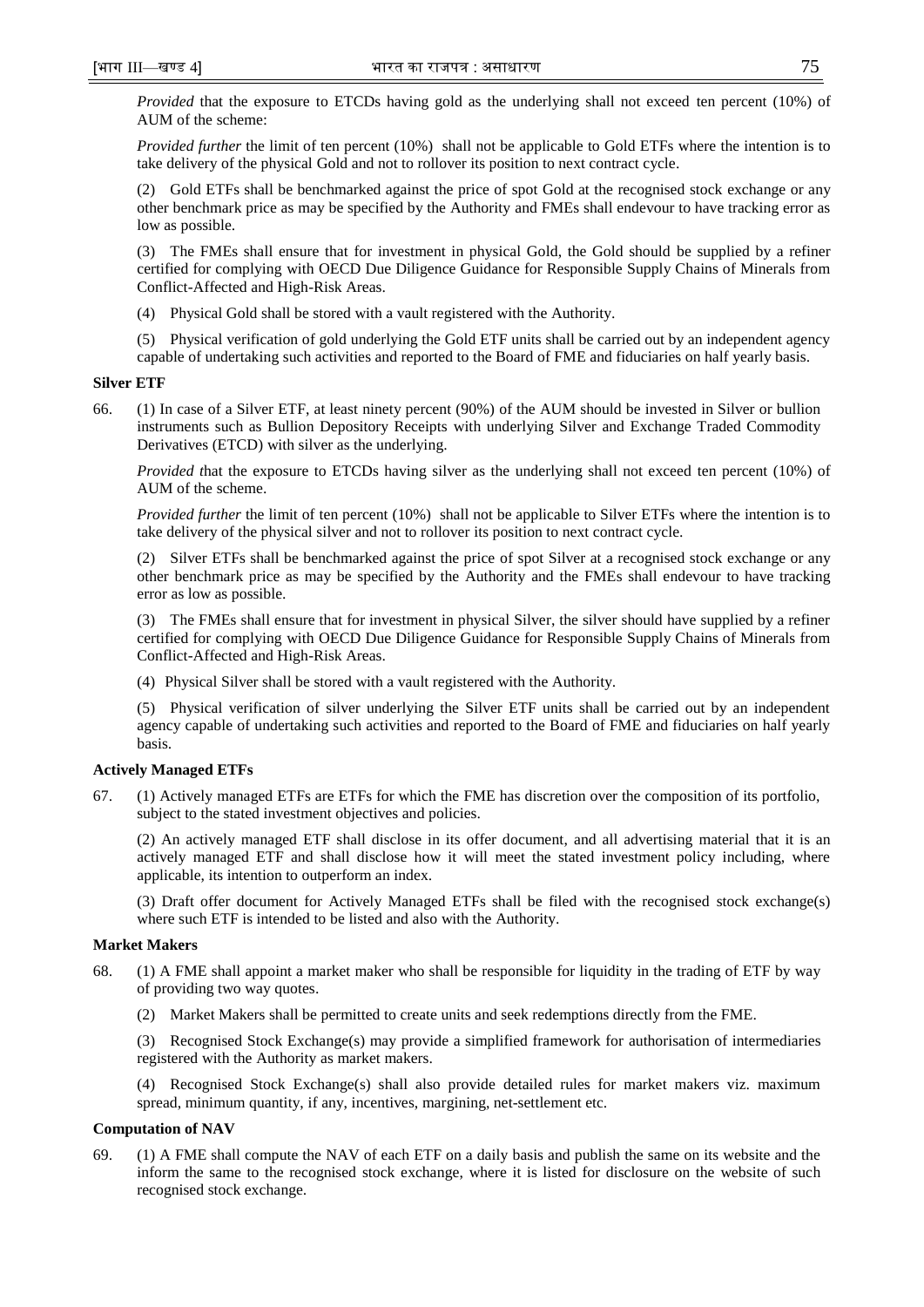(2) The procedure and methodology for calculating the NAV should be fully documented, and such documentation should be regularly verified and amended, if required.

### **Redemption of ETFs to Investors**

- 70. Investors other than market makers may also directly approach the FME for redemption of ETFs, and no exit load shall be charged if :
	- (a) Traded price (based on closing price) of the ETF units is at discount of more than five percent (5%) of NAV for continuous thirty (30) trading days; or
	- (b) No quotes are available on the recognised stock exchange for five (5) consecutive trading days; or
	- (c) Total bid size on the recognised stock exchange is less than higher of one percent (1%) of the total units valued at NAV in ETF or USD 2,500 in value, averaged over a period of seven (7) consecutive trading days.

#### **Disclosures**

71. (1) The offer document for ETFs shall clearly include all disclosures which are material for investors to make a decision regarding investing in such ETFs.

(2) The disclosures in the offer document shall *inter-alia* include disclosures regarding the investment objective, the targeted investors, investment style or strategy, investment methodology, proposed fees and expenses, risk management practices, KMPs of the FME and other relevant details of the FME and the ETF. The FME and the fiduciaries shall comply with the disclosure requirements in the offer document as may be specified by the Authority.

(3) Any material deviation or alteration to the fund strategy should be made with the consent of at least twothirds  $(2/3<sup>rd</sup>)$  of investors by value.

(4) The FME shall ensure that the NAV is disclosed to the investors on a daily basis and the manner of such disclosure shall be detailed in the offer document.

(5) The FME shall ensure that the portfolio under the ETF is disclosed to the investors and the manner of such disclosure shall be detailed in the offer document.

(6) Any other material disclosure as considered suitable by the FME or the fiduciaries shall be informed to the investors immediately.

# **CHAPTER V**

# **ENVIRONMENTAL, SOCIAL AND GOVERNANCE (ESG)**

- 72. (1) A FME managing AUM above USD 3 Billion as at the close of a financial year or any other threshold of AUM as may be specified by the Authority, shall:
	- (a) establish policy on governance around material sustainability-related risks and opportunities;
	- (b) disclose in its annual report how the FME identifies, assesses and manages material sustainability-related risks;
	- (c) establish and disclose in its annual report the process of factoring sustainability-related risks and opportunities into fund manager's investment strategies and processes, including, where relevant, data and methodologies used; and
	- (d) comply with any other sustainability related requirements as may be specified by the Authority.

(2) A FME that launches a scheme related to ESG, shall make full disclosure regarding investment objective, investment policy, strategy, material risk, benchmark, etc., in the manner as may be specified by the Authority.

(3) All scheme documents filed by FME with the Authority under Chapter III shall disclose whether sustainability related risks are incorporated in the decision making. The FME shall provide details when sustainability related risks are incorporated in the decision making. A negative statement shall be included when sustainability related risks are not incorporated in the decision making.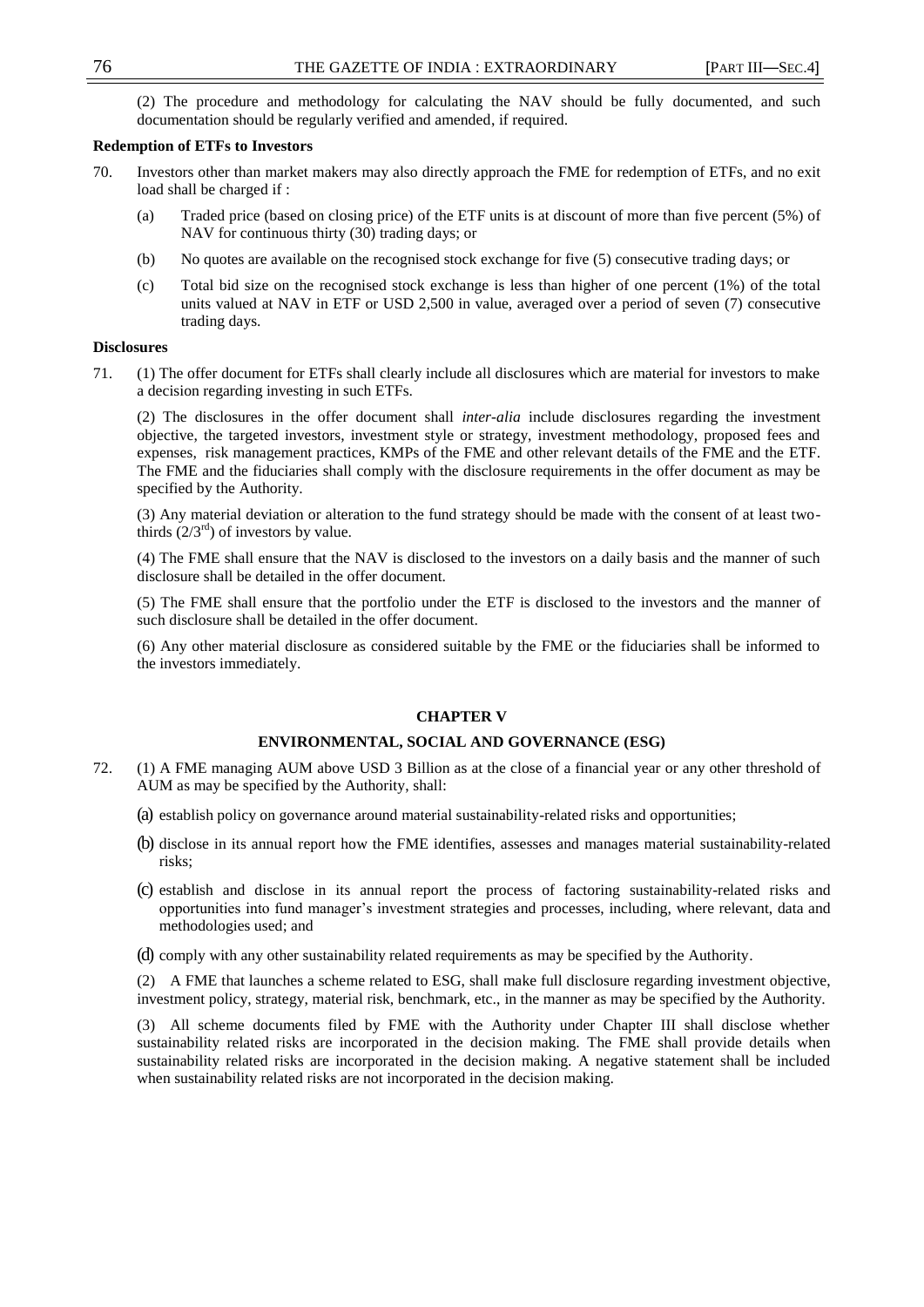# **CHAPTER VI**

# **OTHER FUND MANAGEMENT ACTIVITIES**

# **PART A: PORTFOLIO MANAGEMENT SERVICES**

# **Eligible FME and Clients**

73. (1) A Registered FME may offer Portfolio Management Services to its clients in terms of these regulations.

(2) A FME in its capacity as a portfolio manager may have the following categories as clients:

- (a) a person resident outside India;
- (b) a non-resident Indian;
- (c) a non-individual resident in India who is eligible under FEMA to invest funds offshore, to the extent of outward investment permitted; and
- (d) an individual resident in India who is eligible under FEMA to invest funds offshore, to the extent allowed under the liberalised remittance scheme (LRS) of Reserve Bank of India.

(3) A FME operating as a portfolio manager in an IFSC shall be permitted to invest in securities and financial products in an IFSC, India or Foreign Jurisdiction:

*Provided* that in case of a discretionary portfolio management service, it shall invest in the securities listed or to be listed or traded on the stock exchanges, money market instruments, units of investment scheme and other financial products as specified by the Authority from time to time.

# **Disclosures**

- 74. (1) The FME shall provide a disclosure document to the client, prior to entering into a portfolio management agreement with the client.
	- (2) The FME shall ensure that a copy of disclosure document is available on its website.

(3) The disclosure document referred to in sub-regulation (1) shall *inter-alia* contain details pertaining to the services offered, risk factors, client representation, financial performance, performance of portfolio manager, auditor observations, nature of expenses, taxation, investor grievance redressal mechanism and litigations by the regulatory authorities against the portfolio manager and its principal officers, directors/ partners/ designated partners and key managerial personnel.

# **Portfolio Management Agreement**.

75. (1) A FME shall enter into a written agreement with the portfolio management client that clearly defines the *inter se* relationship and sets out their mutual rights, liabilities and obligations relating to management of portfolio including details pertaining to investment objectives, risk factors, terms of fees, period of the contract, etc.

(2) Notwithstanding anything contained in the agreement between the FME and the client, the funds or securities can be withdrawn by the client before the maturity of the contract under the following circumstances, namely-

- (a) voluntary or compulsory termination of portfolio management services by the FME or the client;
- (b) suspension or cancellation of the certificate of registration of the FME by the Authority; or
- (c) bankruptcy or liquidation of the FME.

# **Report to the Client**

76. (1) The FME shall periodically furnish a report to the portfolio management client in terms of the agreement between it and the client which shall *inter-alia* contain details relating to composition and value of the portfolio, transactions undertaken during the period of the report, beneficial interest received during the period of the report, expenses incurred in managing the portfolio and details of risk relating to the securities recommended by the portfolio manager for investment or disinvestment.

(2) The report referred to in sub-regulation (1) may be made available online with restricted access to each client.

# **Dealing with Client Funds**

77. (1) A FME shall not accept from the client, funds or securities worth less than USD 150,000 in case of a portfolio management agreement:

*Provided* that the minimum investment threshold shall not apply to an accredited investor.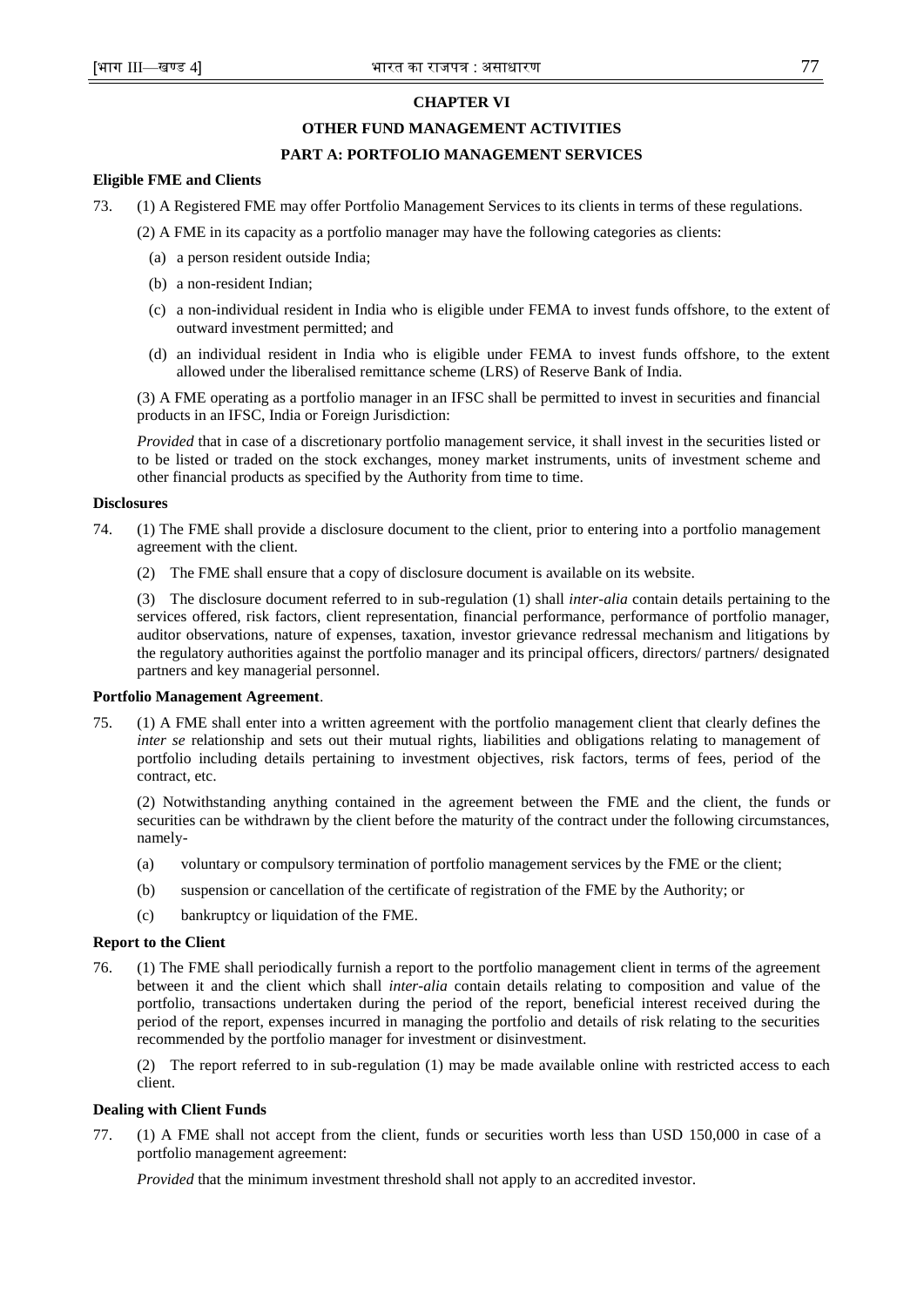*Provided further* that the existing portfolio managers registered with the Authority and having clients with funds or securities worth less than USD 150,000 shall be grandfathered in the manner as may be specified by the Authority.

(2) A portfolio manager shall keep the funds of all clients in a separate account to be maintained by it in a Banking Unit.

(3) A FME shall segregate each portfolio management client's holding in securities in separate accounts:

*Provided* that this sub-regulation shall not apply if the investments of the clients are in jurisdictions permitting omnibus account structure. In such cases, FME shall ensure that the investment using omnibus structure is pursuant to prior consent of the clients; and adequate checks are in place to ensure that the clients' securities are earmarked separately.

(4) The funds received from the clients, investments or disinvestments, all the credits to the account of the client like interest, dividend, bonus or any other beneficial interest received on the investment and debit for expenses, if any, shall be properly reflected in the client's accounts.

(5) The FME shall act in a fiduciary capacity in respect of the client's funds and shall not derive any direct or indirect benefit out of the client's funds or securities.

(6) The FME shall not borrow funds or securities on behalf of the client.

### **Investment Restrictions**

78. (1) The money or securities accepted by the FME shall be invested or managed in terms of the portfolio management agreement between the FME and the client.

(2) The FME shall not use the portfolio of its clients for investment in derivatives, unless express consent has been obtained from its clients.

(3) The FME shall not while dealing with clients' funds indulge in speculative transactions i.e., it shall not enter into any transaction for purchase or sale of any security which is periodically or ultimately settled otherwise than by actual delivery or transfer of security except the transactions in derivatives.

(4) A FME shall, ordinarily purchase or sell securities separately for each portfolio management client. However, in the event of aggregation of purchases or sales for economy of scale, *inter se* allocation shall be done on a *pro rata* basis and at weighted average price of the day's transactions. The FME shall not keep any open position in respect of allocation of sales or purchases effected in a day.

(5) The FME shall segregate each clients' funds and portfolio of securities and keep them separately from its own funds and securities and be responsible for safekeeping of clients' funds and securities.

(6) The FME shall not hold the securities belonging to the portfolio account, in its own name on behalf of its clients either by virtue of contract with clients or otherwise:

*Provided* that this sub-regulation shall not apply if the investments of the clients are in jurisdictions permitting omnibus account structure. In such cases, FME shall ensure that the investment using omnibus structure is pursuant to prior consent of the clients; and adequate checks are in place to ensure that the clients' securities are earmarked separately.

(7) The FME operating as a portfolio manager (except those providing only advisory services) shall appoint a custodian in respect of securities managed or administered by it.

#### **General Obligations**

79. (1) The FME shall charge an agreed fee from the clients for rendering portfolio management services without guaranteeing or assuring, either directly or indirectly, any return and the fee so charged may be a fixed fee or a return based fee or a combination of both.

(2) The FME in its capacity as a discretionary portfolio manager shall individually and independently manage the funds of the client in accordance with the needs of the client, in a manner which does not partake the character of a retail fund, whereas a non-discretionary portfolio manager shall manage the funds of the client in accordance with the directions of the client.

(3) The FME shall ensure that any person or entity involved in the distribution of its services is carrying out the distribution activities is in compliance with these regulations and the circulars and directions issued thereunder by the Authority from time to time.

(4) The FME shall report its performance uniformly in the disclosures to the Authority, advertising material and reports to the clients and on its website.

(5) The portfolio accounts managed and administered by the FME in its capacity as a portfolio manager shall be audited annually and a copy of the certificate shall be given to the client.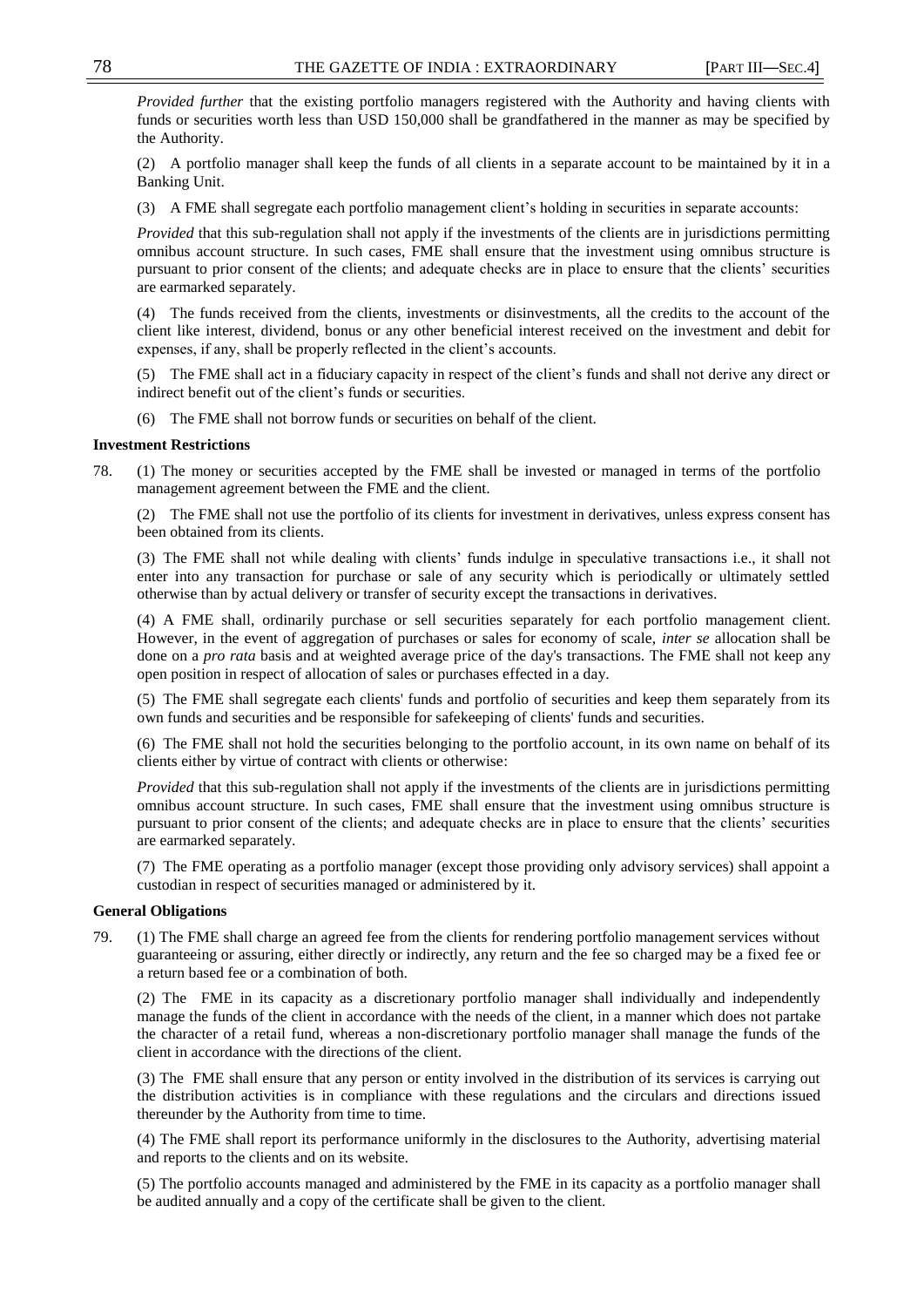### **Advisory Services**

- 80. A FME as part of its portfolio management services shall enter into an agreement with prospective clients for providing advisory services, provided:
	- (a) it complies with the Regulation 43 to 50 of the IFSCA (Capital Market Intermediaries) Regulations, 2021.
	- (b) It complies with the code of conduct under the IFSCA (Capital Market Intermediaries) Regulations, 2021; and
	- (c) Advisory services are for a portfolio not less than USD 150,000.

### **Multi-Family Office**

81. (1) A FME may also provide services to multi-family office under a portfolio management agreement as detailed in this Chapter.

(2) The Authority may prescribe additional conditions, additional permissible investment, etc., for FMEs providing services to multi-family office under a portfolio management agreement.

# **PART B: INVESTMENT TRUST**

# **Investment Trust in IFSCs**

82. (1) Any person from IFSC or India or a foreign jurisdiction desirous to operate an Investment Trust in the IFSCs shall obtain registration with the Authority.

(2) An Investment Trust is permitted to raise funds through:

- (a) Public issue with units listed on a recognised stock exchange in IFSC;
- (b) Private placement with units listed on a recognised stock exchange in IFSC; or
- (c) Private placement whose units are not proposed to be listed on any recognised stock exchange.

(3) The recognised stock exchange(s) in IFSC shall specify the detailed framework including on initial disclosure requirements in the offer document, continuous obligations and disclosure requirements, trading, clearing and settlement etc. for Investment Trust whose units are listed or proposed to be listed on a recognised stock exchange(s). The Investment Trust shall comply with the requirements specified by the recognised stock exchange(s).

#### **Definitions**

- 83. (1) For the purpose of this Part of Chapter VI:-
	- (a) "eligible infrastructure project" means an infrastructure project which, prior to the date of its acquisition by, or transfer to, the InvIT, satisfies the following conditions,–
		- (i) For PPP projects,–
		- (a) the Infrastructure Project is a completed and revenue generating project;

(b) the Infrastructure Project, which has achieved commercial operations date (COD) and does not have the track record of revenue from operations for a period of not less than one year; or

(c) the Infrastructure Project is a pre-COD project;

(ii) In non-PPP projects, the infrastructure project has received all the requisite approvals and certifications for commencing construction of the project;

- (b) "governing board" shall mean a group of members appointed or nominated by the LLP to act in a manner similar to the board of directors in case of a company;
	- (c) "holdco" or "holding company" means a company or LLP or any other structure as approved by the Authority:-

(i) in which Investment Trusts holds or proposes to hold controlling interest and not less than fifty one per cent of the equity share capital or interest and which in turn has made investments in other SPV(s), which ultimately hold the infrastructure assets or property(ies), as the case may be;

(ii) which is not engaged in any other activity other than holding of the underlying SPV(s), real estate/properties or infrastructure projects, as the case may be, and any other activities pertaining to and incidental to such holdings;

(d)  $\ldots$  "Investment Trust" shall mean a REIT or an InvIT, as the case may be;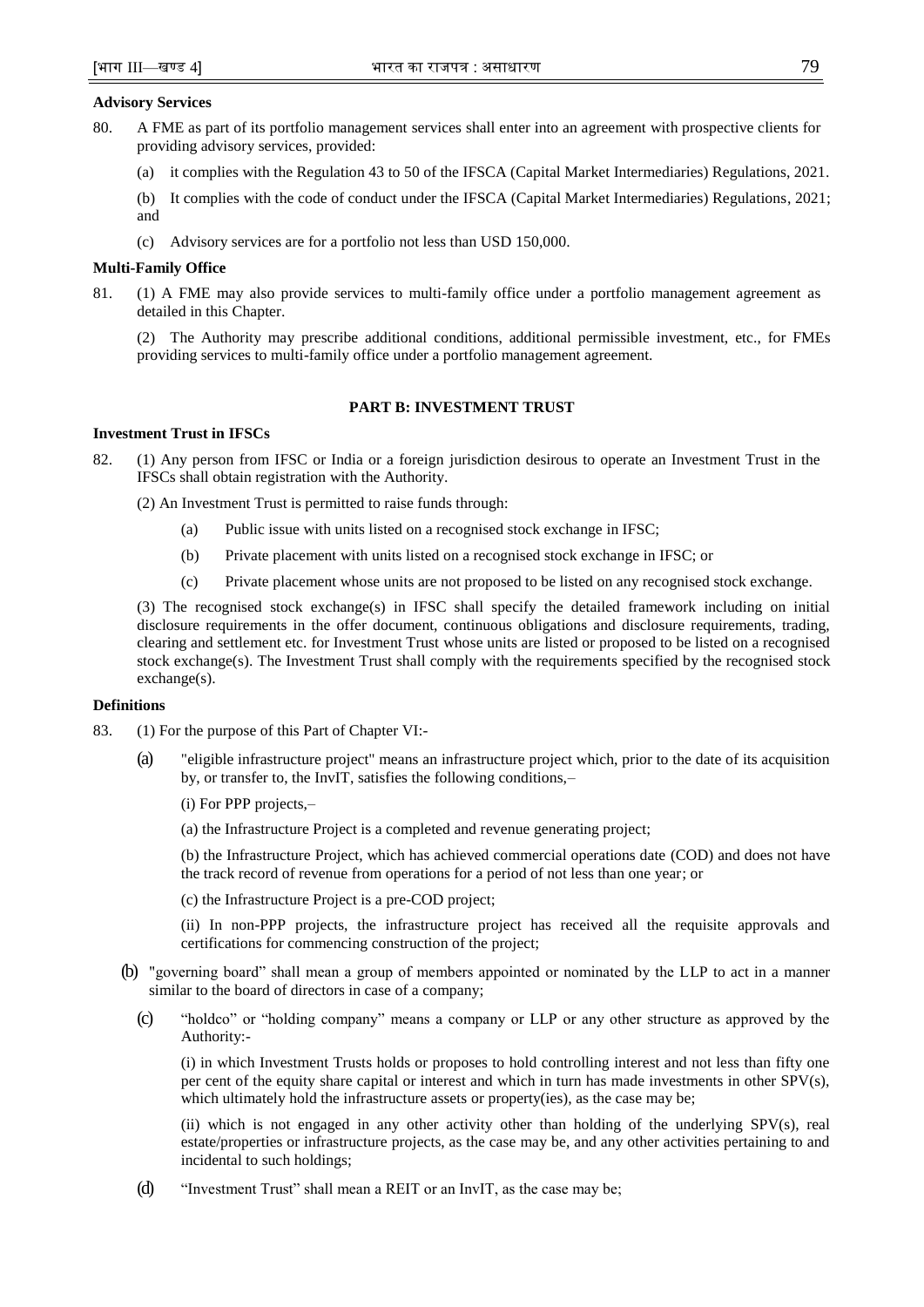- (e) ―investment management agreement‖ means an agreement between the trustee and the investment manager which lays down the roles and responsibilities of the investment manager towards the Investment Trust;
- (f) "investment manager" means a Fund Management Entity registered under these regulations which manages assets and investments of the Investment Trust and undertakes activities of the Investment Trust;
- (g) ―InvIT‖ or 'Infrastructure Investment Trust' shall mean the trust registered as such under these regulations;
- (h) "InvIT assets" means assets owned by the InvIT, whether directly or through a holdco and/ or SPV, and includes all rights, interests and benefits arising from and incidental to ownership of such assets;
- (i) "parties to the Investment Trust" shall include the sponsor(s), fund management entity, trustee and project manager(s), if applicable;
- (j) "PPP project" means an infrastructure project undertaken on a Public- Private Partnership basis;
- $(k)$  "pre-COD project" means an infrastructure project which:
	- i. has not achieved commercial operation date as defined under the relevant project agreements including the concession agreement, power purchase agreement or any other agreement of a similar nature entered into in relation to the operation of a project or any agreement entered into with the lenders; and
	- ii. has,–
		- a. achieved completion of at least fifty percent of the construction of the infrastructure project as certified by an independent engineer of such project; or
		- b. expended not less than fifty percent of the total capital cost set forth in the financial package of the relevant project agreement;
- (l) ―project implementation agreement" or "project management agreement‖ means an agreement between the project manager, the concessionaire SPV and the trustee which sets out obligations of the project manager with respect to execution of the project and/or management:

Provided that in case of PPP projects, such obligations shall be in addition to the responsibilities as under the concession agreement or any such agreement entered into with the concessioning authority;

- (m) "project manager" means a company or LLP or a body corporate designated as the project manager by the InvIT, responsible for achieving execution /management of the project and in case of PPP projects, shall mean the entity responsible for such execution and achievement of project milestones in accordance with the concession agreement or any other relevant project document;
- (n) "real estate related assets" shall mean listed or unlisted debt securities and listed shares of or issued by property corporations, mortgage-backed securities, other property funds, and assets incidental to the ownership of real estate;
- (o) "REIT" or "Real Estate Investment Trust" means a trust registered as such under these regulations;
- (p) ―REIT assets‖ means real estate assets and any other assets held by the REIT, on a freehold or leasehold basis, whether directly or through a holdco and/or a special purpose vehicle;
- (q) "special purpose vehicle " or "SPV " means any company or LLP or any other structure as approved by the Authority, -
	- (i) in which either the Investment Trust or the holdco holds or proposes to hold controlling interest and not less than fifty one percent of the equity share capital or interest:

Provided that in case of PPP projects where such acquiring or holding is disallowed by government or regulatory provisions under the concession agreement or such other agreement, this clause shall not apply and shall be subject to provisions under proviso to clause  $12(3)$ ;

- (ii) which holds not less than eighty percent of its assets directly in infrastructure projects or properties and does not invest in other SPVs; and
- (iv) which is not engaged in any other activity other than activities pertaining to and incidental to the underlying infrastructure projects or holding or development of the property, as the case may be;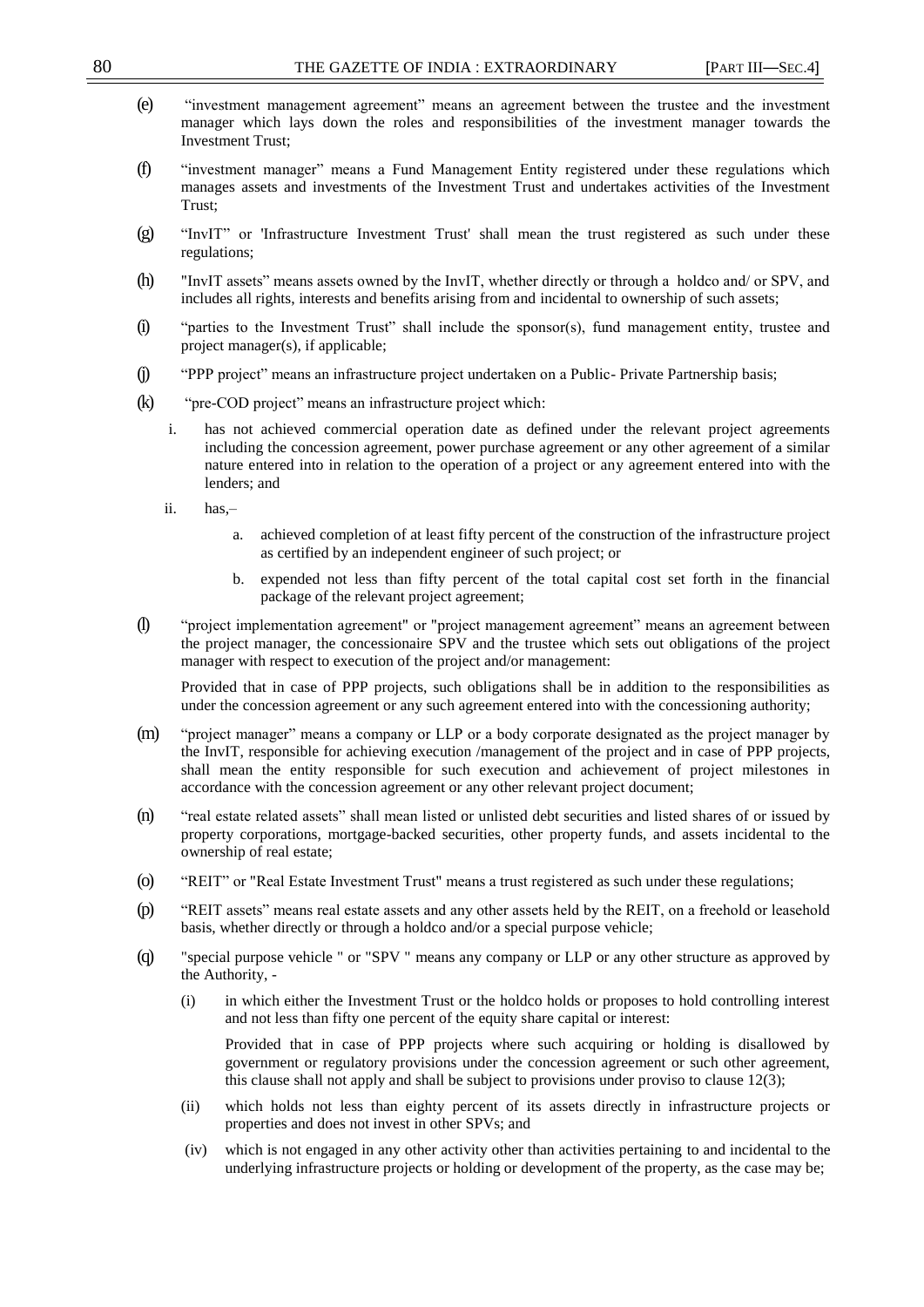- (r) "sponsor" means any company or LLP or body corporate which sets up the Investment Trust and is designated as such at the time of application made;
- $(s)$  "sponsor group" includes:
	- $(i)$  the sponsor $(s)$ ;
	- (ii) in case the sponsor is a body corporate:
	- (a) entities or person(s) which are controlled by such body corporate;
	- (b) entities or person(s) who control such body corporate;
	- (c) entities or person(s) which are controlled by person(s) as referred at clause b.
	- (iii) in case sponsor is an individual:
	- (a) an immediate relative of such individual (i.e., any spouse of that person, or any parent, brother, sister or child of the person or of the spouse); and
	- (b) entities or person(s) which are controlled by such individual;
- (t) ―trustee‖ means a person who holds the assets of Investment Trust in trust for the benefit of the investors;
- (u) ―valuer‖ means a person who is authorised to practise as a valuer under the law of the state or country where the valuation takes place;

# **Registration**

84. (1) An application for grant of certificate of registration as Investment Trust shall be made, by the sponsor on behalf of the trust in the format specified by the recognised stock exchange(s) to the Authority, and shall be accompanied by a non-refundable fee as may be specified by the Authority.

(2) The Authority may, in order to protect the interests of investors, appoint any person to take charge of records, documents of the Investment Trust and for this purpose, also determine the terms and conditions of such an appointment.

# **Trust**

- 85. The following are the eligibility conditions for the Investment trust:
	- (a) The trust should be created under the laws of India (IFSC or outside IFSC) or foreign jurisdiction;
	- (b) The trust deed has its main objective as undertaking activity of Investment Trust (REIT or InvIT, as the case may be) and includes responsibilities of the Trustee in accordance with the requirements specified in these regulations;
	- (c) persons have been designated as sponsor(s), investment manager and trustee and all such persons are separate entities.

# **Sponsor**

- 86. The following are the eligibility conditions for a sponsor of an Investment Trust:
	- (a) Each sponsor shall hold or propose to hold not less than five percent of the number of units of the Investment Trust on post-initial offer basis:

*Provided* that in case the holding goes below five percent, the sponsor shall comply with the requirement within a time period of one year;

(b) Each sponsor has a net worth of not less than USD 15 million if it is a body corporate or a company or net tangible assets of value not less than USD 15 million in case it is a limited liability partnership:

*Provided* that in case of REIT each sponsor has a net worth of not less than USD 3 million and the sponsor(s), on a collective basis, have a net worth of not less than USD 15 million;

(c) The sponsor or its associate shall have a sound track record in development of real estate or infrastructure or fund management in the infrastructure / real estate sector.

*Explanation.*- For the purpose of this sub-regulation, 'sound track record' means relevant experience of at least five (5) years and where the sponsor is a developer, at least two projects of the sponsor have been completed.

# **Investment Manager**

87. (1) In case of private placement, any Registered FME shall be eligible to be appointed as Investment Manager.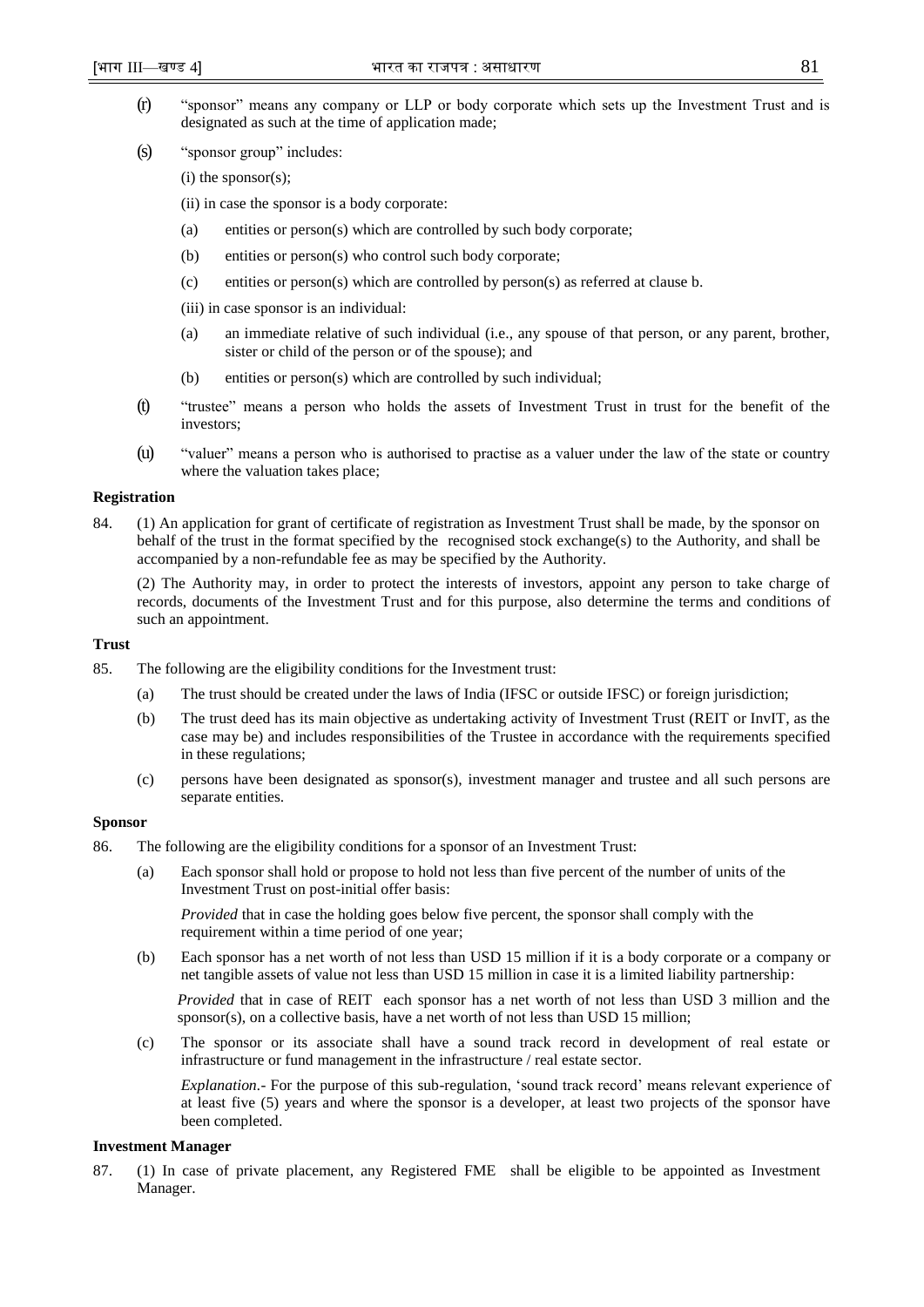(2) In case of a public issues, a Registered FME (Retail) shall only be eligible to be appointed as an Investment Manager.

# **Trustee**

- 88. The following are the eligibility conditions for a trustee of an Investment Trust:
	- (a) The entity shall be authorised / registered as a trustee with the Authority or any other securities regulator and shall not be an associate of the sponsor(s) or investment manager;
	- (b) The trustee has such wherewithal with respect to infrastructure, personnel, etc. to the satisfaction of the Authority and the recognised stock exchange(s).

# **Fit and Proper**

89. The registration shall be granted only if the Investment Trust and parties to the Investment Trust are fit and proper persons as specified under these regulations.

#### **Currency**

90. The units of the Investment Trust shall be in a freely convertible foreign currency other than Indian Rupee.

# **Offer of units of Investment Trust**

- 91. (1) No initial offer of units by an Investment Trust shall be made unless,–
	- (a) the Investment Trust is registered with the Authority;
	- (b) the value of assets of Investment Trust is not less than USD 75 million; and
	- (c) the offer size is not less than USD 35 million.

(2) The minimum offer and allotment to public through an offer document / placement memorandum in respect of Investment Trust listed on a recognised stock exchange shall be as per the below table:

| <b>Post Issue Capital</b>                                | Minimum no./ value of units to be offered                              |
|----------------------------------------------------------|------------------------------------------------------------------------|
| Less than USD 240 million                                | At least 25% of the total outstanding units of the Investment<br>Trust |
| USD 240 million or more but less than<br>USD 600 million | At least USD 60 million                                                |
| Equal to or more than USD 600 million                    | At least 10% of the total outstanding units of the Investment<br>Trust |

*Provided* that any units offered to sponsor or the investment manager or the project manager or their related parties or their associates shall not be counted towards units offered to the public.

#### **Private Placement with listing**

- 92. (1) The fund raising by an Investment Trust by way of private placement whose units are proposed to be listed on the recognised stock exchange(s) shall be subject to compliance with the following:
	- (a) The Investment Trust is required to obtain in-principle approval from the recognised stock exchange(s):

*Provided* that the validity of the in-principle approval shall not be greater than six (6) months from the date of in-principle approval from the recognised stock exchange.

(b) The Investment Trust, through the Investment Manager or Investment Banker, shall file a placement memorandum with the Authority along-with the applicable fee at least five (5) working days prior to opening of the issue:

*Provided* that such opening of the issue shall not be at a date later than three (3) months from the receipt of in-principle approval for listing, from exchange(s).

(c) The Investment Trust shall raise funds from accredited investor or from investors investing not less than USD 150,000.

Notwithstanding the above, if a privately placed Investment Trust invests or proposes to invest less than eighty per cent of the value of the assets of Investment Trust in completed and revenue generating assets, the minimum investment from an investor shall be USD 1 million.

(d) The Investment Trust shall raise funds from not less than two (2) and not more than one thousand (1000) investors.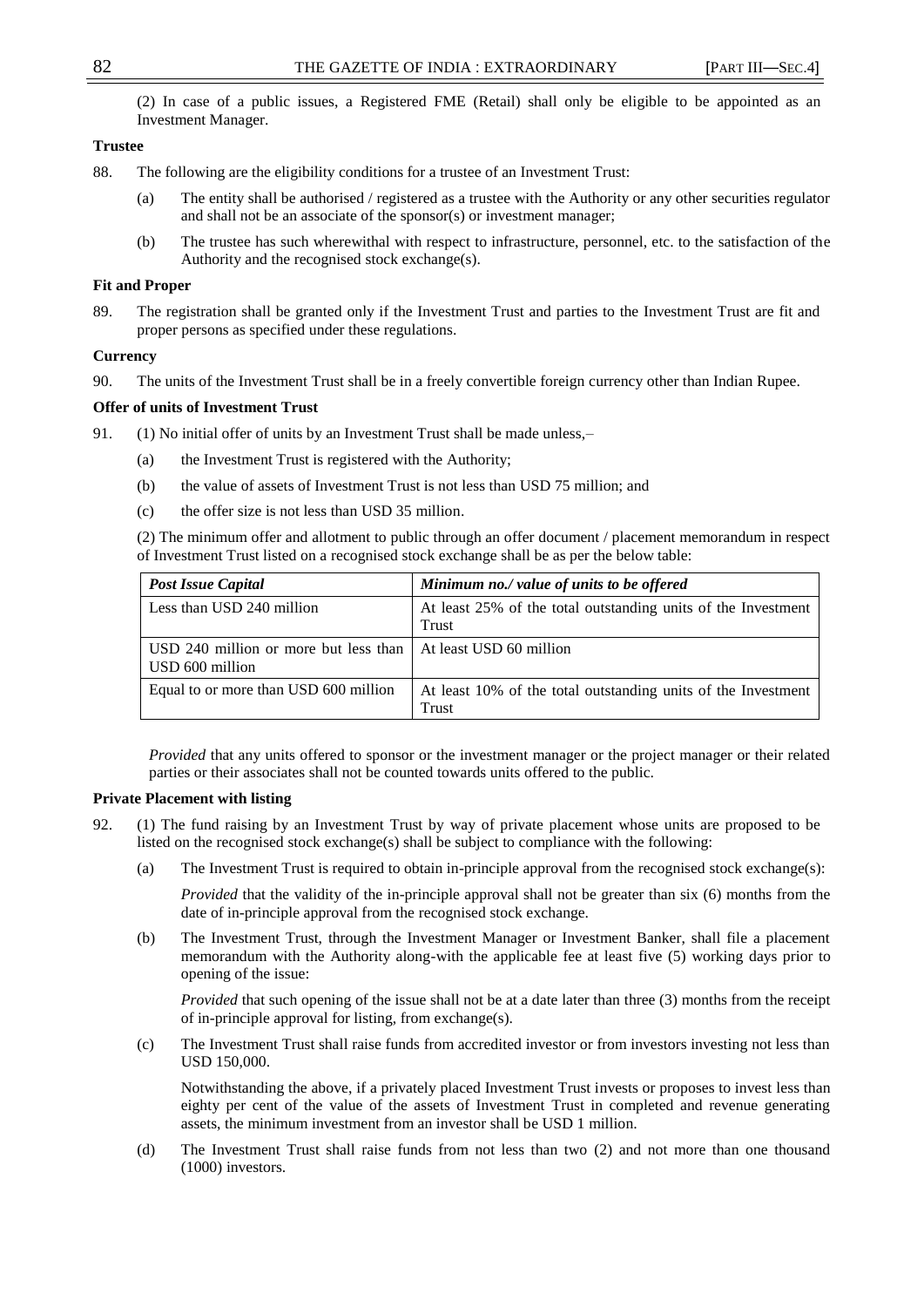(e) The Investment Trust, through the Investment Manager shall file the final placement memorandum with the Authority within a period of ten (10)working days from the date of listing of the units issued therein.

#### **Private Placement without listing**

- 93. (1) The fund raising by an Investment Trust by way of private placement whose units are not proposed to be listed on the recognised stock exchange(s) shall be subject to compliance with the following:
	- (a) The Investment Trust shall file a draft placement memorandum with the Authority along with the applicable fee at least five (5) working days prior to opening of the issue:

*Provided* that such opening of the issue shall not be at a date later than three (3) months from the receipt of in-principle approval.

- (b) The Investment Trust shall raise funds from accredited investor or from investors investing not less than USD 250,000.
- (c) The Investment Trust shall raise funds from not more than fifty (50) investors.
- (d) The Investment Trust shall file the final placement memorandum with the Authority within a period of ten (10) working days from the date of allotment of the units to the investors.

# **Public Issues**

- 94. The fund raising by an Investment Trust by way of public issue shall be subject to compliance with the following:
	- (a) The Investment Trust shall raise funds by way of initial public offer and any subsequent issue of units after initial public offer may be by way of follow-on offer, preferential allotment, qualified institutional placement, rights issue, bonus issue, offer for sale or any other mechanism and in the manner as may be specified by the Authority.
	- (b) The Investment Trust, through the Investment Manager or a Registered investment banker appointed by it, shall file a draft offer document along with the fee, with the recognised stock exchange(s) and the Authority, not less than thirty working days before filing the offer document with the recognised stock exchange and the Authority.
	- (c) The draft offer document filed with the Authority shall be made public, for comments, if any, by hosting it on the websites of the Authority, recognised stock exchange(s) and Investment Manager, investment bankers associated with the issue, for a period of not less than fourteen (14) days.
	- (d) The draft offer document and/ or offer document shall be accompanied by a due diligence certificate signed by the lead investment manager or investment banker as the case may be.
	- (e) The Authority may communicate its comments to the investment manager or investment banker within twenty one (21) working days from the date of receipt of satisfactory reply from the investment manager or investment banker.
	- (f) The investment manager or investment banker shall ensure that all comments received from the Authority on the draft offer document are suitably taken into account prior to the filing of the offer document with the recognised stock exchanges.
	- (g) The offer document shall be filed with the recognised stock exchange(s) and the Authority not less than five (5) working days before opening of the offer.
	- (h) The initial offer or follow-on offer or rights issue shall be made by the Investment Trust within a period of not more than one (1) year from the date of issuance of observations by the Authority:

*Provided* that if the initial offer or follow-on offer or rights issue is not made within the specified time period, a fresh draft offer document shall be filed.

- (i) The Investment Trust may invite for subscriptions and allot units to an investor, subject to the applicable investment guidelines and permissions issued by regulators at home jurisdiction, if any.
- (j) The initial offer and follow-on offer shall not be open for subscription for a period of more than thirty (30) days.
- (k) In case of over-subscriptions, the Investment Trust shall allot units to the applicants on a proportionate basis rounded off to the nearest integer subject to minimum subscription amount per subscriber.
- (l) The Investment Trust shall allot units or refund application money, as the case may be, within twelve (12) working days from the date of closing of the issue.
- (m) The Investment Trust shall issue units only in dematerialized form to all the applicants.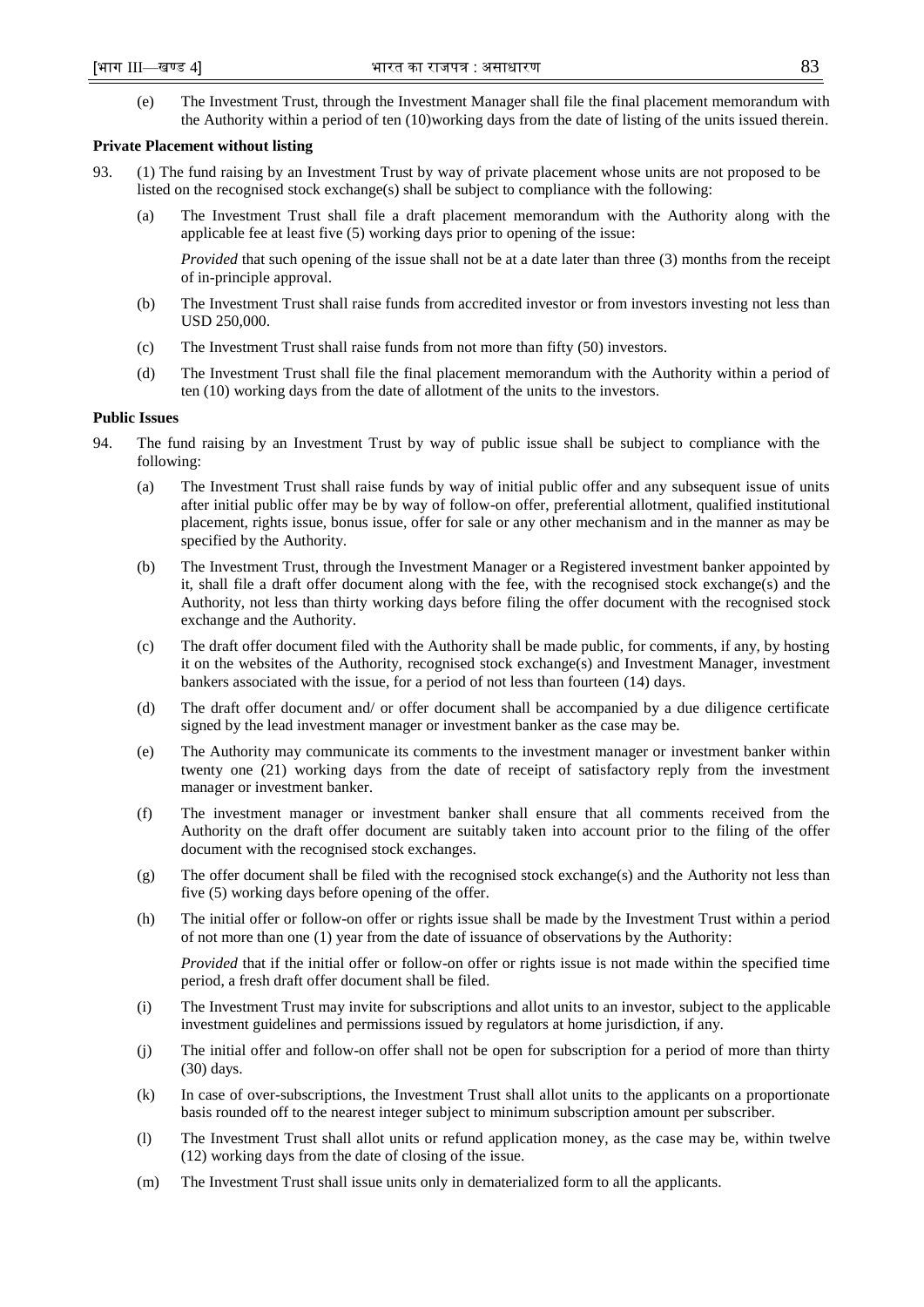- (n) The price of Investment Trust units issued by way of public issue shall be determined through the book building process or any other process in accordance with the circulars or guidelines issued by the Authority or the recognised stock exchange(s).
- (o) The Investment Trust shall refund money,
	- i. to all applicants in case it fails to collect subscription amount of exceeding ninety percent (90%) of the fresh issue size as specified in the offer document;
	- ii. to applicants to the extent of oversubscription in case the money received is in excess of the extent of over-subscription as specified in the offer document:

*Provided* that right to retain such over subscription cannot exceed twenty five percent (25%) of the issue size:

*Provided further* that the offer document shall contain adequate disclosures towards the utilisation of such oversubscription proceeds, if any, and such proceeds retained on account of oversubscription shall not be utilised towards general purposes.

(p) Units may be offered for sale to public if such units have been held by the existing unitholders for a period of at least one (1) year prior to the filing of draft offer document with the Authority:

*Provided* that the holding period for the equity shares, compulsorily convertible securities (from the date such securities are fully paid-up) or partnership interest in the holdco and/or SPV against which such units have been received shall be considered for the purpose of calculation of one (1) year period referred in this regulation:

*Provided further* that the compulsorily convertible securities, whose holding period has been included for the purpose of calculation for offer for sale, shall be converted to equity shares of the holdco or SPV, prior to filing of offer document.

(q) The amount for general purposes, as mentioned in objects of the issue in the draft offer document filed with the Authority, shall not exceed ten percent (10%) of the amount raised by the Investment Trust by issuance of units.

# **Offer Document or Placement Memorandum**

95. (1) The offer document or the placement memorandum of an Investment Trust shall contain material, true, correct and adequate disclosures to enable the investors to make an informed decision.

(2) The offer document or placement memorandum shall include all information as required by the recognised stock exchange(s) and in the format provided by the recognised stock exchange(s), including:

- (a) Introduction;
- (b) Details of sponsor(s), Investment Manager, Project Manager, Trustee and other relevant parties;
- (c) Brief background of the Investment Trust;
- (d) Description of the assets under the Investment Trust;
- (e) Business Details and Strategy;
- (f) Leverage;
- (g) Conflict of Interest and Related party transactions;
- (h) Valuation;
- (i) Financials;
- (j) Rights of Unit Holders;
- (k) Title disclosures, litigations and regulatory actions;
- (l) Risk Factors;
- (m) Taxation.
- (3) The following documents shall be submitted to the Authority:
	- (a) Full valuation report along with the offer document/ placement memorandum;
	- (b) Project implementation/management agreement, along-with draft offer document or the placement memorandum;
	- (c) Due diligence certificate along with the draft offer document and offer document/ placement memorandum; and
	- (d) In principle approval from the recognised stock exchange(s).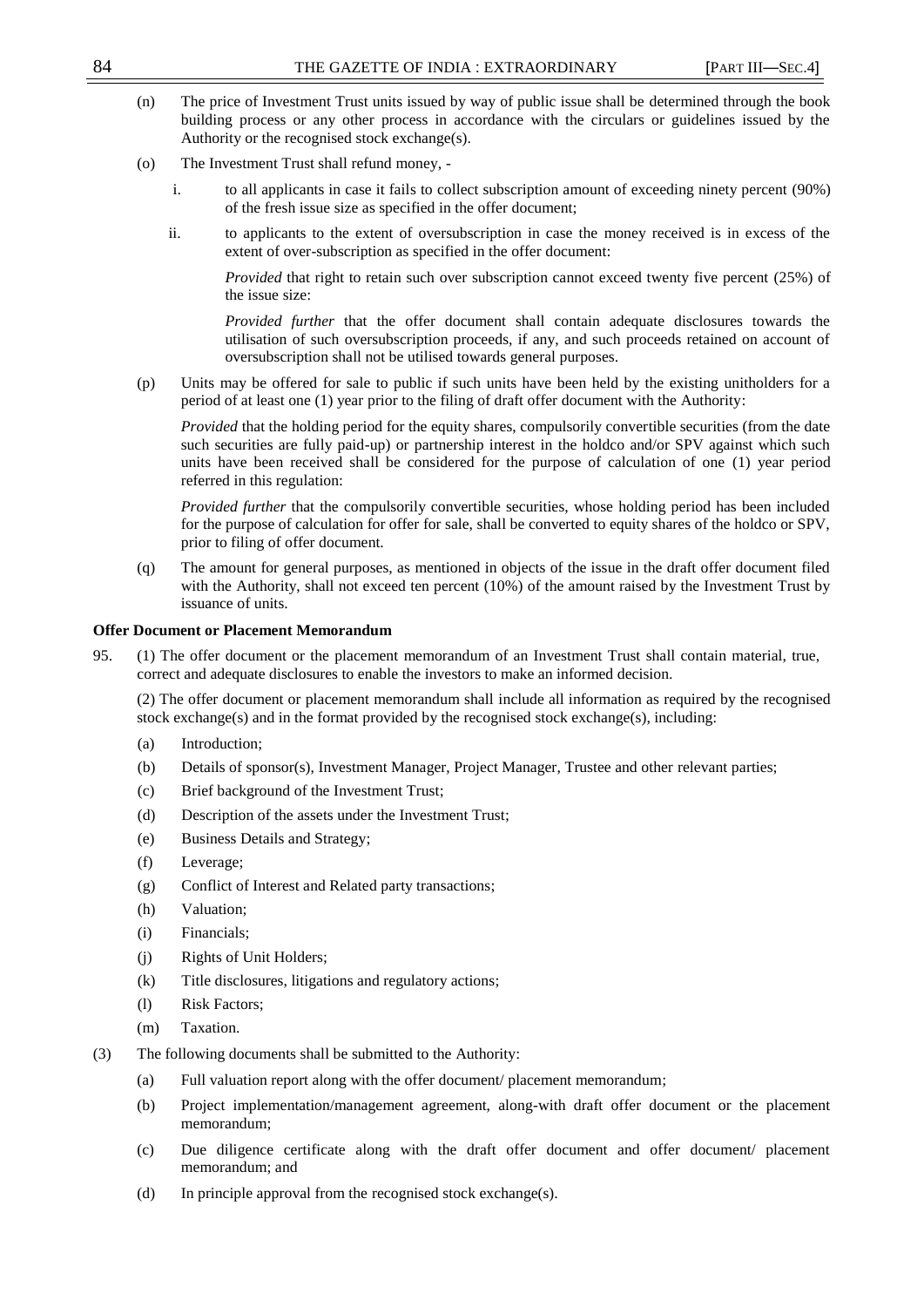(4) The placement memorandum of an Investment Trust whose units are not proposed to be listed on a recognised stock exchange shall contain all information, to the extent applicable, as specified for an Investment Trust whose units are proposed to be listed on a recognised stock exchange.

### **Continuous obligations and Disclosure Requirements**

96. (1) The Investment Trust listed on a recognised stock exchange shall comply with the continuous obligations and disclosure requirements specified by the recognised stock exchange(s).

(2) The following disclosure requirements shall be applicable on an Investment Trust whose units are not listed on a recognised stock exchange:

- (a) The investment manager of the Investment Trust shall submit annual report, half-yearly report and valuation report to the trustee and unit holders of the Investment Trust, either electronically or through physical copies;
- (b) The annual and half yearly reports shall contain disclosures as specified for a privately placed Investment Trusts listed on a recognised stock exchange;
- (c) The investment manager shall disclose to the trustee and unit holders any information having bearing on the operation or performance of the Investment Trust which includes but is not restricted to the following:–
	- i. acquisition or disposal of any infrastructure projects or property, directly or through holdco or SPV, value of which exceeds five percent (5%) of value of the assets of Investment Trust;
	- ii. additional issue of units by the Investment Trust;
	- iii. details of any credit rating obtained by the Investment Trust and any change in such rating;
	- iv. any issue which requires approval of the unit holders;
	- v. any legal proceedings which may have significant bearing on the functioning of the Investment Trust;
	- vi. notices and results of meetings of unit holders,
	- vii. any instance of non-compliance with these regulations and the circulars or guidelines issued thereunder including any breach of limits; and
	- viii. any material issue that in the opinion of the investment manager or trustee needs to be disclosed to the unit holders.

# **Investment Conditions**

- 97. (1) The Investment Trust may invest in infrastructure projects or properties, as the case may be through SPVs subject to the following:-
	- (a) no other shareholder or partner of the SPV shall exercise any rights that prevents the Investment Trust from complying with the regulatory requirements specified by Authority and recognised stock exchange(s) and an agreement has been entered into with such shareholders or partners to that effect prior to investment in the SPV:

*Provided* that the shareholders' agreement or partnership agreement shall provide for an appropriate mechanism for resolution of disputes between the Investment Trust and the other shareholders or partners in the SPV:

*Provided further* that the provisions specified by Authority and recognised stock exchange(s) shall prevail in case of inconsistencies between such agreement(s) and the obligations cast upon an Investment Trust by Authority and recognised stock exchange(s).

(b) in case the SPV is a company/LLP, the investment manager, in consultation with the trustee, shall appoint majority of the board of directors or governing board of such SPVs as applicable:

*Provided* that in case of REIT the investment manager, in consultation with the trustee, shall appoint at least such number of nominees on the board of directors or the governing board of such SPVs, as applicable, which are in proportion to the shareholding or holding interest of the REIT in the SPV;

(c) the investment manager shall ensure that in every meeting including annual general meeting of the SPV, the voting of the Investment Trust is exercised.

(2) The Investment Trust may invest in infrastructure projects or properties, as the case may be through holdco subject to the following: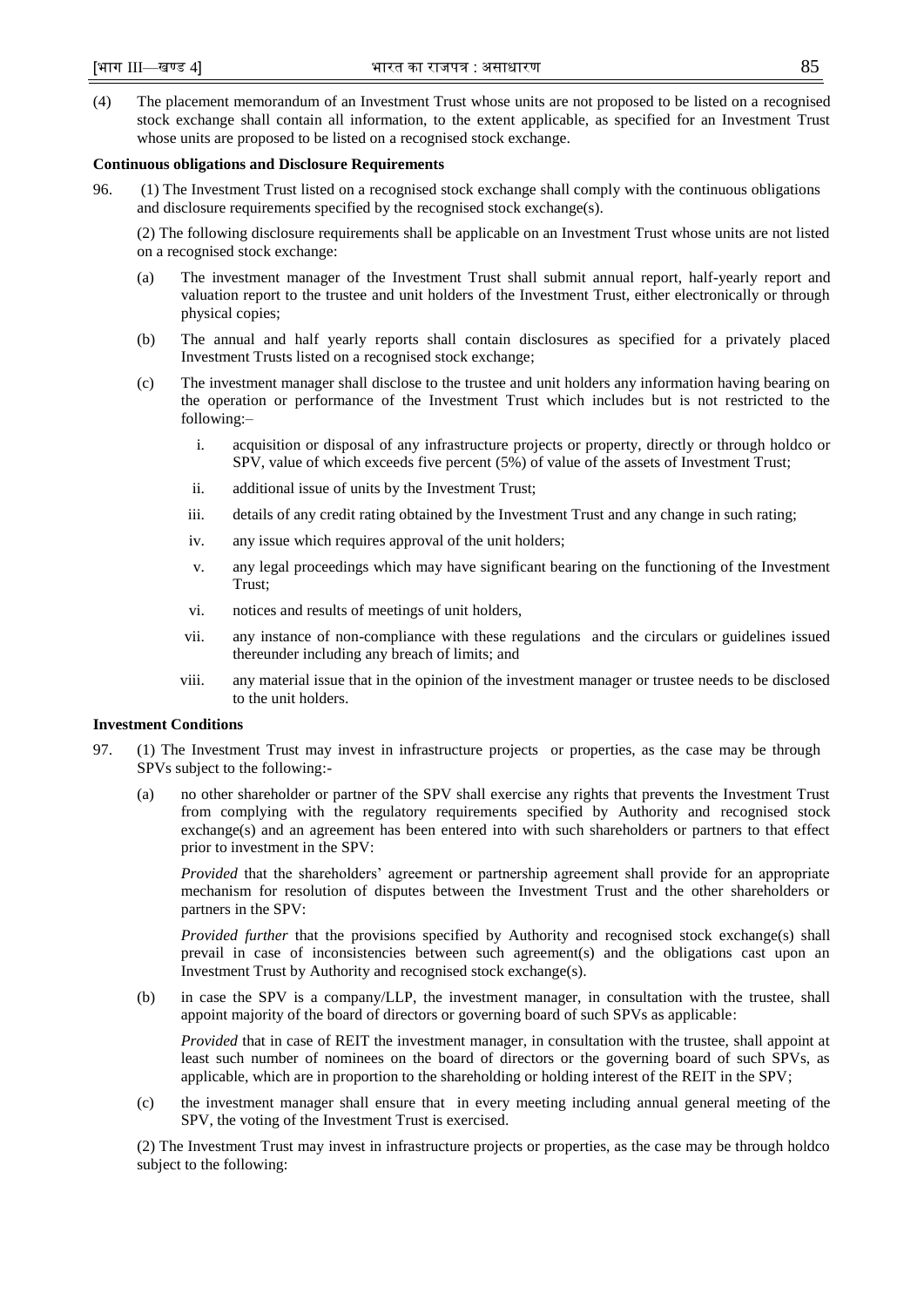- (a) the ultimate holding interest of the Investment Trust in the underlying SPV(s) is not less than twenty-six per cent (26%);
- (b) no other shareholder or partner of the holdco or the SPV(s) shall exercise any rights that prevent the Investment Trust, the holdco or the SPV(s) from complying with the regulatory requirements specified by Authority and recognised stock exchange(s) and an agreement has been entered into with such shareholders or partners to that effect prior to investment in the holdco and/or SPVs:

*Provided* that the shareholders' agreement or partnership agreement shall provide for an appropriate mechanism for resolution of disputes between the Investment Trust and the other shareholders or partners in the holdco and/or SPV;

*Provided further* that the provisions specified by Authority and recognised stock exchange(s) shall prevail in case of inconsistencies between such agreement(s) and the obligations cast upon an Investment Trust by Authority and recognised stock exchange.

(c) the investment manager, in consultation with the Trustee, shall appoint the majority of the Board of directors or governing board of the holdco and SPV(s):

*Provided* that in case of REIT the investment manager, in consultation with the trustee, shall appoint at least such number of nominees on the board of directors or the governing board of the holdco and/or the SPV, which are in proportion to the shareholding or holding interest of the REIT in the SPV: and

(d) the investment manager shall ensure that in every meeting including annual general meeting of the Holdco and SPV(s), the voting of the Investment Trust is exercised.

(3) The investment can be in IFSC or India or in foreign jurisdiction:

*Provided* that where an investment is made in a foreign infrastructure project or real estate asset, as the case may be, the investment manager should ensure that the investment complies with all the applicable laws and requirements in that foreign country.

(4) An Investment Trust shall hold completed and rent generating property or an infrastructure asset, as the case may be, for a period of not less than three years from the date of purchase of such asset by the Investment Trust directly or through holdco and/or SPV:

*Provided* that this shall not apply to investment in securities of companies in infrastructure sector other than SPVs.

(5) For any sale of property, whether by the Investment Trust or holdco or the SPV or for sale of shares or interest in the SPV by the holdco or Investment Trust exceeding ten percent of the value of Investment Trust assets in a financial year, the Investment manager shall obtain prior approval from the unit holders.

(6) An Investment Trust shall not invest in units of other Investment Trust(s).

(7) An Investment Trust shall not undertake lending to any person other than the holdco/special purpose vehicle(s) in which the Investment Trust has invested in:

*Provided* that investment in debt securities shall not be considered as lending.

# **Additional conditions in case of InvIT**

98. (1) The investment by an InvIT shall only be in holdco and/ or SPVs or infrastructure projects or securities in accordance with the requirements specified in these regulations and the investment strategy as detailed in the offer document:

*Provided* that in case of PPP projects, the InvIT shall mandatorily invest in the infrastructure projects through holdco and/ or SPV.

(2) In case of Public Issues of InvIT:-

(a) At least eighty percent (80%) of the value of the InvIT assets shall be invested, proportionate to the holding of the InvITs, in completed and revenue generating infrastructure projects.

*Explanation.*- If the investment has been made through a holdco and/ or SPV(s), only the portion of direct investments in completed and revenue generating projects by such holdco and/ or SPV(s) shall be considered under this clause and the remaining portion shall be included in clause (b) of this subregulation. If any project is implemented in stages, the part of the project which can be categorised as completed and revenue generating project shall be considered under this clause and the remaining portion shall be included under clause (b) of this sub-regulation;

- (b) Not more than Twenty percent (20%) of value of the InvIT assets shall be invested in:
	- (i) under-construction infrastructure projects, whether directly or through holdco and/ or SPVs: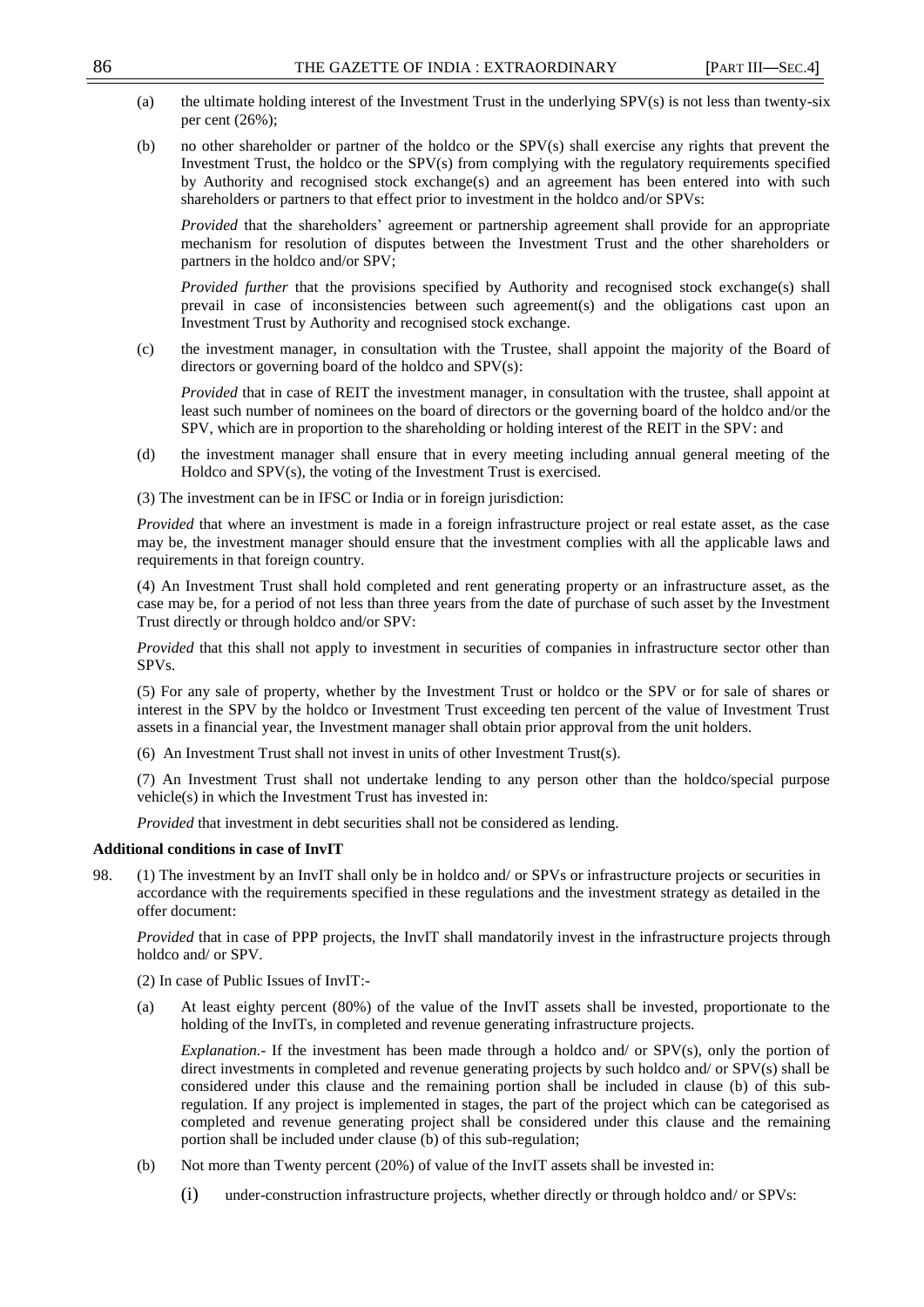*Provided* that the investment in such assets shall not exceed ten percent (10%) of the value of the InvIT assets;

(ii) listed or unlisted debt of companies or body corporate in infrastructure sector;

Provided that the investment shall not include any investment made in debt of the holdco and/ or SPV(s);

- (iii) equity shares of listed companies which derive not less than eighty percent (80%) of their operating income from infrastructure sector;
- (iv) government securities;
- (v) securities issued by a supranational agency; and
- (vi) money market instruments, liquid mutual funds or cash equivalents.
- (3) In respect of InvITs having raised funding through public issue, if the investment conditions are breached on account of market movements of the price of the underlying assets or securities, the investment manager shall inform the same to the trustee and ensure that the investment conditions as specified in these regulations are satisfied within six (6) months of such breach:

Provided that the period may be extended to one year subject to approval from investors.

- (4) In case of private placement of InvIT:-
- (a) At least eighty percent (80%) of the value of the InvIT assets in eligible infrastructure projects either directly or through holdcos or through SPVs;
- (b) Un-invested funds may be invested in:
	- (i) listed or unlisted debt of companies or body corporate in infrastructure sector;
	- (ii) Provided that this shall not include any investment made in debt of the holdco and/ or SPV(s);
	- (iii) equity shares of listed companies which derive not less than eighty percent of their operating income from infrastructure sector;
	- (iv) government securities;
	- (v) securities issued by a supranational agency; and
	- (vi) money market instruments, liquid mutual funds or cash equivalents.

#### **Additional conditions in case of REIT**

- 99. (1) The investment by a REIT shall be either directly or through an SPV or through holdco.
	- (2) A REIT shall invest only in the following:-
	- (a) real estate, whether freehold or leasehold, in or outside IFSC;
	- (b) real estate related assets;
	- (c) listed or unlisted debt securities or listed shares of local or foreign non-property corporations;
	- (d) government securities;
	- (e) securities issued by a supranational agency; and
	- (f) cash and cash-equivalent items.

(3) The investments in case of public offer should be in compliance with the following requirements:

- (a) at least seventy five percent (75%) of the REIT assets should be invested in income-producing real estate;
- (b) should not undertake property development activities, unless it intends to hold the developed property upon completion;
- (c) should not invest in vacant land and mortgages except for mortgage-backed securities:

*Provided* that these requirement shall not apply to any land which is contiguous and extension of an existing project being implemented in stages;

(d) the total contract value of property development activities undertaken and investments in uncompleted property developments should not exceed ten percent (10%) of the REIT assets: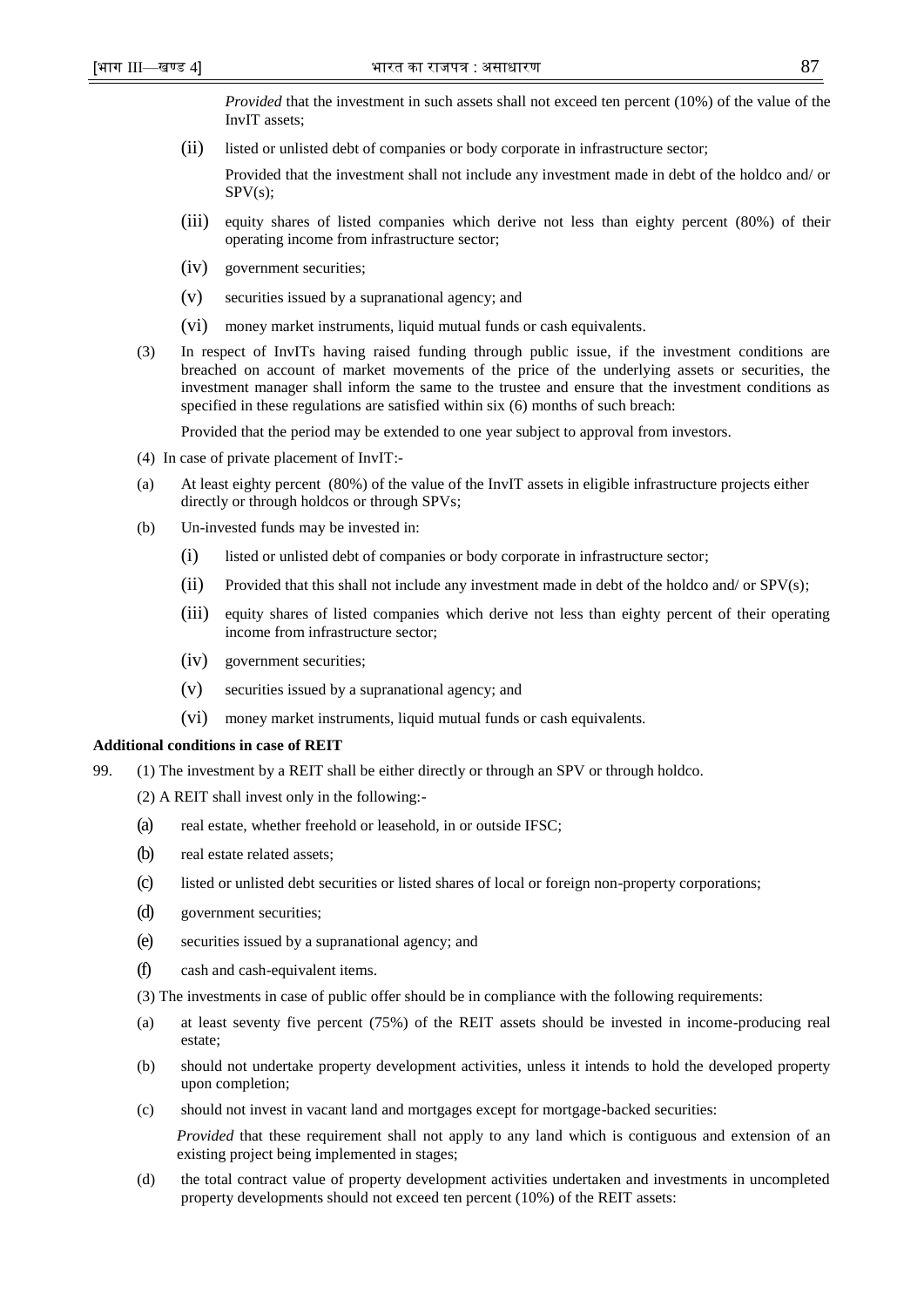*Provided* that the total contract value of property development activities may exceed ten percent (10%) subject to a maximum of twenty five percent (25%) of the REIT assets only if:

- (i) the additional allowance of up to fifteen percent (15%) of the REIT assets is utilised solely for the redevelopment of an existing property that has been held by it for at least three (3) years and which the REIT will continue to hold for at least three (3) years after the completion of the redevelopment; and
- (ii) it has obtained specific approval of the unit holders.
- (e) for investments in debt securities or listed shares of local or foreign non-property corporations, or government securities or securities issued by a supranational agency, or cash or cash-equivalent items, not more than five percent (5%) of the REIT assets can be invested in any one issuer's securities or any one manager's funds; and
- (f) should not derive more than ten percent (10%) of its revenue from sources other than:
	- i. rental payments from the tenants of the real estate held by it, or

*Explanation.*- rental payments include income that is ancillary or incidental to the leasing of real estate such as income from use of signage space and advertising contributions by tenants;

ii. interest, dividends and other similar payments from permissible investments.

(4) The investment restrictions and requirements under clause (d) and (e) of sub-regulation (3) above are applicable at the time the transactions are entered into.

(5) If the investment conditions at in specified under clause (a) and (f) above are breached on account of market movements of the price of the underlying assets or securities or change in tenants or expiry of lease or sale of properties, the investment manager shall inform the same to the trustee and ensure that the conditions as specified in these regulations are satisfied within six (6) months of such breach:

*Provided* that the period may be extended by another six (6) months subject to approval from unit holders.

(6) The investments in case of private placement should be in compliance with the following requirements:-

- (a) At least eighty percent (80%) of the value of the REIT assets should be invested in eligible real estate properties either directly or through holdcos or through SPVs;
- (b) Un-invested funds may be invested in:
	- (i) listed or unlisted debt of companies or body corporate in real estate sector

*Provided* that this shall not include any investment made in debt of the holdco and/ or SPV(s);

- (ii) equity shares of listed companies which derive not less than eighty percent of their operating income from real estate sector;
- (iii) government securities;
- (iv) securities issued by a supranational agency; and
- (v) money market instruments, liquid mutual funds or cash equivalents.

# **Distribution policy**

- 100. (1) With respect to distributions made by the Investment Trust and the holdco and/or SPV,-
	- (a) not less than ninety percent (90%) of net distributable cash flows of the SPV shall be distributed to the Investment Trust /holdco in proportion of its holding in the SPV;
	- (b) not less than ninety percent of net distributable cash flows of the Investment Trust shall be distributed to the unit holders;
	- (c) with regard to distribution of net distributable cash flows by the holdco to the Investment Trust, the following shall be complied:
		- (i) with respect to the cash flows received by the holdco from underlying SPVs, hundred percent (100%) of such cash flows received by the holdco shall be distributed to the Investment Trust; and
		- (ii) with respect to the cash flows generated by the holdco on its own, not less than ninety percent (90%) of such net distributable cash flows shall be distributed by the holdco to the Investment Trust.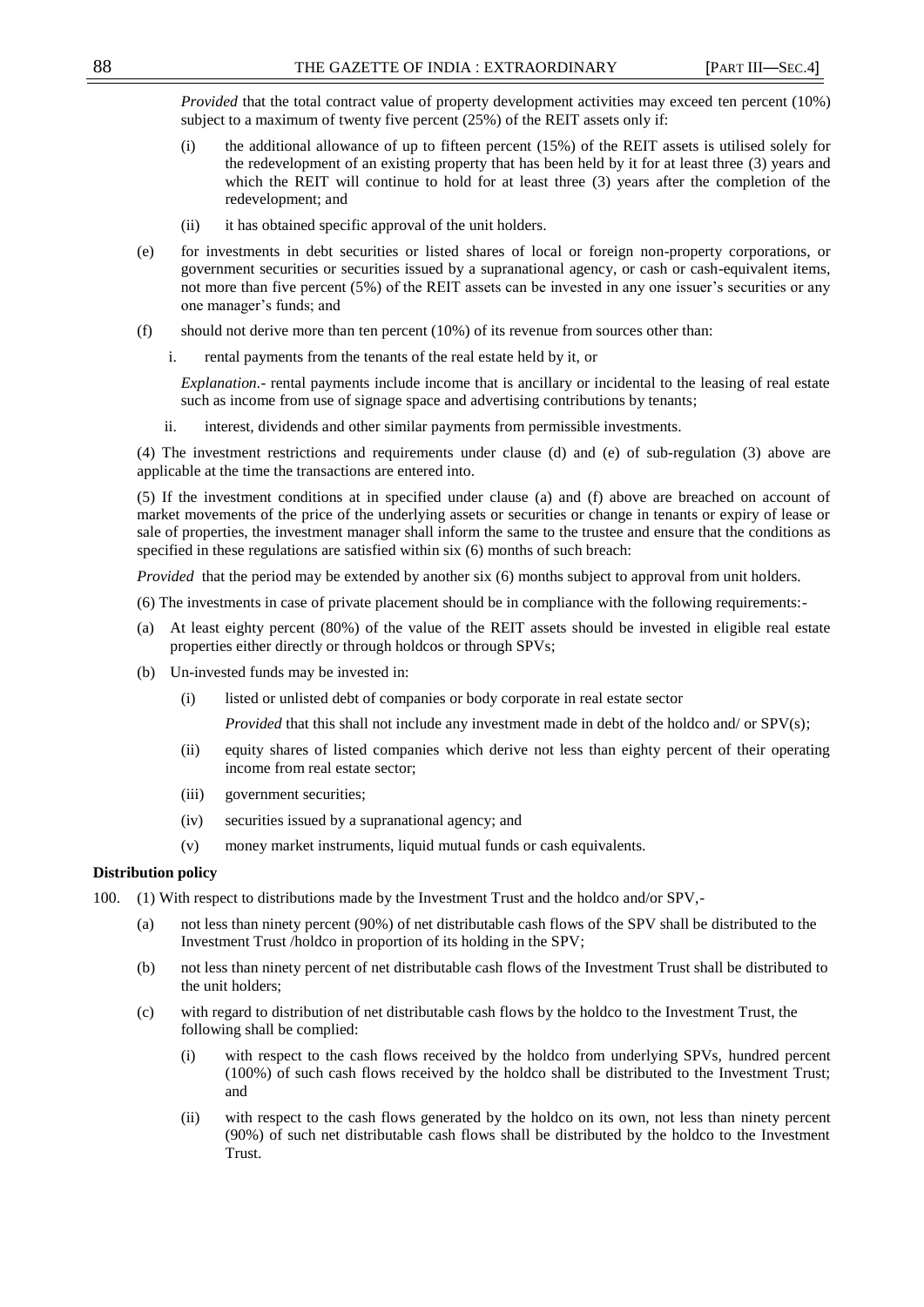(d) such distributions shall be declared and made not less than once every six (6) months in every financial year in case of publicly offered InvITs and shall be made not later than fifteen (15) days from the date of such declaration.

(2) If any infrastructure asset or property, as the case may be, is sold by the Investment Trust or holdco or SPV or if the equity shares or interest in the holdco/ SPV are sold by the Investment Trust:

- (a) If the Investment Trust proposes to re-invest the sale proceeds into infrastructure asset or another property, as the case may be, it shall not be required to distribute any sales proceeds to the investors;
- (b) If the Investment Trust proposes not to invest the sales proceeds into any other infrastructure asset or property, as the case may be, within a period of one (1) year, it shall be required to distribute the same in accordance with sub-regulation (1) above.

# **Borrowings and deferred payments**

- 101. (1) The following provisions shall apply to an Investment Trust listed on a recognised stock exchange:
	- (a) An Investment Trust whose units are listed on a recognised stock exchange may issue debt securities in the manner specified by the Authority:

*Provided* that such debt securities shall be listed on recognised stock exchange(s).

- (b) The aggregate consolidated borrowings and deferred payments of the Investment Trust, holdco and the SPV(s), net of cash and cash equivalents shall not exceed:
	- (i) seventy percent (70%) of the value of the InvIT assets; or
	- (ii) forty nine percent (49%) of the value of the REIT assets.
- (c) If the aggregate consolidated borrowings and deferred payments of the Investment Trust, holdco and the SPV(s), net of cash and cash equivalents exceed twenty five percent of the value of the assets of Investment Trust, for any further borrowing,–
	- (i) upto forty nine percent (49%), the Investment Trust shall
		- (a) obtain credit rating from a credit rating agency; and
		- (b) seek approval of unitholders.
	- (ii) above forty nine percent (49%), an InvIT shall
		- (a) obtain a credit rating of "AAA" or equivalent for its consolidated borrowing and the proposed borrowing, from a credit rating agency.
		- (b) utilize the funds only for acquisition or development of infrastructure projects;
		- (c) have a track record of at least six distributions, on a continuous basis, post listing, in the years preceding the financial year in which the enhanced borrowings are proposed to be made; and
		- (d) obtain prior approval of unitholders.
- (d) If the conditions specified in the above sub-clauses are breached on account of market movements of the price of the underlying assets or securities, the investment manager shall inform the same to the trustee and ensure that the conditions are satisfied within six months of such breach.

(2) An Investment Trust whose units are not listed on a recognised stock exchange may undertake borrowing to the extent permitted under the trust deed, after seeking approval from such number of investors as specified in the trust deed.

# **Valuation of assets**

102. (1) A full valuation shall be conducted by the valuer at least once in every financial year:

*Provided* that such full valuation shall be conducted at the end of the financial year ending March 31<sup>st</sup> within two (2) months from the end of such year.

(2) A half yearly valuation of the assets of Investment Trust shall be conducted by the valuer for the half-year ending on September 30 for incorporating any key changes in the previous six (6) months and such half yearly valuation report shall be prepared within one (1) month from the date of end of such half year:

*Provided* that in case the consolidated borrowings and deferred payments of an InvIT is above forty-nine percent (49%), the valuation of the assets of such InvIT shall be conducted by the valuer for quarter ending June, September and December, for incorporating any key changes in the previous quarter and such quarterly report shall be prepared within one month from the date of the end of such quarter.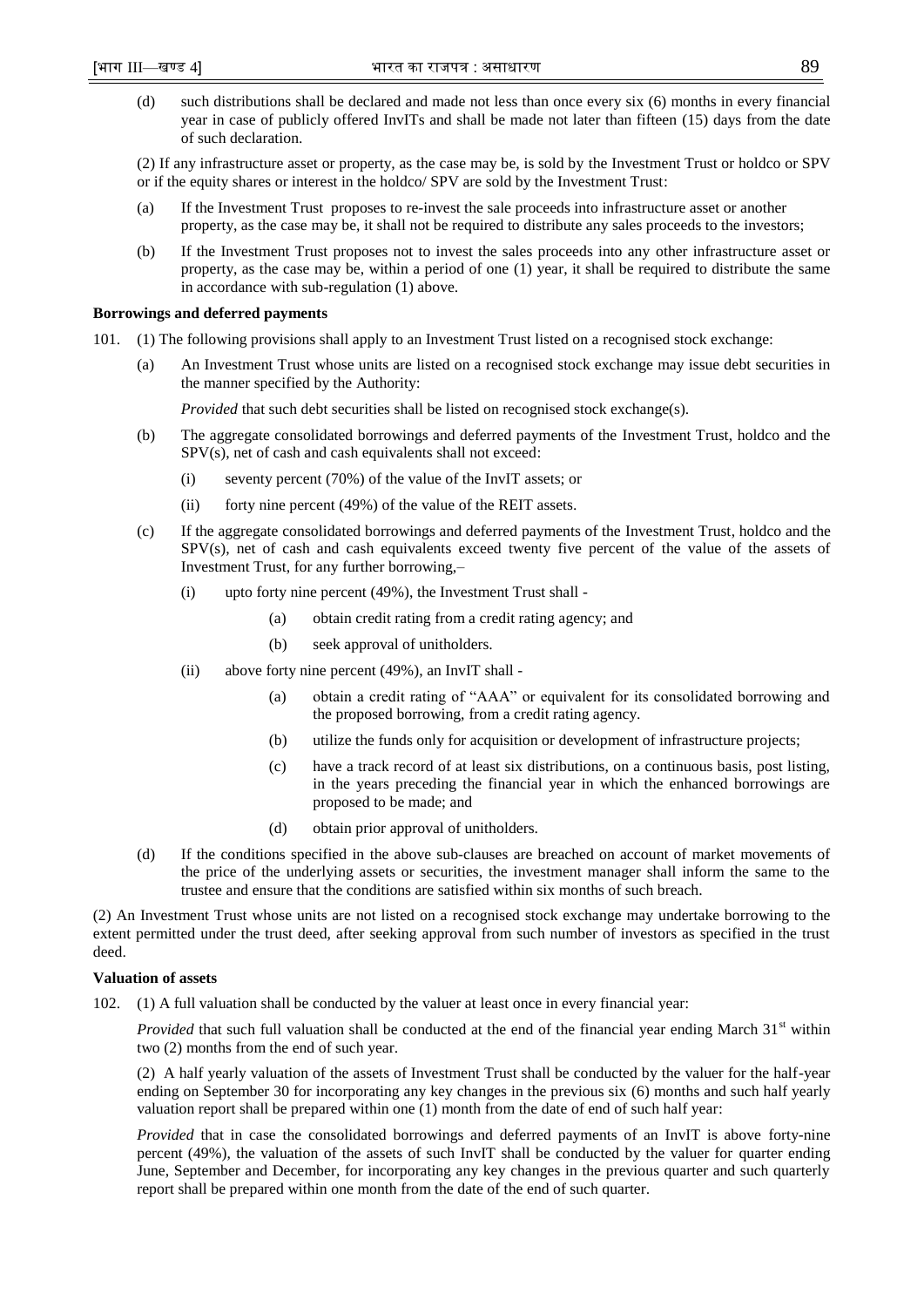(3) Valuation reports received by the investment manager shall be submitted to the recognised stock exchange(s) within fifteen (15) days from the receipt of such valuation reports, in respect of an InvIT whose units are listed on a recognised stock exchange.

(4) Prior to any issue of units by publicly offered Investment Trust other than bonus issue, the valuer shall undertake full valuation of all the assets and include the same in the Offer Document:

*Provided* that such valuation report shall not be more than six months old at the time of such offer:

*Provided* further that this shall not apply in cases where full valuation has been undertaken not more than six (6) months prior to such issue and no material changes have occurred thereafter.

(5) For any transaction of purchase or sale of infrastructure projects or properties, whether directly or through holdco and/or SPVs, for publicly offered Investment Trusts,–

- (a) a full valuation of the specific project shall be undertaken by the valuer; if,–
	- (i) in case of a purchase transaction, the asset is proposed to be purchased at a value greater than hundred ten percent (10%) of the value of the asset as assessed by the valuer;
	- (ii) in case of a sale transaction, the asset is proposed to be sold at a value less than ninety percent (90%) of the value of the asset as assessed by the valuer, approval of the unit holders shall be obtained.

(6) In case of any material development that may have an impact on the valuation of the assets under Investment Trust, then investment manager shall require the valuer to undertake full valuation of the infrastructure project or property under consideration within not more than two (2) months from the date of such event and disclose the same to the trustee and the recognised stock exchange(s) within fifteen (15) days of such valuation.

(7) The valuer shall not value any assets in which it has either been involved with the acquisition or disposal within the last twelve (12) months other than such cases where valuer was engaged by the Investment Trust for such acquisition or disposal.

#### **Surrender of certificate by an Investment Trust whose units are not listed**

103. (1) An Investment Trust whose units are not listed on a recognised stock exchange may choose to surrender its certificate of registration to the Authority and on acceptance of surrender of certificate of registration, it shall no longer undertake the activity of an Investment Trust.

(2) The Investment Trust and parties to the Investment Trust shall continue to be liable for all their acts of omissions and commissions with respect to activities of the Investment Trust notwithstanding surrender of registration to the Authority.

# **PART C: FAMILY INVESTMENT FUND**

# **Eligibility Conditions**

104. (1) Family Investment Fund could be set up in the IFSC as a Company, Trust (Contributory Trust only) or Limited Liability Partnership or any other form as may be permitted by the Authority from time to time.

*Provided* where the contributory vehicle is in the form of a Trust (i.e. a contributory Trust) it shall ensure that, -

- (a) the beneficiaries are identifiable based on the provisions of the Trust deed, though not specifically named in the trust deed;
- (b) the share of each beneficiary should be capable of being determined based on the provision/ formula mentioned in the trust deed and shall not be at the discretion of the trustee; and
- (c) any addition of further contributors to the Trust in addition to the initial contributors, shall not make the existing beneficiaries unknown or their shares indeterminate.

(2) The requirements under Regulation 5 and 8 on Legal form and Net-worth of an FME shall not be applicable to a Family Investment Fund.

(3) A Family Investment Fund in IFSC should have and maintain a minimum corpus of USD 10 million within a period of three (3) years from the date of obtaining certificate of registration.

(4) The Family Investment Fund could be open ended or close ended, depending upon the requirements of the family.

# **Permissible Activities**

105. A Family Investment Fund may undertake all activities related to managing family investment fund and as may be specified by the Authority.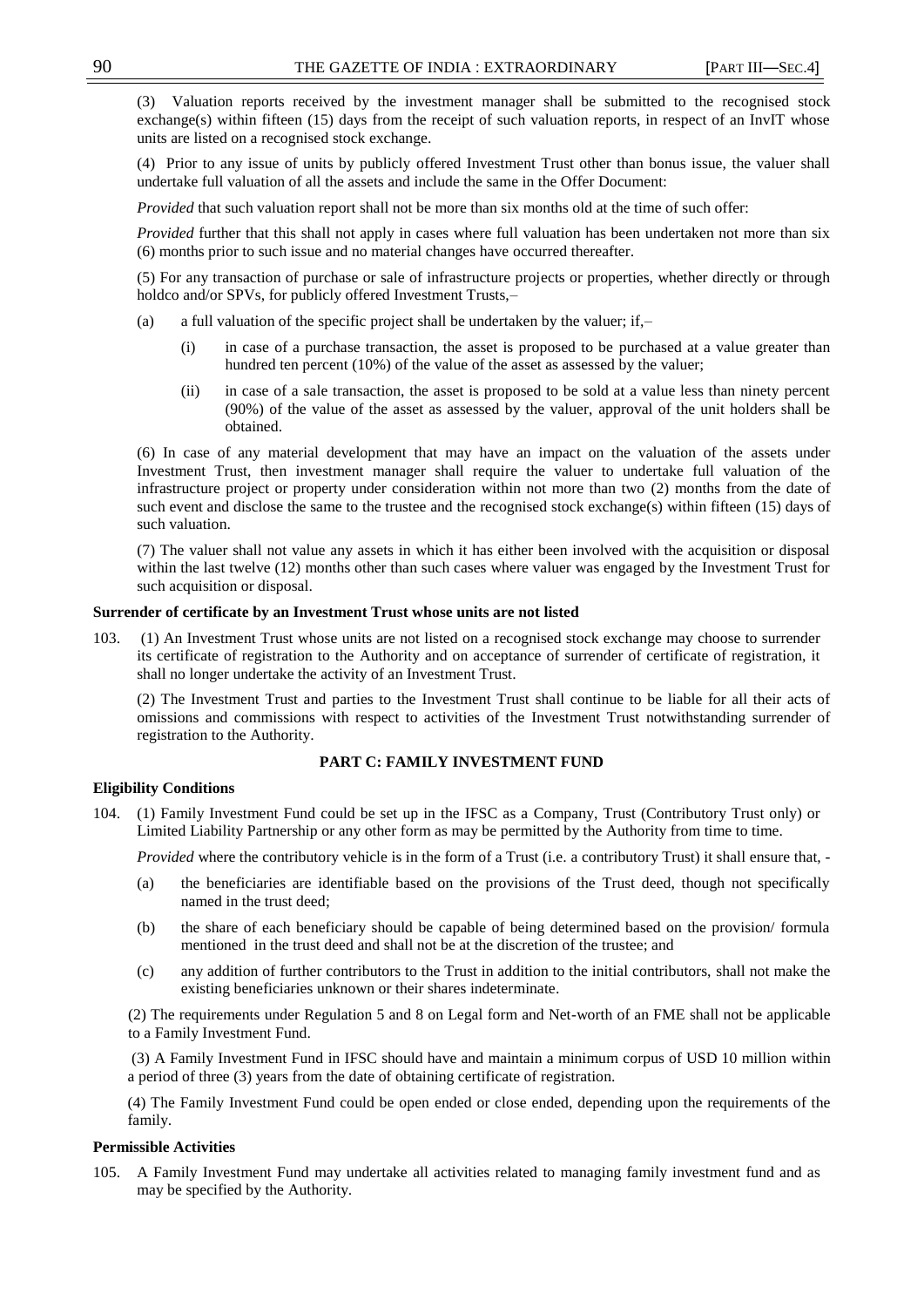#### **Permissible investments**

106. Subject to other provisions of these regulations, a family investment fund may invest money only in:-

- (a) Securities issued by the unlisted entities;
- (b) Securities listed or to be listed or traded on stock exchanges in IFSC, India or foreign jurisdictions;
- (c) Money market instruments;
- (d) Debt securities;
- (e) Securitised debt instruments, which are either asset backed or mortgage-backed securities;
- (f) Other investment schemes set up in the IFSC, India and foreign jurisdiction;
- (g) Derivatives including commodity derivatives;
- (h) Units of mutual funds and alternative investment funds in India and foreign jurisdiction;
- (i) Investment in Limited Liability Partnerships;
- (j) Physical assets such as real estate, bullion, art, etc.; or
- (k) Such other securities or financial product /assets or instruments as specified by the Authority.

# **Borrowing**

107. A Family Investment Fund may borrow funds or engage in leveraging activities as per their risk management policy.

# **CHAPTER VII**

# **LISTING**

#### **Listing of open ended schemes**

108. The FMEs may at its discretion list open ended schemes, as specified under Chapter III on the recognised stock exchanges.

# **Listing of close ended scheme**

109. The FMEs may at its discretion list close ended schemes, as specified under Chapter III, on the recognised stock exchanges:

Provided that a close ended retail scheme shall be mandatorily listed on at least one of the recognised stock exchanges.

# **Listing of ETFs**

110. Units of ETFs shall be mandatorily listed on at least one of the recognised stock exchanges.

### **Listing of Investment Trust**

- 111. (1) The units of Investment Trust (except for private placement of Investment Trust whose units are neither listed nor proposed to be listed on a recognised stock exchange) as provided under Part B of Chapter VI shall be listed on a recognised stock exchange
	- (a) in case of initial public offer, within 12 working days from the date of closure of the initial public offer;
	- (b) in case of private placement, within 30 working days from the date of allotment:

*Provided* that this sub-regulation shall not apply if the initial offer does not satisfy the minimum subscription amount specified in these regulations.

(2) The listing of the units of the Investment Trust shall be in accordance with the listing agreement entered into between the Investment Trust and the recognised stock exchange.

(3) The units of the Investment Trust listed in the recognised stock exchange(s) shall be traded, cleared and settled in accordance with the requirements specified by the recognised stock exchange(s) and such conditions as may be specified by the Authority.

(4) Any person other than the sponsor(s) holding units of the Investment Trust prior to initial offer shall hold the units for a period of not less than six (6) months from the date of listing of the units.

(5) An Investment Trust whose units are not listed on a recognised stock exchange may list such units on a recognised stock exchange, subject to it complying with the requirements specified for privately placed and listed Investment Trust under these regulations and in the manner specified by the Authority from time to time.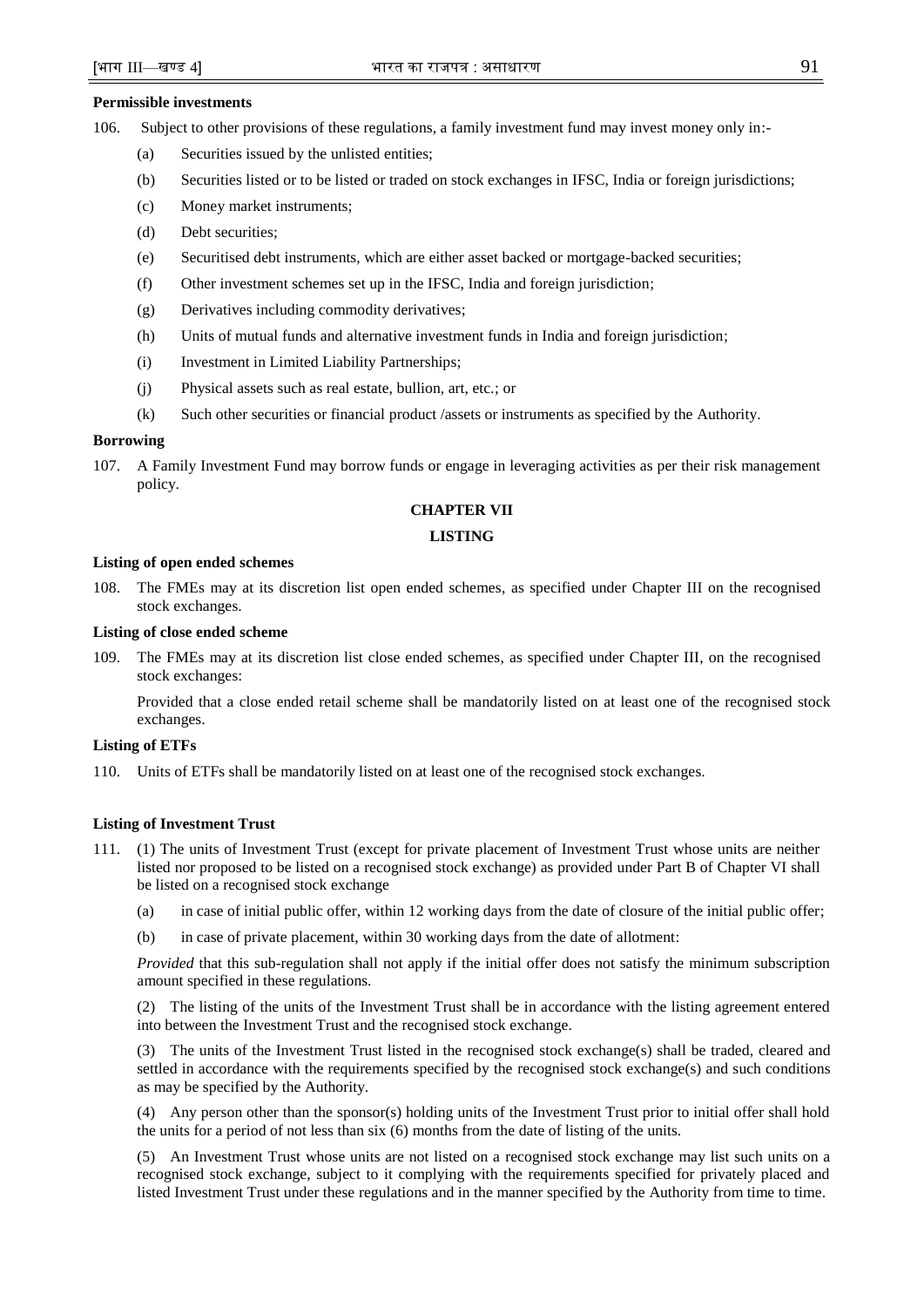# **Approval by Recognised Stock Exchange for Listing**

112. (1) The FME which intends to list units of its scheme or ETFs or Investment Trust on the recognised stock exchange(s), shall obtain 'in-principle' approval from recognised stock exchange(s) in accordance with the requirements of the recognised stock exchange(s) from time to time.

(2) The delisting of schemes or ETFs or Investment Trust shall be permitted subject to the terms and conditions as may be specified by the recognised stock exchanges.

# **Disclosures**

113. Schemes or ETFs or Investment Trust listed on the recognized stock exchanges shall make such disclosures as may be specified by the Authority or the recognized stock exchanges.

# **Secondary Listing of an ETF or Investment Trust listed in India or Foreign Jurisdiction**

- 114. (1) An ETF or Investment Trust (by whatever name it may be called outside IFSC) may be allowed to list and trade on a recognised stock exchange provided:
	- (a) The ETF or Investment Trust, as the case may be is listed in India (outside IFSC) or in a foreign jurisdiction; and
	- (b) The ETF or Investment Trust is in compliance with the law of its home jurisdiction.

(2) The application for listing of such ETF or Investment Trust shall be filed with the recognised stock  $exchange(s)$  in the format and manner provided by the recognised stock exchange $(s)$ .

(3) The recognised stock exchange(s) may exempt the continuous obligations and disclosure requirements for ETFs or Investment Trust listed on the recognised stock exchange(s), provided that the FME releases all information and documents in English to the recognised stock exchange(s) at the same time as they are released to the home exchange where it has a primary listing.

# **Suspension of Listing and Trading**

- 115. (1) The Authority or the recognised stock exchange may suspend the listing and trading of units of an Investment Trust or schemes or ETF if:
	- (a) the Investment Trust or parties to the Investment Trust or the FME are in non-compliance with the regulatory provisions specified by Authority or the recognised stock exchange(s);
	- (b) the Investment Trust or schemes or ETF is suspended in any other stock exchange; or
	- (c) the suspension is required for ensuring orderly operation of market.

(2) The recognised stock exchange may restore the listing and trading of Investment Trust or schemes or ETF that have been suspended if it considers that the suspension is no longer required.

# **Delisting by Recognised Stock Exchange**

- 116. The recognised stock exchange may delist Investment Trust or schemes or ETF if it is satisfied that
	- (a) the Investment Trust / Scheme / ETF is suspended for trading for more than six months or parties to Investment Trust or FME are not taking adequate action to obtain restoration of listing and trading;
	- (b) the Investment Trust or parties to Investment Trust or FME is no longer eligible for listing or trading;
	- (c) the Investment Trust or schemes or ETF have been compulsorily delisted from another exchange;
	- (d) if the exchange is satisfied that there are special circumstances that require delisting of the Investment Trust or schemes or ETF; or
	- (e) it is directed to do so by the Authority or any other relevant authority or any court order of applicable jurisdiction.

# **Voluntary Delisting**

117. The recognised stock exchange may delist Investment Trust or scheme or ETF, based on request received from the Investment Trust or FME, in the manner provided by the recognised stock exchange(s) or the Authority.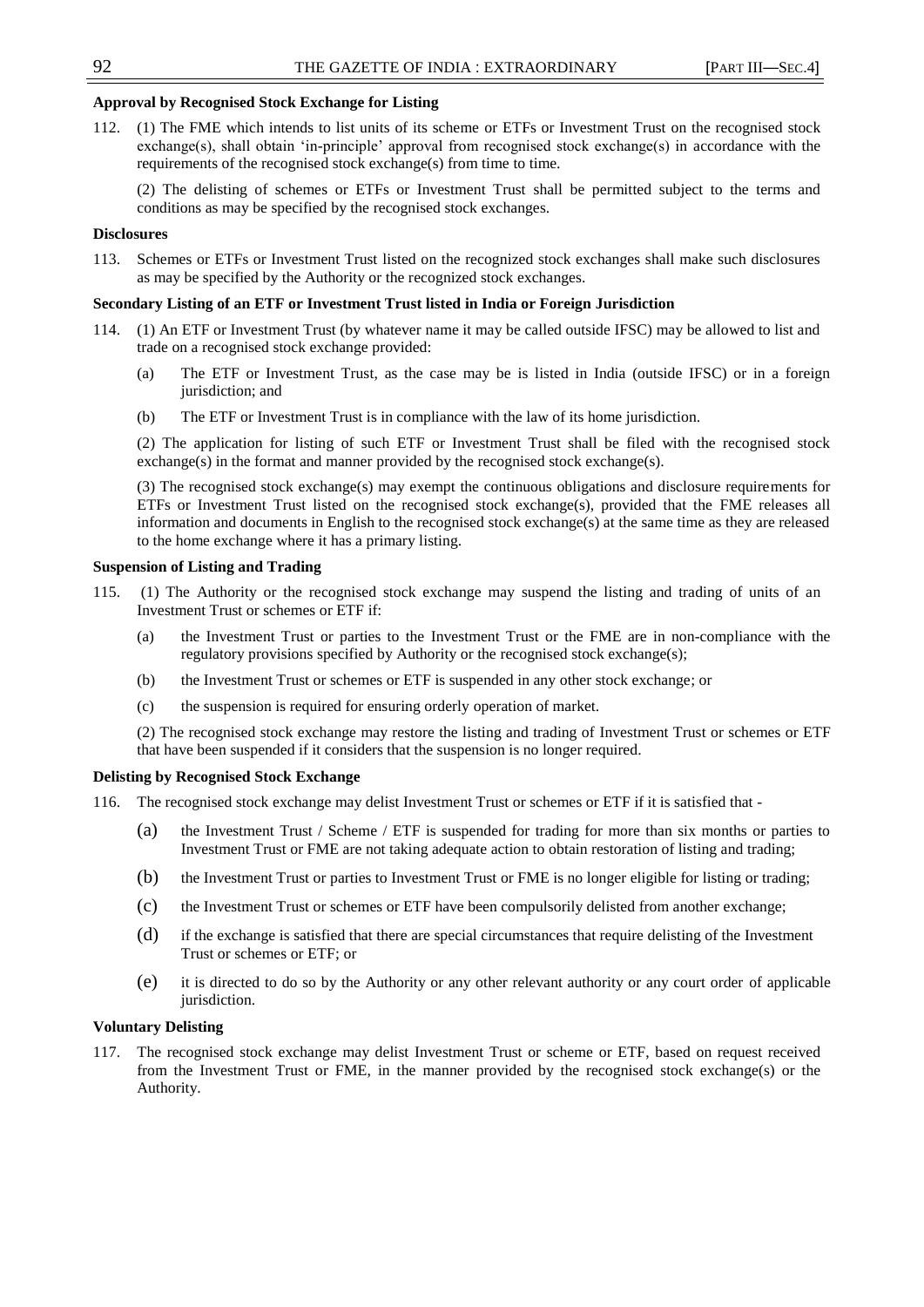# **CHAPTER VIII**

# **GENERAL OBLIGATIONS AND RESPONSIBILITIES**

# **Code of Conduct**

118. Every FME, its fiduciaries, KMPs (including Principal officer, Fund Managers and Designated Compliance Officer) shall abide by the Code of Conduct as specified in Third Schedule.

### **Maintenance of books of account, records and other documents**

119. (1) Every FME shall keep and maintain proper books of account, records and documents, for each scheme so as to explain its transactions and to disclose at any point of time the financial position of each scheme and in particular give a true and fair view of the state of affairs of the scheme and intimate to the Authority the place where such books of account, records and documents are maintained.

(2) Every FME shall maintain and preserve at least the following books of accounts, records and documents, in electronic retrieval form for a minimum of ten years, namely: (a) a copy of the balance sheet at the end of each accounting period;

- (b) a copy of profit and loss account for each accounting period;
- (c) a copy of the auditor's report on the accounts for each accounting period;
- (d) a statement of net worth for each quarter;
- (e) documents relating to compliance with AML and CFT guidelines;
- (f) documents relating to account opening of each client and any power of attorney or signature authority forms of the clients;
- (g) relevant records and documents relating to its activities under these regulations; and
- (h) such other books of accounts, records and documents as may be specified by the Authority from time to time.
- (3) The FME shall be required to maintain following records describing:
- (a) the assets under each scheme;
- (b) valuation policies and practices;
- (c) investment strategies;
- (d) particulars of investors and their contribution;
- (e) rationale for investments made.

(4) The records under sub-regulation (3) shall be preserved in the retrievable form for a period of five years after the winding up of the scheme.

# **Information to the Authority**

120. (1) FME, Fiduciaries or any person involved in the activities as detailed in these regulations shall furnish such reports, returns, statements and particulars, in such manner, interval and form, as may be specified by the Authority from time to time.

(2) The Authority may call for any information, documents or records from FME and entities engaged by FME for any related functions on activities detailed under these regulations.

(3) Where any information is called for under sub-regulation (2) it shall be furnished within the time specified by the Authority.

#### **Business Continuity Plan**

121. (1) A registered FME shall maintain a business continuity plan identifying procedures relating to an emergency or significant business disruption.

(2) A registered FME shall update its business continuity plan in the event of any material change to operations, structure, business, or location.

(3) A registered FME shall conduct an annual review of its business continuity plan.

#### **Cyber Security and Cyber Resilience**

122. A registered FME shall have robust cyber security and cyber resilience framework in accordance with the requirements as may be specified by the Authority from time to time.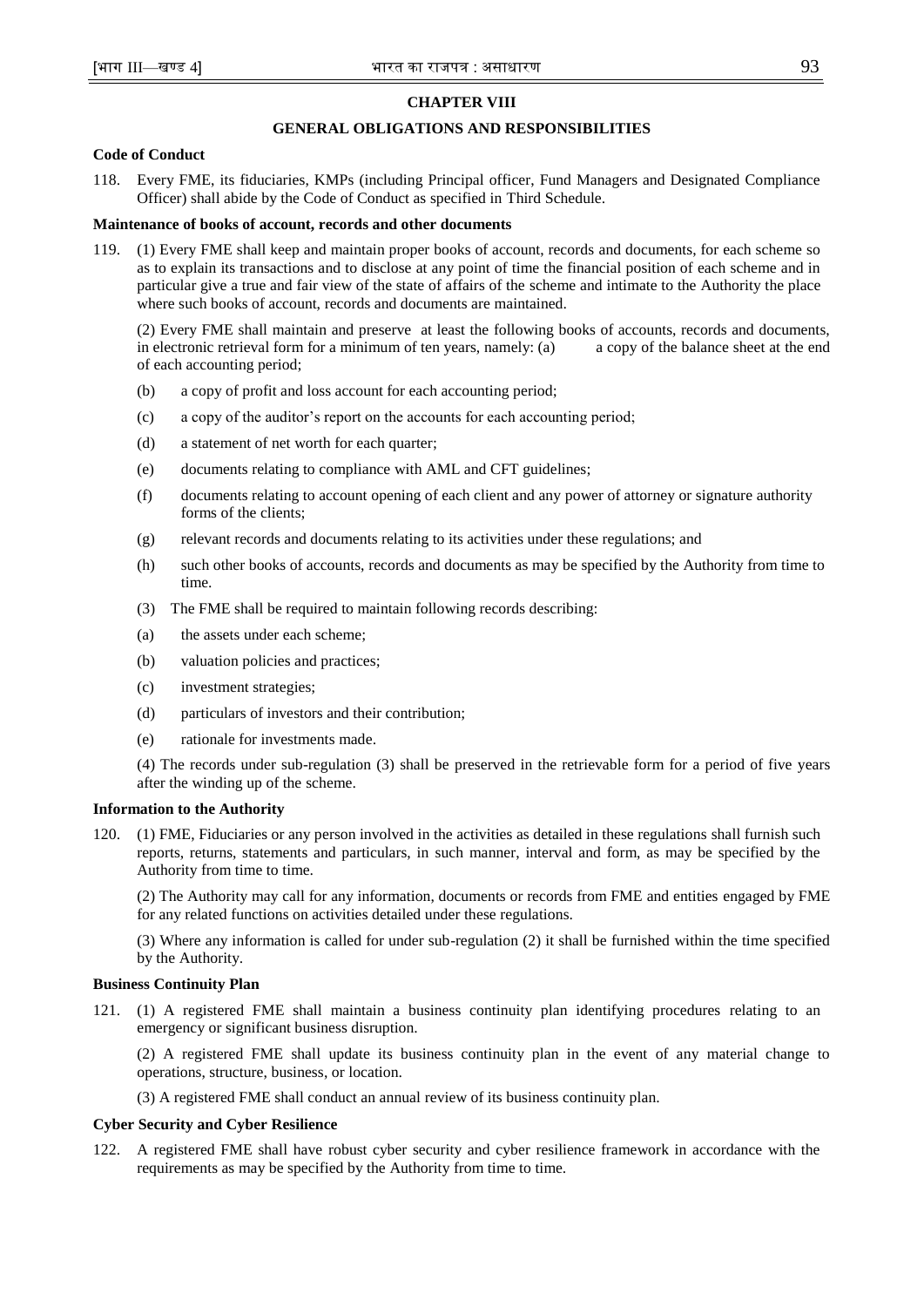# **Risk Management and Internal Controls**

123. (1) A FME shall have a sound risk management system for comprehensively managing all risks.

(2) A FME shall have adequate internal procedures and controls, given the types of business in which it engages (including any activities which have been outsourced) with the aim of protecting the interests of clients/investors and their assets and ensuring proper management of risk.

### **Guaranteed returns**

- 124. No guaranteed return shall be provided in a scheme or under an agreement for PMS,
	- (a) unless such returns are fully guaranteed by the FME;
	- (b) unless a statement indicating the guarantee including details thereof is made in the offer document / agreement;
	- (c) the manner in which the guarantee is to be met has been stated in the offer document / agreement.

#### **Change in control**

125. (1) A FME in IFSC shall seek prior approval of the Authority in case of any direct or indirect change in control of the FME:

Provided that a FME operating in the form of branch in an IFSC shall inform the Authority within fifteen (15) days, only if such approval is required to be obtained from the sectoral regulator in its principal place of operations.

(2) The Authority may consider such request for change in control subject to certain conditions including offering exit opportunity to investors.

# **Payment of Fees**

126. A FME shall pay the fees pertaining to annual fees, scheme filing fee or any other fees as may be specified by the Authority from time to time.

#### **Advertisements**

127. Advertisements shall be in conformity with the Advertisement Code as specified in the Fifth Schedule of these Regulations.

#### **Fees and Expenses of the Schemes.**

128. (1) All fees and expenses should be clearly identified and appropriated separately for each schemes.

(2) The FME shall ensure suitable disclosure in the offer document / placement memorandum regarding the maximum fees and expenses that it may charge. Each expense item shall be disclosed separately as a specific line item in the offer document / placement memorandum.

# **Appointment of Investment Committee**

129. (1) The FME may, at its discretion, constitute an Investment Committee to make investment decisions for the schemes.

(2) All responsibilities casted upon the FME and Fund Managers under these regulations to the extent applicable shall also be complied with by the members of such Investment Committee.

#### **Merger/ demerger/ restructuring of schemes**

Merger/ demerger/ restructuring of schemes shall be permissible, subject to the approval by the Authority / guidelines as may be issued by the Authority.

# **Winding up of the Scheme**

- 131. (1) A scheme of the FME may be wound up:-
	- (a) When the tenure of the scheme as mentioned in the placement memorandum / offer document is over;
	- (b) If seventy five percent (75%) of the investors, by value of their investment in the scheme, pass a resolution at a meeting of investors that the scheme be wound up.

(2) The Authority in the interest of investors and for orderly development of the financial market may direct a FME to:-

- (a) wind up a scheme subject to such conditions as considered appropriate;
- (b) merge certain schemes; or
- (c) manage schemes of other FMEs.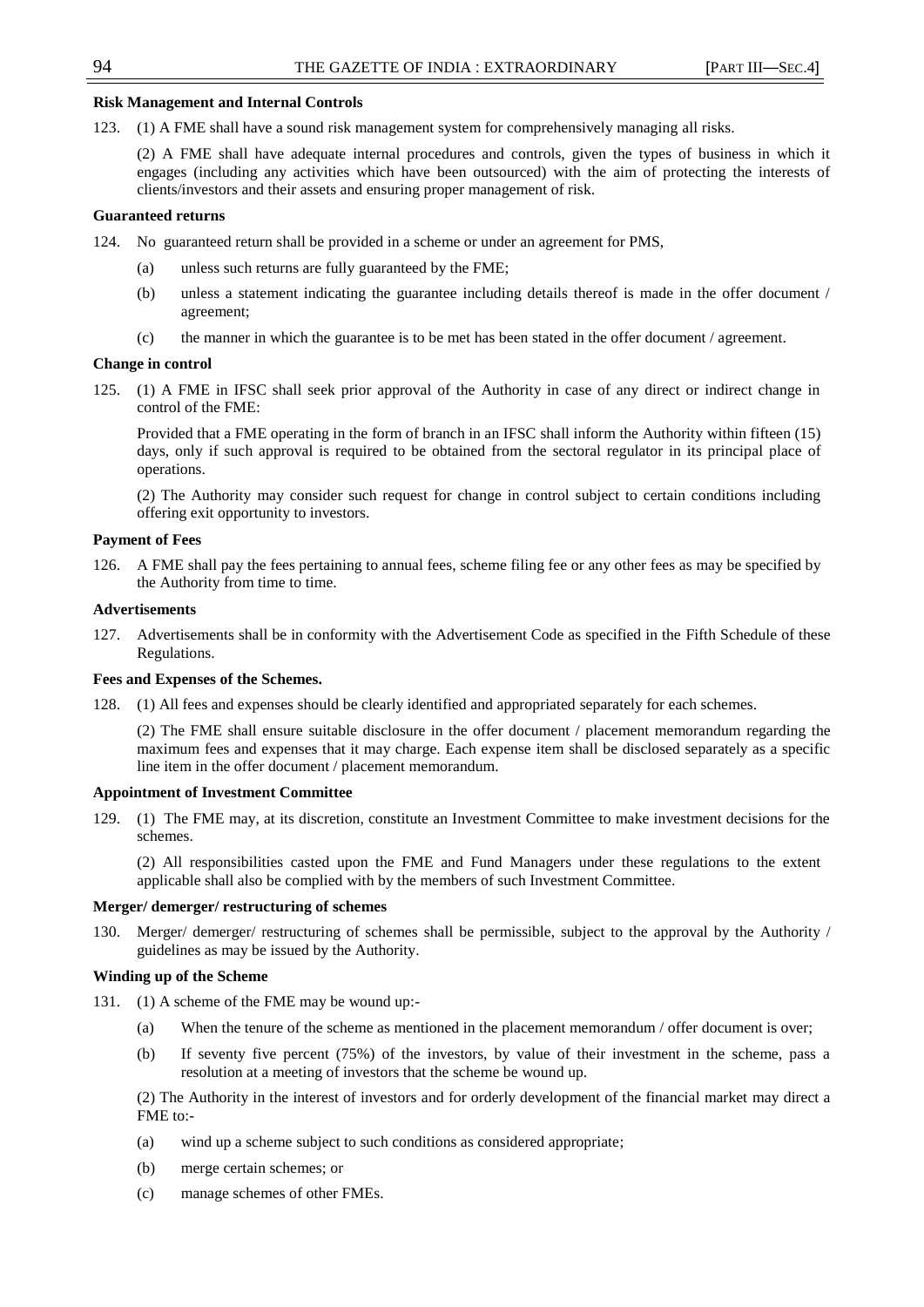# **Appointment of Custodian**

- 132. The FME shall appoint an independent custodian to carry out the custodial services at least for the following schemes:-
	- (1) Retail schemes;
	- (2) Open ended restricted schemes; and
	- (3) All other schemes managing AUM above USD 70 Million.

# **Redemption of Close ended scheme**

133. A close ended scheme shall be fully redeemed at the end of maturity period:

*Provided* that the scheme is not rolled over as specified under these regulations.

#### **Scheme Annual Report**

134. (1) FME shall prepare in respect of each financial year an annual report of accounts of the schemes and abridged summary thereof and shall be submitted to the Authority not later than four months from the end of financial year.

(2) The Annual Report and abridged summary shall contain details that are necessary for the purpose of providing a true and fair view of the operations of the scheme.

(3) An abridged summary of the same shall be shared with investors within four months from the end of the financial year.

*Provided* that if an investor seeks the full Annual report, FME shall provide the same within fifteen (15) days from the date of the receipt of the request.

#### **Auditor's report**

135.(1) Every scheme launched by FME shall have the annual statement of accounts audited by an auditor who is not in any way associated with the FME.

(2) An auditor shall be appointed by the fiduciaries.

(3) The auditor shall forward his report to the fiduciaries and such report shall form part of the Annual Report of the schemes.

#### **Other disclosures to the investors**

136. (1) The FME shall ensure that investors are provided information about their holding in the schemes of FME at the end of every month and within ten working days in case of receipt of such request from an investor.

(2) The fiduciaries shall be bound to make such disclosures to the investors as are essential in order to keep them informed about any information which may have an adverse bearing on their investments.

### **Restrictions on business activities of the FME**

137. The FME shall not undertake any business activities other than as specified under these regulations without prior approval of the Authority:

*Provided t*hat a FME operating in the form of branch in an IFSC shall inform the Authority within fifteen (15) days for its activities outside IFSC only if such an approval is required to be obtained from the sectoral regulator in its principal place of operations.

# **CHAPTER IX**

# **INSPECTION AND AUDIT**

#### **Inspection**

- 138. (1) The Authority may *suo motu* or upon receipt of information or complaint at any time appoint one or more persons as inspecting authority to undertake the inspection of the books, accounts, records, documents, infrastructure, procedures, systems of an FME or any other entity associated with the activities under these regulations for any purpose or to investigate the affairs of schemes and activities as detailed under these regulations including the purposes as specified under sub-regulation (2).
	- (2) The purposes referred to in sub-regulation (1) may include, -
	- (a) to ensure that the books of account, records and documents are being maintained in the manner as required under these regulations;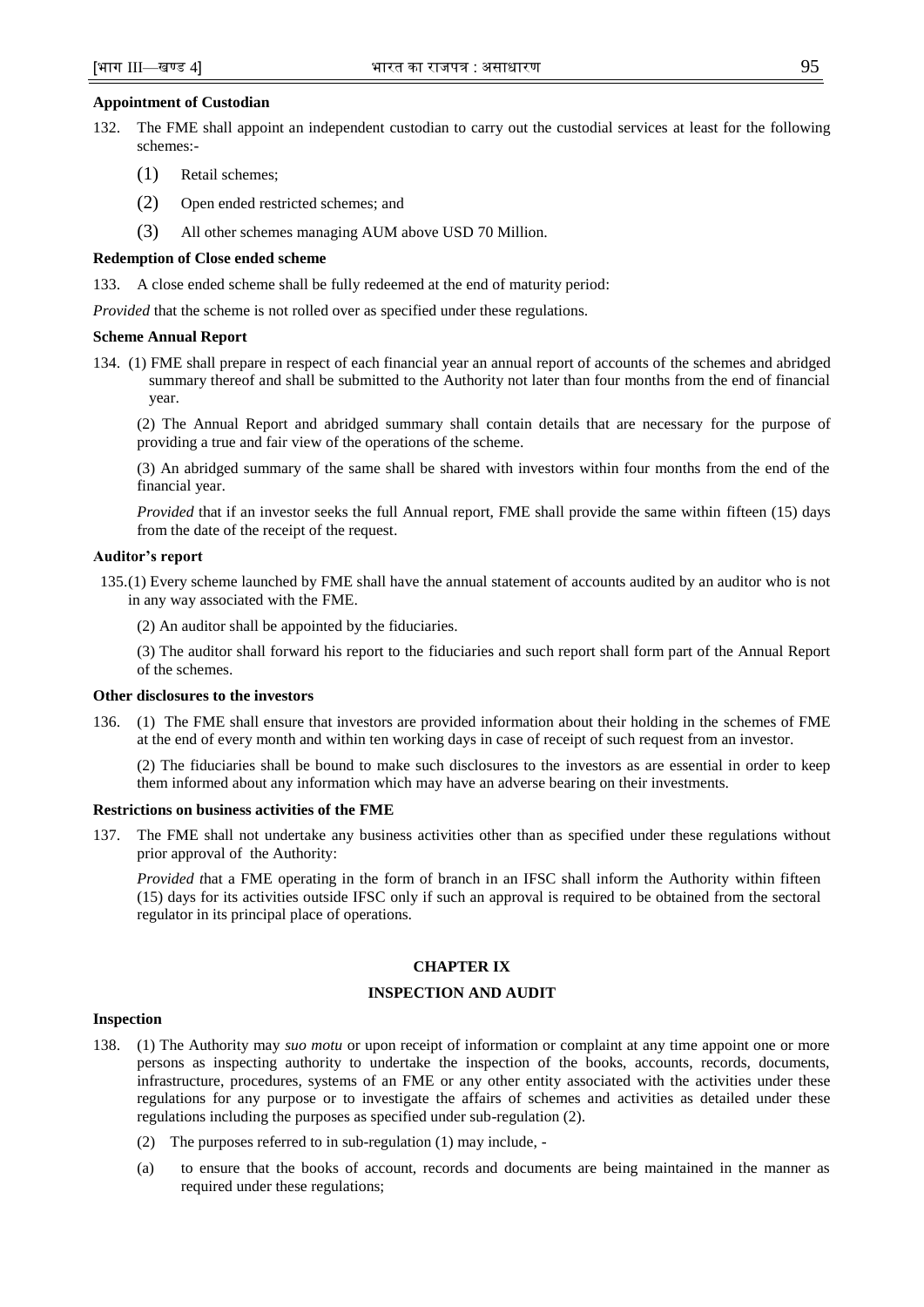- (b) to ensure that the provisions of the Act, the regulations and circulars made thereunder, are complied with:
- (c) to ascertain whether adequate internal control systems, procedures and safeguards have been established or are being followed by the FME or other entities to fulfil its obligations under these regulations;
- (d) to ascertain whether any circumstances exist which would render the FME or other entities unfit or ineligible;
- (e) to inquire into the complaints received from the investors, clients, other market participants, or any other person on any matter having a bearing on the activities of the FME; and
- (f) to inquire *suo motu* into such matters as may be deemed fit in the interest of investors or the financial market in IFSC.

(3) Before undertaking an inspection under sub-regulation (1), the inspecting authority shall give a notice to the FME or such other entities referred to in sub- regulations (1):

*Provided* that where the inspecting authority is satisfied that in the interest of the investors no such notice should be given, it may, for reasons to be recorded in writing, dispense with such notice.

#### **Obligations of FME on inspection**

139. (1) Where an inspection of an FME is undertaken by the Authority, such FME and every principal officer, partner, designated partner, trustee, director, chairperson, CEO, KMPs, officer, employee and any agent, etc., of the FME shall provide all assistance and cooperate with the inspection authority and shall furnish books of accounts, records and documents to the inspection authority with such statements and information relating to its activities within such time as decided by the inspection authority.

(2) The FME shall give all assistance as may be required in connection with the inspection and allow the inspecting authority to have reasonable access to its premises and extend reasonable facility for examining any books of accounts, records and documents in its possession, and also provide copies of records or documents or other material which in the opinion of the inspecting authority are relevant for the purposes of the inspection.

(3) The inspecting officer, in the course of inspection or investigation, shall be entitled to examine or record the statements of any principal officer, partner, designated partner, trustee, director, chairperson, officer, employee and any agent of the FME

(4) It shall be the duty of every principal officer, partner, designated partner, trustee, director, chairperson, CEO, KMPs, officer, employee and any agent of the FME to give to the inspecting officer all assistance in connection with the inspection or investigation, which the inspecting officer may require.

### **Appointment of auditor or valuer**

140. (1) The Authority may appoint an auditor to inspect the books of account, records, documents infrastructures, systems and procedures or affairs of a FME:

*Provided* that the auditor so appointed shall have the same powers of an inspecting authority:

*Provided further* that a FME and its employees shall have the obligations as specified in regulation 139.

(2) The Authority may appoint a valuer to value the scheme assets if considered necessary.

(3) The Authority shall be entitled to recover expenses including fees paid to the auditors / valuer as may be incurred by it.

# **Submission of report**

141. The inspecting authority shall submit an inspection report to the Authority, and the Authority may take such action as it may deem fit and appropriate.

*Provided* that if directed to do so by the Authority, the inspecting Authority may submit an interim report.

#### **Action by the Authority upon inspection.**

142. (1) The Authority may after consideration of the inspection report and after giving reasonable opportunity of hearing to the FME or its directors or employees or principal officer issue such direction as it deems fit in the interest of financial market or the investors including directions in the nature of :-

(a) requiring FME not to launch new schemes or raise money from investors for a particular period;

(b) prohibiting the person concerned from disposing of any of the properties of the fund or scheme acquired in violation of these regulations;

(c) requiring the person connected to dispose of the assets of the fund or scheme in a manner as may be specified in the directions;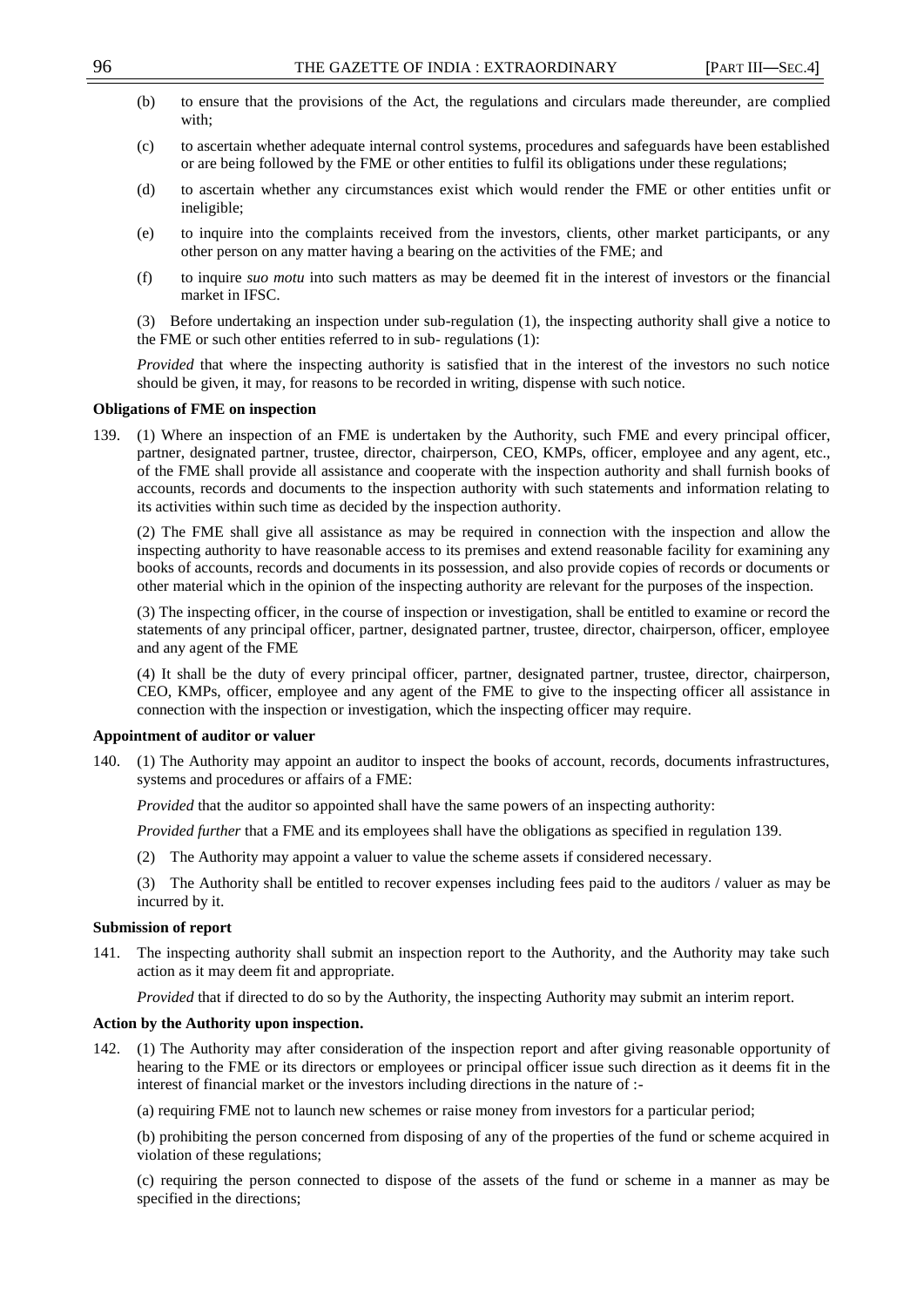(d) requiring the person concerned to refund any money or the assets to the concerned investors along with the requisite interest or otherwise, collected under the scheme;

(e) prohibiting the person concerned from operating in the financial market or from accessing the financial market for a specified period.

# **CHAPTER X**

# **LIABILITY FOR ACTION IN CASE OF DEFAULT**

#### **Suspension, cancellation of registration or any other actions**

- 143. The Authority may take such action as deemed fit, including suspension or cancellation of registration, against a FME if it:-
	- (a) fails to exercise due diligence or comply with any conditions subject to which a certificate of registration has been granted;
	- (b) contravenes any of the provisions of the Act or rules or regulations or circulars or guidelines or directions or instructions issued thereunder;
	- (c) fails to furnish any information relating to its activity as an FME as required by the Authority;
	- (d) furnishes to the Authority information which is false or misleading in any material particular;
	- (e) does not submit periodic returns or reports as required by the Authority;
	- (f) does not co-operate in any enquiry, inspection or investigation conducted by the Authority;
	- (g) fails to resolve the complaints of investors or fails to give a satisfactory reply to the Authority; or
	- (h) commits any other act/omission which in the opinion of the Authority warrants such action or which is against the interest of the investors.

# **CHAPTER XI**

#### **POWER TO RELAX, ISSUE CLARIFICATIONS AND SPECIFY ADDITIONAL REQUIREMENTS**

#### **Power to relax strict enforcement of the regulations**

144. (1) The Authority, for reasons to be recorded in writing, may in the interest of development of financial market in IFSC, relax the strict enforcement of any requirements of these regulations.

(2) For seeking relaxation under sub-regulation (1), an application giving details and the grounds on which such relaxation has been sought, shall be filed with the Authority along with a non-refundable fee as may be specified by the Authority.

(3) The Authority shall process such application within sixty (60) days of the date of receipt of the application complete in all respects including responses to clarifications sought and shall record reasons for acceptance or refusal of the relaxations sought by the applicant.

#### **Regulatory or Innovation Sandbox and Fund Lab**

145. (1) The Authority may, exempt any person or class of persons from the operation of all or any of the requirements of these regulations for a period as may be specified but not exceeding eighteen months, for furthering innovation in aspects relating to testing new products, strategies, processes, services, business models, use of technology, etc. in live environment of regulatory or innovation sandbox in the financial markets:

Provided that any experiment in a scheme towards a new strategy shall not solicit money from public and shall be governed by a framework specified by the Authority.

(2) Any exemption granted by the Authority under sub-regulation (1) shall be subject to the applicant satisfying such conditions as may be specified by the Authority including conditions to be complied with on a continuous basis.

#### **Power to specify norms, procedures, issue clarifications and remove difficulties**

146. (1) For the purposes of implementation of these regulations and matters incidental thereto, the Authority may specify norms, procedures, processes, additional requirements, etc. by way of circulars or guidelines or directions to FME or fiduciaries or entities related to activities as detailed under these regulations.

(2) In order to remove any difficulties in the interpretation or application of the provisions of these regulations, the Authority shall have the power to issue directions through guidance notes or circulars.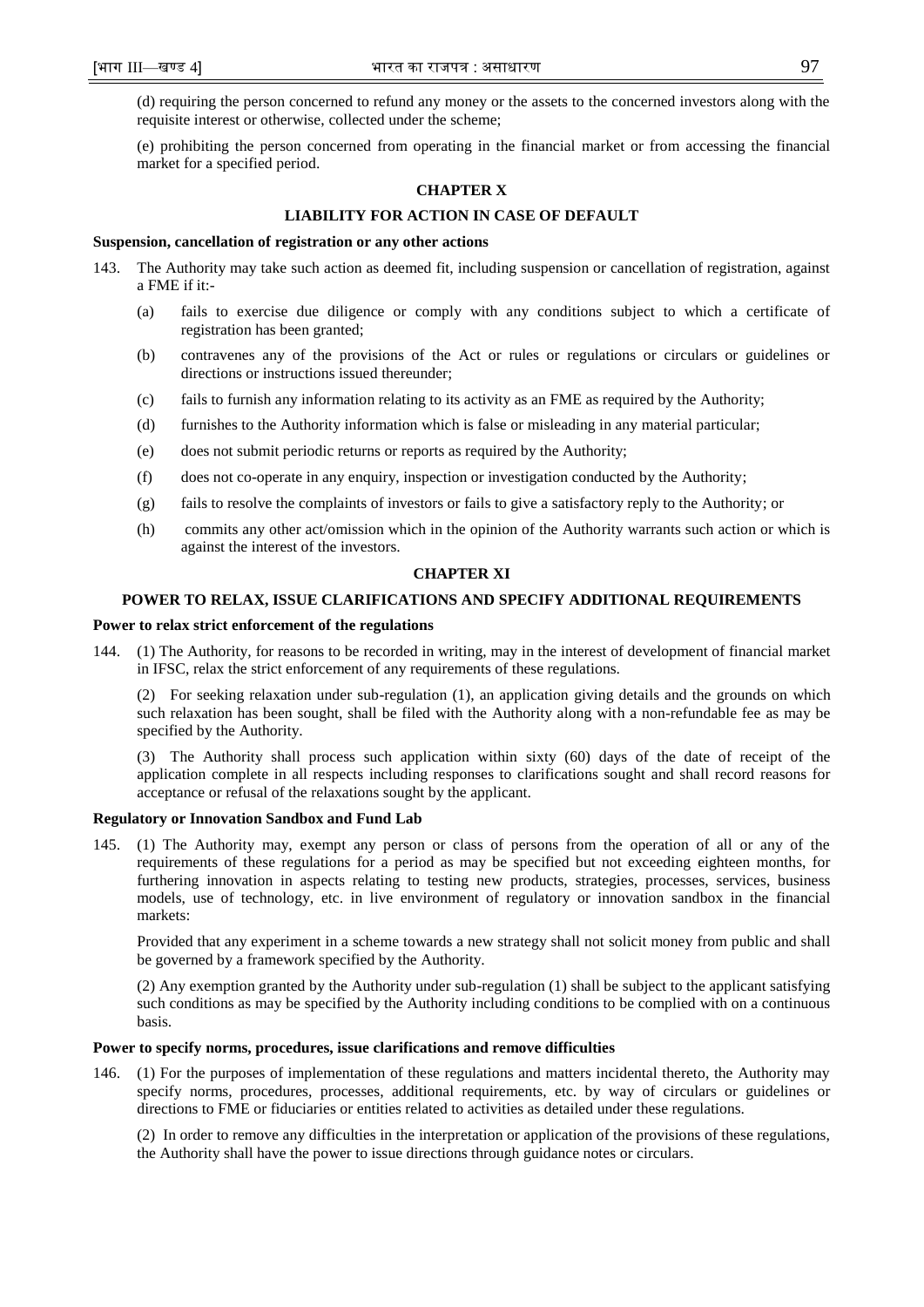# **CHAPTER XII**

# **MISCELLANEOUS**

# **Delegation of powers**

147. The powers exercisable by the Authority under these regulations shall also be exercisable by any officer of the Authority to whom such powers are delegated by the Authority.

#### **Repeal and Savings**

148. (1) On and from the effective date, Chapter VI on Funds of the Securities and Exchange Board of India (International Financial Services Centres) Guidelines, 2015 shall not apply in an IFSC.

(2) On and from the effective date, Securities and Exchange Board of India (Alternative Investment Funds) Regulations, 2012, and Securities and Exchange Board of India (Mutual Funds) Regulations, 1996, shall not apply in an IFSC.

(3) On and from the effective date, the following circulars issued by SEBI or IFSCA shall stand superseded:

(i) Securities and Exchange Board of India circulars on Alternative Investment Funds / Portfolio Management Services / Mutual Funds in IFSC viz. Circular No. SEBI/HO/MRD/ DSA/CIR/P/2017/45 dated May 23, 2017, Circular No. SEBI/HO/IMD/DF1/CIR/P/143/2018 dated November 26, 2018 and SEBI/HO/IFSC/CIR/P/ 2019/91 dated August 9, 2019;

(ii) IFSCA Circulars on Alternative Investment Funds viz. Circular No. 81/IFSCA/AIFs/2020-21 dated December 9, 2020, Circular No. 81/IFSCA/AIFs/2020-21/02 dated June 2, 2021 and Circular No. 81/IFSCA/ AIFs/2020-21/03 dated June 25, 2021: and

(iii) IFSCA Circulars on REIT and InvIT Circular no. 41/IFSCA/SEBI/REITs-InvITs/2020-21 dated October 21, 2020.

(4) On and from the effective date, Regulation 30 to 42 of the IFSCA (Capital Market Intermediaries) Regulations, 2021 shall stand omitted. Further, any other reference under the said regulation to Portfolio Manager shall also stand omitted.

- (5) Notwithstanding anything contained in sub-regulations (1), (2) (3) and (4) above
- (a) any action taken or purported to have been taken under the regulations, guidelines and circulars mentioned in sub-regulations (1), (2), (3) and (4), before the effective date shall be deemed to have been done or taken or commenced under the corresponding provisions of these regulations.
- (b) any private placement memorandum, whether draft or otherwise, filed or application made to the Authority before the effective date shall be deemed to have been filed or made under the corresponding provisions of these regulations. Further, all existing Fund Managers of Alternative Investment Funds (AIFs) registered by the Authority shall seek fresh registration from the Authority under these regulations within six months from the effective date.
- (c) any portfolio manager application made to the Authority before the effective date shall be deemed to have been filed or made under the corresponding provisions of these regulations. All existing Portfolio Managers registered by the Authority shall seek fresh registration from the Authority under these regulations within six months from the effective date.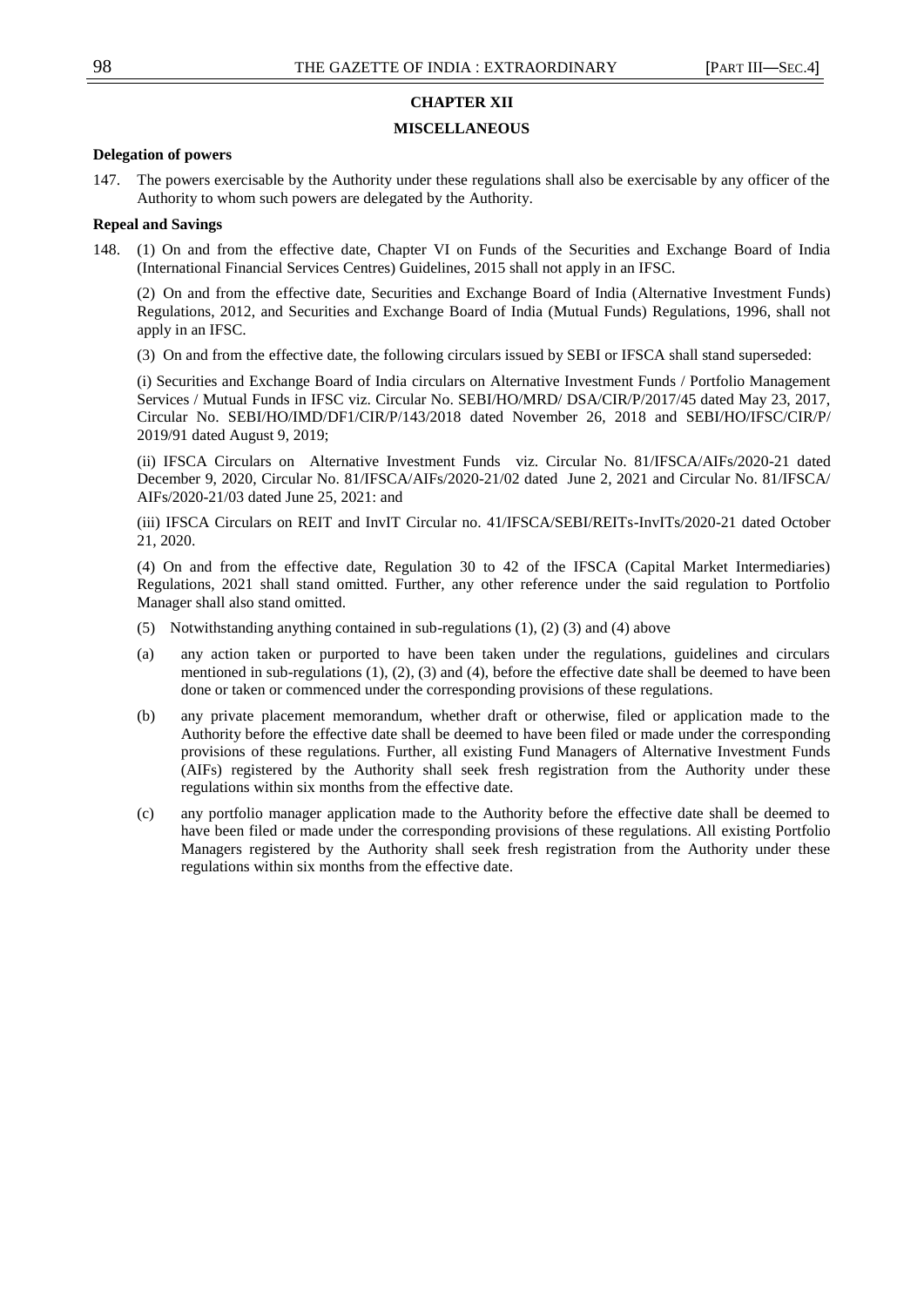# **FIRST SCHEDULE**

# **(Regulation 3)**

# **APPLICATION FORM**

| S. No.                                                                       |                                                                                                                                         | <b>Particulars</b>                                                                                                                                        | <b>Details</b> |  |  |
|------------------------------------------------------------------------------|-----------------------------------------------------------------------------------------------------------------------------------------|-----------------------------------------------------------------------------------------------------------------------------------------------------------|----------------|--|--|
| 1.                                                                           | <b>Category of Application</b>                                                                                                          |                                                                                                                                                           |                |  |  |
|                                                                              | a)                                                                                                                                      | Application for Authorised Entity                                                                                                                         |                |  |  |
|                                                                              | b)                                                                                                                                      | Application for Registered Entity (Non-Retail)                                                                                                            |                |  |  |
|                                                                              | $\mathbf{c})$                                                                                                                           | Application for Registered Entity (Retail)                                                                                                                |                |  |  |
| 2.                                                                           |                                                                                                                                         | <b>Details of the Applicant:</b>                                                                                                                          |                |  |  |
|                                                                              | 2.1 Initial Details of the applicant                                                                                                    |                                                                                                                                                           |                |  |  |
|                                                                              | Name of the applicant<br>a)                                                                                                             |                                                                                                                                                           |                |  |  |
|                                                                              | b)                                                                                                                                      | Legal Form of the Applicant                                                                                                                               |                |  |  |
|                                                                              | C)                                                                                                                                      | Corporate Identification Number (CIN), Limited Liability<br>Partnership Identification Number (LLPIN) or identification<br>number similar to CIN or LLPIN |                |  |  |
|                                                                              | d)                                                                                                                                      | Date of Incorporation                                                                                                                                     |                |  |  |
|                                                                              | Address of office in IFSC<br>$\epsilon$ )                                                                                               |                                                                                                                                                           |                |  |  |
|                                                                              | f)<br>Telephone number(s)                                                                                                               |                                                                                                                                                           |                |  |  |
|                                                                              | g)                                                                                                                                      | E-mail address                                                                                                                                            |                |  |  |
|                                                                              | h)                                                                                                                                      | Name, Telephone number and Email address of Principal Officer<br>and Compliance Officer                                                                   |                |  |  |
|                                                                              |                                                                                                                                         | 2.2 In case of Branch                                                                                                                                     |                |  |  |
|                                                                              | a)                                                                                                                                      | Address of Registered Office                                                                                                                              |                |  |  |
|                                                                              | b)                                                                                                                                      | Telephone number(s)                                                                                                                                       |                |  |  |
|                                                                              | $\mathbf{c})$                                                                                                                           | E-mail address                                                                                                                                            |                |  |  |
|                                                                              | d)                                                                                                                                      | Name, Telephone number and Email address of CEO or<br><b>Designated Partners</b>                                                                          |                |  |  |
| 2.3                                                                          | a)                                                                                                                                      | Brief Business profile of the Applicant<br>Details of Business activities                                                                                 |                |  |  |
|                                                                              | b)                                                                                                                                      | Details of Experience in Fund Management (including no. of<br>investors served, AUM managed, etc.)                                                        |                |  |  |
|                                                                              | c)                                                                                                                                      | Place of Presence                                                                                                                                         |                |  |  |
|                                                                              | d)                                                                                                                                      | <b>Founding Persons</b>                                                                                                                                   |                |  |  |
|                                                                              | e)                                                                                                                                      | Details of listing, if any                                                                                                                                |                |  |  |
| 2.4                                                                          |                                                                                                                                         | Details of Registrations with IFSCA / Financial Sectoral Regulators in<br>India or Foreign Jurisdictions, if any                                          |                |  |  |
|                                                                              | (Category of Registration, Registration number, Date of Registration<br>and Validity, Details for applicant / controlling shareholders) |                                                                                                                                                           |                |  |  |
| 2.5                                                                          |                                                                                                                                         | Details of SEZ Approval                                                                                                                                   |                |  |  |
| 2.6                                                                          |                                                                                                                                         | Details of the Business Activities of Associate entities in IFSC, If any                                                                                  |                |  |  |
| 2.7                                                                          |                                                                                                                                         | Details of infrastructure in IFSC for conducting activities as FME                                                                                        |                |  |  |
| <b>Financial Information (As per last Audited Financial Statement)</b><br>3. |                                                                                                                                         |                                                                                                                                                           |                |  |  |
| 3.1                                                                          |                                                                                                                                         | <b>Period of Financial Year</b>                                                                                                                           |                |  |  |
|                                                                              | a)                                                                                                                                      | Net Worth as on latest Financial Year                                                                                                                     |                |  |  |
|                                                                              | b)                                                                                                                                      | <b>Total Revenue</b>                                                                                                                                      |                |  |  |
|                                                                              | $\mathbf{c})$                                                                                                                           | Profit from Operations                                                                                                                                    |                |  |  |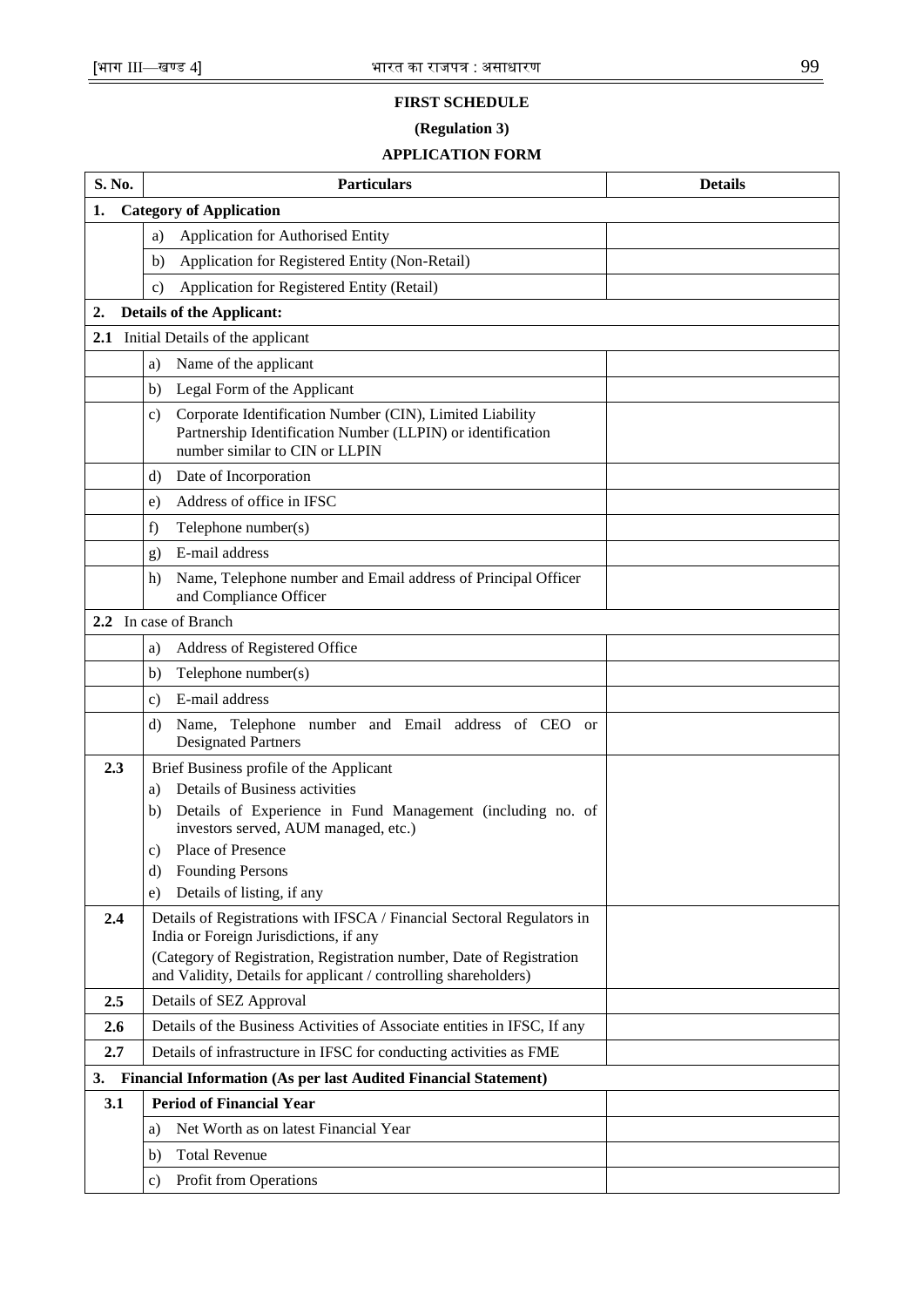| 3.2 | <b>Details of Shareholding and Capital Structure</b>                                                                                    |   |                |   |   |
|-----|-----------------------------------------------------------------------------------------------------------------------------------------|---|----------------|---|---|
|     | <b>Authorized Capital</b><br>a)                                                                                                         |   |                |   |   |
|     | Paid up Capital / Partners Capital contribution<br>b)                                                                                   |   |                |   |   |
|     | Details of the Shareholding or partnership structure<br>c)                                                                              |   |                |   |   |
|     | Details of the latest Shareholder(s) / partners holding 5% & above<br>d)<br>share / Partners Capital/ Person's in Control<br>Name<br>1. |   |                |   |   |
|     | PAN<br>2.                                                                                                                               |   |                |   |   |
|     | No. of Shares<br>3.                                                                                                                     |   |                |   |   |
|     | Address<br>4.                                                                                                                           |   |                |   |   |
|     | % of Shareholding<br>5.                                                                                                                 |   |                |   |   |
| 3.3 | Currency in which Account to be maintained by the applicant                                                                             |   |                |   |   |
| 4.  | <b>Business Plan</b>                                                                                                                    |   |                |   |   |
| 4.1 | Detailed Business Plan for various activities in IFSC under FME:                                                                        |   |                |   |   |
|     | <b>Overall Business Plan</b><br>a)                                                                                                      |   |                |   |   |
|     | Details of activities over Short, Medium and Long Term<br>b)                                                                            |   |                |   |   |
|     | <b>Target Investors</b><br>$\mathbf{c})$<br>Details for ring-fencing operations, in case of branch<br>d)                                |   |                |   |   |
| 5.  | Detail of Controlling Shareholders / Designated Partners / Partners / Directors and Key Executives                                      |   |                |   |   |
| 5.1 | Details of the Controlling Shareholders / Directors / CEO /                                                                             |   |                |   |   |
|     | Partners & Designate partners*                                                                                                          |   |                |   |   |
|     | Particulars                                                                                                                             | 1 | $\overline{2}$ |   | 3 |
|     | Name<br>a)                                                                                                                              |   |                |   |   |
|     | Designation/Legal form in case<br>b)<br>of Company/LLP                                                                                  |   |                |   |   |
|     | DIN/ DPIN/ Registration No.<br>c)                                                                                                       |   |                |   |   |
|     | PAN<br>d)                                                                                                                               |   |                |   |   |
|     | <b>Communication Address</b><br>e)                                                                                                      |   |                |   |   |
|     | f)<br>Email                                                                                                                             |   |                |   |   |
|     | % of Shareholding in the<br>g)<br>applicant                                                                                             |   |                |   |   |
|     | Shareholding Pattern & Details<br>h)<br>of Shareholders (Top 5)                                                                         |   |                |   |   |
|     | Is the person from FATF<br>$\mathbf{i}$<br>Compliant jurisdiction?                                                                      |   |                |   |   |
|     | <b>Brief Profile:</b><br>j)                                                                                                             |   |                |   |   |
| 5.2 | <b>Details of Key Executives for IFSC Office</b>                                                                                        |   |                | 1 | 2 |
|     | Name<br>a)                                                                                                                              |   |                |   |   |
|     | Designation<br>b)                                                                                                                       |   |                |   |   |
|     | <b>DIN/DPIN</b><br>c)                                                                                                                   |   |                |   |   |
|     | PAN<br>d)                                                                                                                               |   |                |   |   |
|     | Date of Appointment<br>e)                                                                                                               |   |                |   |   |
|     | <b>Communication Address</b><br>f)                                                                                                      |   |                |   |   |
|     | Email<br>g)<br>Mobile and Landline number<br>h)                                                                                         |   |                |   |   |
|     |                                                                                                                                         |   |                |   |   |
|     | Detailed Education Qualification & Certifications<br>$\mathbf{i}$                                                                       |   |                |   |   |
|     | <b>Detailed Experience</b><br>j)                                                                                                        |   |                |   |   |
|     |                                                                                                                                         |   |                |   |   |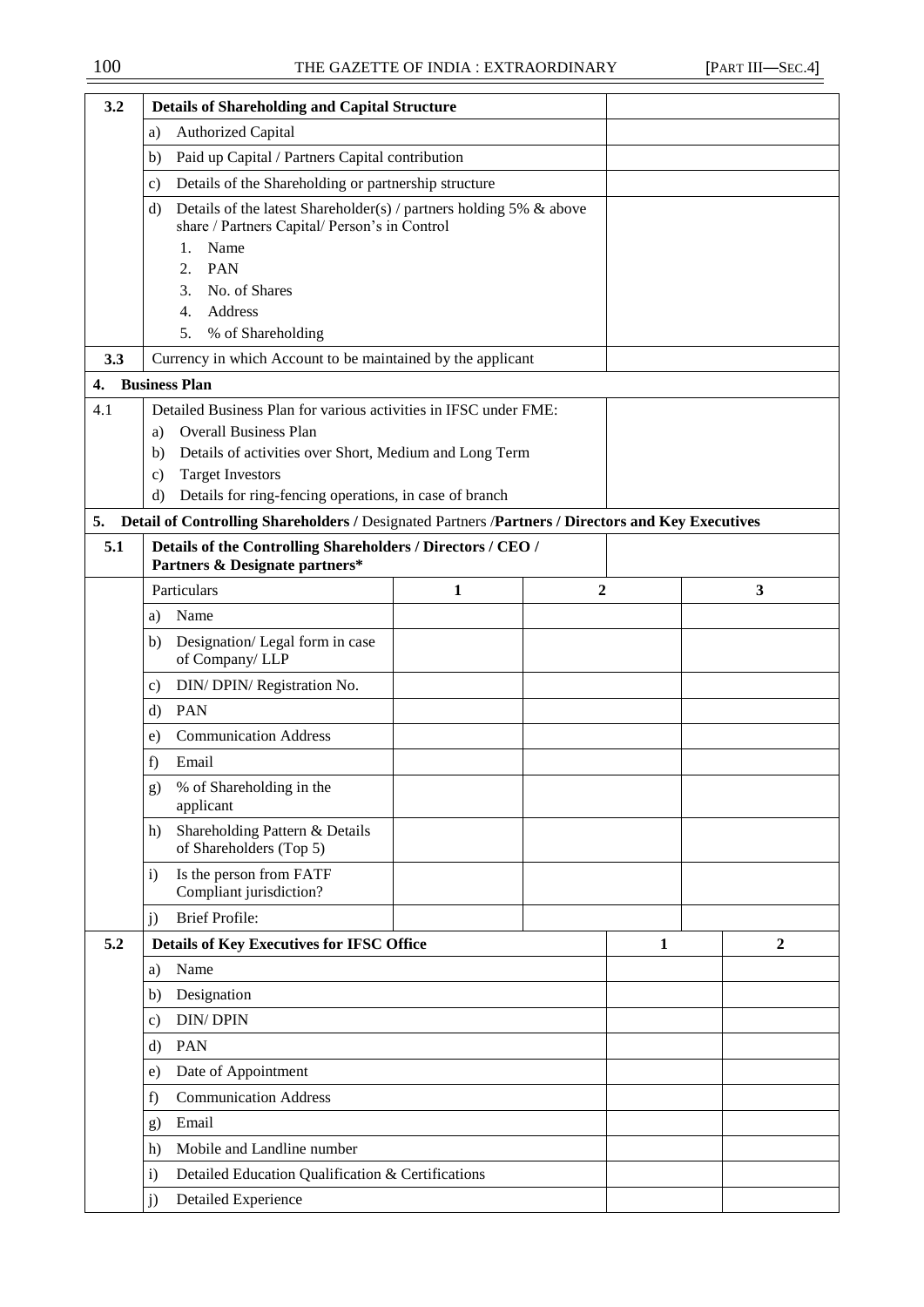| 6.            | <b>Details of Regulatory Actions</b>                                                                              |                                                                                                                                                                                                                                                                                                                                           |  |  |  |
|---------------|-------------------------------------------------------------------------------------------------------------------|-------------------------------------------------------------------------------------------------------------------------------------------------------------------------------------------------------------------------------------------------------------------------------------------------------------------------------------------|--|--|--|
| 6.1           |                                                                                                                   | <b>Details of Regulatory Actions</b>                                                                                                                                                                                                                                                                                                      |  |  |  |
|               |                                                                                                                   | (Material action against the applicant, Board of Directors, CEO, Key<br>Managerial Personnel or Controlling shareholders)                                                                                                                                                                                                                 |  |  |  |
| 6.2           |                                                                                                                   | Whether the Applicant or its Directors or Partners / controlling<br>shareholders has/ have been refused a certificate by the IFSCA or any<br>other regulatory authority or its/ their certificate has been suspended at<br>any time prior to this application. (If Yes, provide details. If No,<br>enclose a declaration to that effect). |  |  |  |
| 6.3           |                                                                                                                   | Court Cases or Litigations involving the applicant or its person in<br>control in last 3 years                                                                                                                                                                                                                                            |  |  |  |
| 7.            |                                                                                                                   | <b>Confirmations &amp; Declarations</b>                                                                                                                                                                                                                                                                                                   |  |  |  |
|               |                                                                                                                   | A Declaration cum undertaking containing following details on the letter head of the applicant stating that:                                                                                                                                                                                                                              |  |  |  |
| a)            |                                                                                                                   | We hereby declare that the information supplied in the application, including the attachment sheets, is complete                                                                                                                                                                                                                          |  |  |  |
|               |                                                                                                                   | and true.                                                                                                                                                                                                                                                                                                                                 |  |  |  |
| b)            |                                                                                                                   | The activities proposed in the IFSC are in line with the object clause.                                                                                                                                                                                                                                                                   |  |  |  |
| $\mathbf{c})$ |                                                                                                                   | The applicant and its principal officers, directors/ partners/ designated partners, key managerial personnel and<br>controlling shareholders are fit and proper persons.                                                                                                                                                                  |  |  |  |
| d)            | We shall ringfence the operations of branch from other operations of the applicant (applicable in case of branch) |                                                                                                                                                                                                                                                                                                                                           |  |  |  |
| e)            |                                                                                                                   | We shall notify IFSCA immediately of any material change in the information provided in the application.                                                                                                                                                                                                                                  |  |  |  |
| f)            |                                                                                                                   | We shall ensure that the key activities of Investment decision, portfolio management and grievance handling shall<br>be undertaken from IFSC.                                                                                                                                                                                             |  |  |  |
| g)            |                                                                                                                   | We further undertake to comply with, and be bound by the International Financial Services Centres Authority Act,<br>2019, and the regulations, circulars, guidelines and instructions thereunder as issued by IFSCA from time to time.                                                                                                    |  |  |  |
| h)            |                                                                                                                   | We further agree that as a condition of registration, we shall at all times abide by such operational<br>instructions/directives as may be issued by the IFSCA from time to time.                                                                                                                                                         |  |  |  |
| $\mathbf{i}$  |                                                                                                                   | We shall, to the satisfaction of IFSCA, furnish any other information as may be sought by IFSCA.                                                                                                                                                                                                                                          |  |  |  |
|               |                                                                                                                   | For and on behalf of (Please insert name of the applicant)                                                                                                                                                                                                                                                                                |  |  |  |
|               |                                                                                                                   | Authorised signatory                                                                                                                                                                                                                                                                                                                      |  |  |  |
|               |                                                                                                                   | (Name)(Signature)                                                                                                                                                                                                                                                                                                                         |  |  |  |
|               | Date:                                                                                                             |                                                                                                                                                                                                                                                                                                                                           |  |  |  |
|               | Place:                                                                                                            |                                                                                                                                                                                                                                                                                                                                           |  |  |  |
|               |                                                                                                                   | Documents to be annexed with the application                                                                                                                                                                                                                                                                                              |  |  |  |
|               | 1.                                                                                                                | Copy of the Certificate of Incorporation /Registration document of the Applicant.                                                                                                                                                                                                                                                         |  |  |  |
|               | 2.                                                                                                                | Latest Memorandum and Articles of Association / limited liability partnership agreement of the Applicant as<br>may be applicable                                                                                                                                                                                                          |  |  |  |
|               | 3.                                                                                                                | Last 3 years audited consolidated/standalone financial statements of the Applicant                                                                                                                                                                                                                                                        |  |  |  |
|               | 4.                                                                                                                | Net-worth certificate by an Auditor                                                                                                                                                                                                                                                                                                       |  |  |  |
|               | 5.                                                                                                                | Detailed CV of the principal officer                                                                                                                                                                                                                                                                                                      |  |  |  |
|               | 6.<br>7.                                                                                                          | Copy of authorisation for application by an authorized representative<br>KYC Details - PAN & Address proof of directors / person (s) in control/ KMP's and Employees in IFSC                                                                                                                                                              |  |  |  |
|               | 8.                                                                                                                | Tax Identification Document of the applicant                                                                                                                                                                                                                                                                                              |  |  |  |
|               | 9.                                                                                                                | Copy of SEZ approval                                                                                                                                                                                                                                                                                                                      |  |  |  |
|               |                                                                                                                   | 10. Copy of the proof of payment for the application fees paid                                                                                                                                                                                                                                                                            |  |  |  |
|               |                                                                                                                   | 11. Declaration on the letter head of the company duly signed by the authorized signatory.                                                                                                                                                                                                                                                |  |  |  |
|               | Date                                                                                                              | <b>Signature</b>                                                                                                                                                                                                                                                                                                                          |  |  |  |
|               | <b>Place</b>                                                                                                      | (Name and Designation)                                                                                                                                                                                                                                                                                                                    |  |  |  |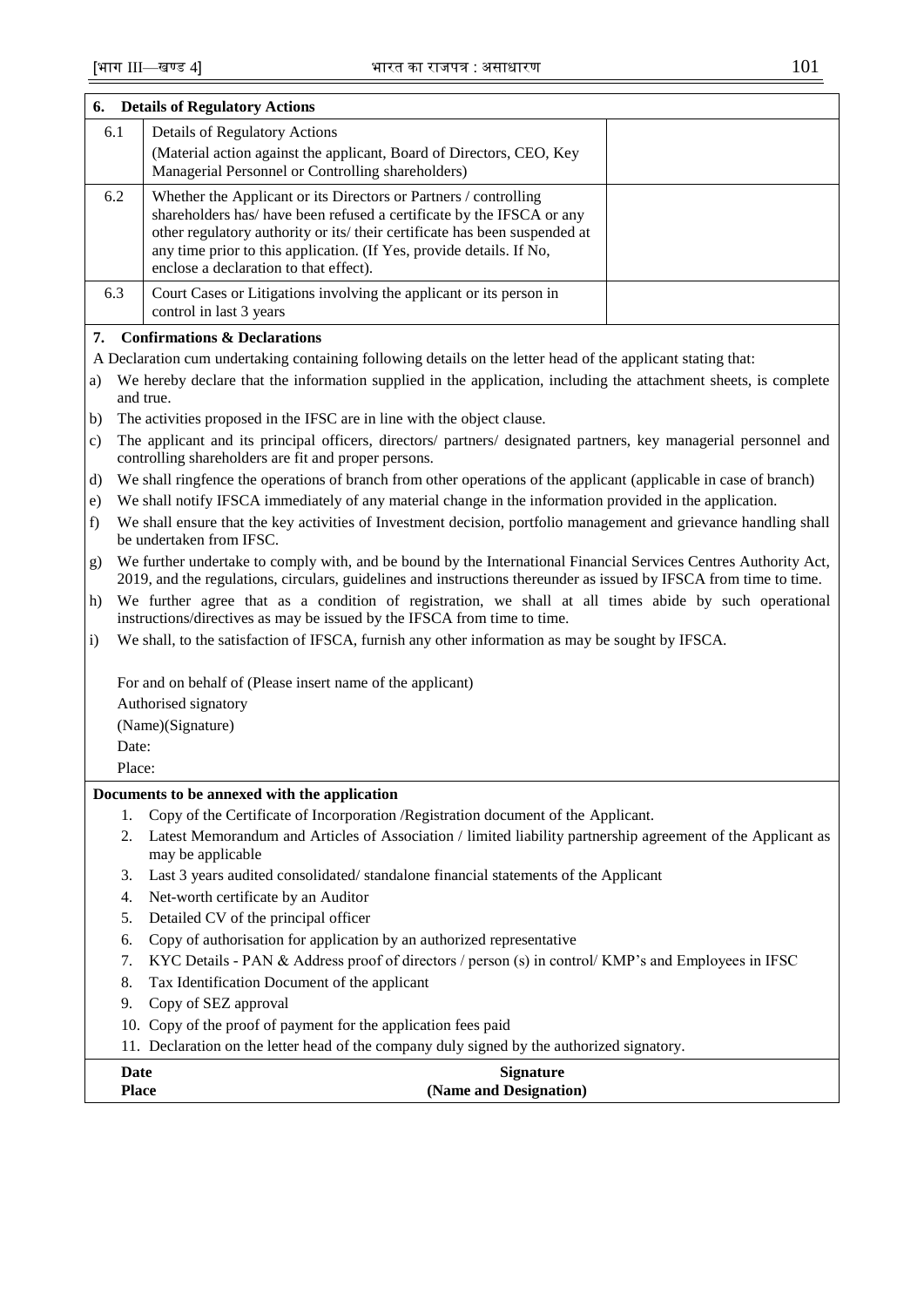# **SECOND SCHEDULE**

# **NET WORTH REQUIREMENTS**

| S. No. | Category                    | <b>Net Worth</b> |
|--------|-----------------------------|------------------|
|        | <b>Authorised FME</b>       | USD 75,000       |
|        | Registered FME (Non-retail) | USD 5,00,000     |
|        | Registered FME (Retail)     | USD 1,000,000    |

# **THIRD SCHEDULE**

# **CODE OF CONDUCT AND OBLIGATIONS**

# **PART A: CODE OF CONDUCT AND OBLIGATIONS OF THE FUND MANAGEMENT ENTITY**

- (a) The FME shall take all reasonable steps and exercise due diligence to ensure that the investment of funds pertaining to any scheme is not contrary to the provisions of these regulations.
- (b) The FME shall be responsible for the acts of commission or omission by its employees or the persons whose services have been procured by the FME.
- (c) Notwithstanding anything contained in any contract or agreement or termination, the FME or its directors or partners or other officers shall not be absolved of liability to the scheme or its investors for their acts of commission or omission, while holding such position or office.
- (d) The Chief Executive Officer (whatever be the designation) of the FME shall ensure that the FME complies with all the provisions of these regulations and the guidelines or circulars issued in relation thereto from time to time and that the investments made by the FME are in the interest of the unit holders and shall also be responsible for the overall risk management function of the FME.
- (e) The FME shall not appoint any person as key personnel who has been found guilty of any economic offence or involved in violation of securities laws.
- (f) The FME shall compute and carry out valuation of investments made by its scheme(s) in accordance with the investment valuation norms specified in Sixth Schedule, and shall publish the same.
- (g) The FME and its controlling shareholders shall be liable to compensate the affected investors and/or the scheme for any unfair treatment to any investor as a result of inappropriate valuation.
- (h) The FME must ensure that all investors are provided with adequate, accurate, explicit and timely information fairly presented in a simple language about the investment policies, investment objectives, financial position and general affairs of the scheme.
- (i) The FME shall ensure that the assets and liabilities of each scheme are segregated and ring-fenced from other schemes of the FME; and bank accounts and securities accounts of each scheme are segregated and ringfenced.
- (j) The FME must not use any unethical means to sell, market or induce any investor to buy their schemes.
- (k) The FME shall maintain high standards of integrity and fairness in all their dealings and in the conduct of their business.
- (l) The FME shall render at all times high standards of service, exercise due diligence, ensure proper care and exercise independent professional judgment.
- (m) The FME shall not make any exaggerated statement, whether oral or written, either about their qualifications or capability to render investment management services or their achievements.
- (n) The FME shall ensure compliance with the Anti-Money Laundering/ Combating the Financing of Terrorism (AML/CFT) norms as applicable.

# **PART B: CODE OF CONDUCT AND OBLIGATIONS OF FIDUCIARIES (DIRECTORS / DESIGNATED PARTNERS / TRUSTEES OF THE FUND)**

- (a) Based on the legal structure of the fund/scheme, the Board of Directors in case of Company, Designated Partners in case of LLP and Trustees (including the Board in case of a Trustee company) in case of a Trust shall
	- (i) ensure that the monies of the schemes are invested to achieve the objectives of the scheme and in the interest of the investors.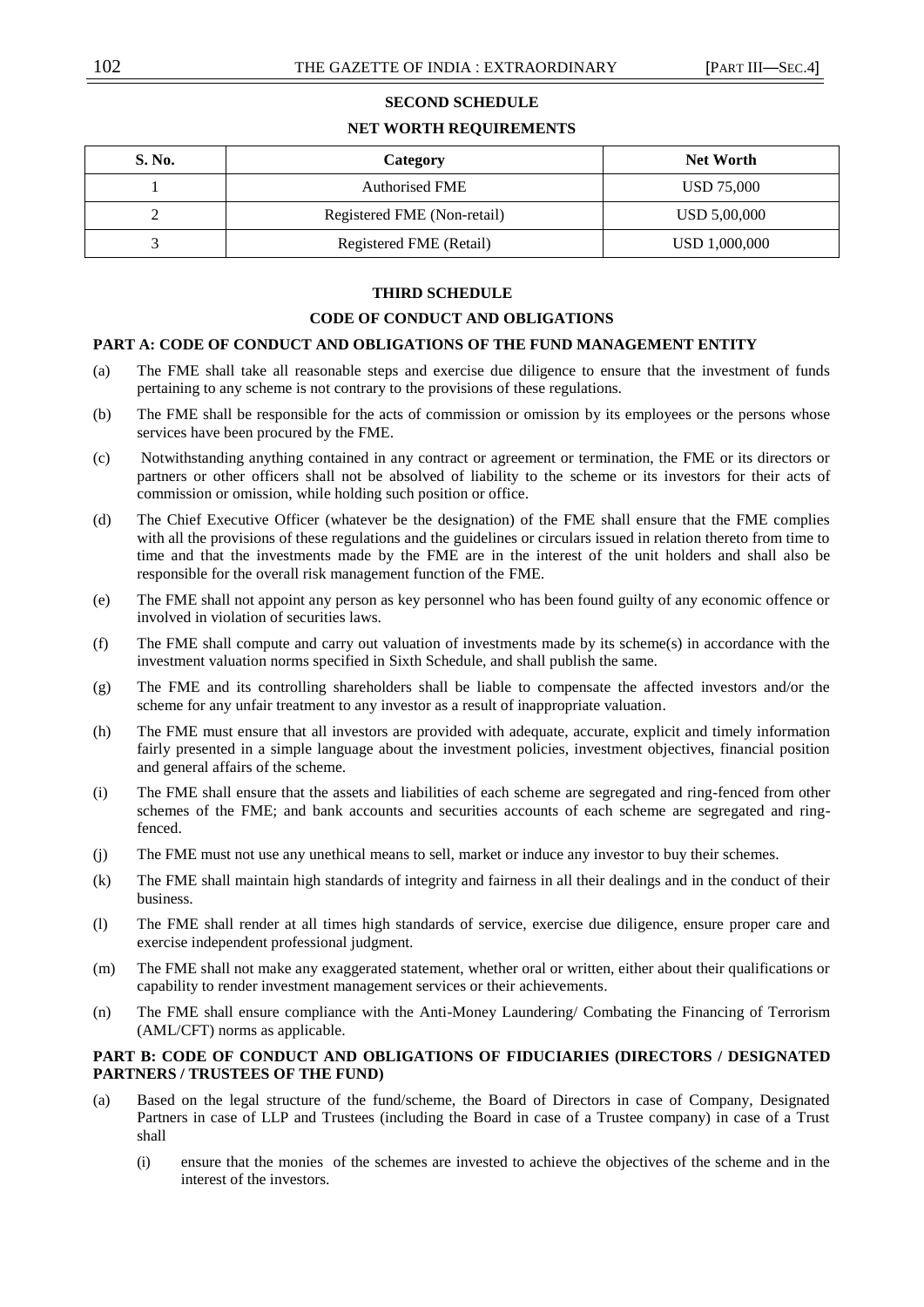- (ii) the assets and liabilities of each scheme are segregated and ring-fenced from other schemes of the FME; and bank accounts and securities accounts of each scheme are segregated and ring-fenced.
- (iii) ensure that different activities of FME are carried at arm's length and interest of investor under one activity are not being compromised with those of any other scheme or of other activities of the FME.
- (iv) have a right to obtain from the FME such information as is considered necessary.
- (v) render at all times high standards of service, exercise due diligence, ensure proper care and exercise independent professional judgment.
- (vi) obtain internal audit reports from independent auditors as and when deemed appropriate.
- (vii) hold frequent meetings to ensure it discharges the various responsibilities under these regulations.
- (viii) communicate in writing to the FME of the deficiencies and checking on the rectification of deficiencies.
- (ix) ensure before the launch of any scheme that it has,—
	- (a) systems in place for its back office, dealing room and accounting;
	- (b) appointed all key personnel;
	- (c) appointed auditors to audit its accounts;
	- (d) designated a compliance officer who shall be responsible for monitoring the compliance of the Act, rules and regulations, notifications, guidelines, instructions, etc., issued by the Authority or the Central Government and for redressal of investors grievances;
	- (e) appointed fund administrators registered with the Authority or capabilities to undertake such activities in-house by the FME
	- (f) obtained, wherever required under these regulations, prior in principle approval from the recognised stock exchange(s) where units are proposed to be listed.
- (x) ensure that FME has not given any undue or unfair advantage to any associates or dealt with any of the associates of the FME in any manner detrimental to interest of the investors.
- (xi) quarterly review all transactions carried out between the schemes, FME and its associates.
- (xii) shall on a yearly basis review the net-worth of the FME to ensure compliance with the threshold provided in Second Schedule on a continuous basis.
- (xiii) shall ensure that the scheme/fund property is properly protected, held and administered by proper persons and by a proper number of such persons.

# **PART C: CODE OF CONDUCT AND OBLIGATIONS OF PRINCIPAL OFFICER, FUND MANAGER AND COMPLIANCE OFFICER**

- (a) The Principal Officer shall ensure that all the activities of the FME are in accordance with the provisions of these regulations and various circulars and guidelines issued thereunder.
- (b) The Principal Officer shall ensure that the funds of the schemes are invested to achieve the objectives of the scheme and in the interest of the investors.
- (c) Where the Principal Officer has reason to believe that the conduct of business of the FME is not in accordance with these regulations it shall forthwith take such remedial steps as are necessary by it and shall immediately inform the Authority of the violation and the action taken by it.
- (d) The Principal Officer shall periodically review the investor complaints received and shall ensure immediate redressal of the same by the FME.
- (e) Principal Officer and Fund Managers shall:
	- (i) abide by the Act, Rules, Regulations, Guidelines and Circulars governing the securities market;
	- (ii) strive for highest ethical and professional standards to enhance the reputation of the markets;
	- (iii) act honestly in dealings with other market participants;
	- (iv) act fairly and deal with market participants in a consistent and transparent manner;
	- (v) act with integrity, particularly in avoiding questionable practices and behaviour;
	- (vi) not indulge in any unethical business activities or professional misconduct involving dishonesty, fraud or deceit or commit any act that could damage the reputation of the organisation or the fund management industry;
	- (vii) identify existing or potential conflicts of interest as per their institutions policies and address the same;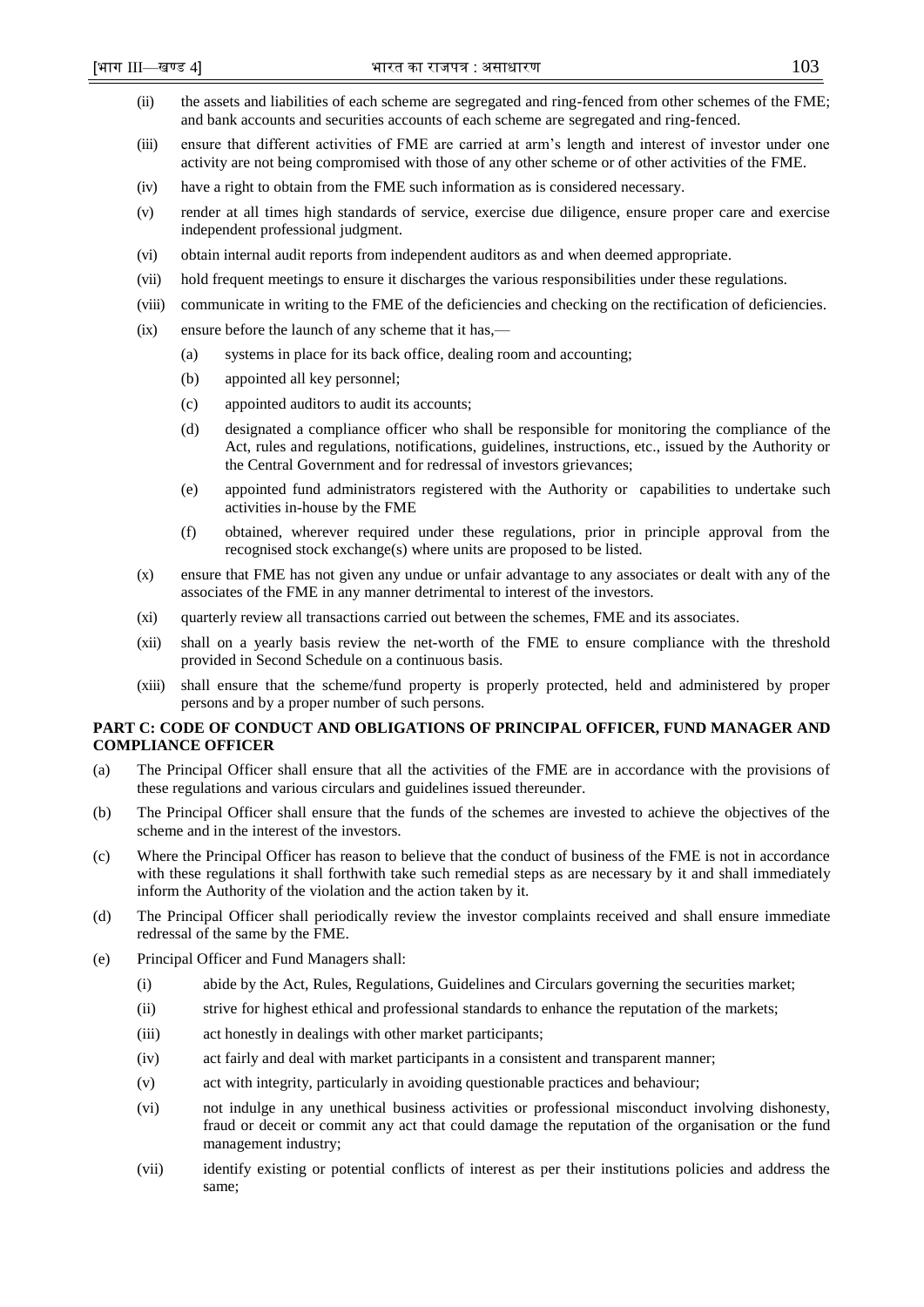- (viii) not carry out any transaction on behalf of a scheme with any counter party who is an associate of the FME / controlling shareholders unless such transaction is carried
	- a. out on arm's length basis after taking into account the interest of investors and;
	- b. in terms of the provisions of these regulations and circulars issued thereunder.
- (ix) not offer or accept any inducement in connection with the affairs or business of managing the funds of investors which is likely to conflict with the duties owed to the investors;
- (x) not receive any gift or entertainment which is not in adherence of the gift and entertainment policy of the FME framed in this regard.
- (f) The KMP designated as compliance officer shall
	- (i) be responsible for monitoring the compliance of the Act, rules and regulations, notifications, guidelines, instructions, etc., issued by the Authority and for redressal of investors grievances immediately.
	- (ii) independently report to the Authority any non-compliance observed by him.

# **PART D: CONFLICT OF INTEREST**

- (a) The FME shall act in a fiduciary capacity towards its investors and shall disclose to the investors, all of interests as and when they arise or seem likely to arise.
- (b) FME shall establish and implement written policies and procedures to identify, monitor and appropriately mitigate conflicts of interest throughout the scope of business.
- (c) FME shall abide by high level principles on avoidance of conflicts of interest with associated persons, as may be specified by the Authority from time to time.
- (d) FME shall ensure that different activities of FME are carried at arm's length and interest of investor under one activity are not being compromised with those of any other scheme or of other activities of the FME.

# **PART E: CODE OF CONDUCT AND OBLIGATIONS OF THE FUND MANAGEMENT ENTITY ACTING AS A PORTFOLIO MANAGER**

- (a) A FME acting as a Portfolio Manager shall:-
	- (i) ensure that the money received from the client for an investment purpose is deployed as soon as possible for that purpose and money due and payable to a client is paid forthwith.
	- (ii) not execute any trade against the interest of the clients in its proprietary account.
	- (iii) obtain in writing, interest of the client in various corporate bodies which enables such client to obtain unpublished price sensitive information of such corporate bodies.
	- (iv) where necessary and in the interest of the client, take adequate steps for the transfer of the clients' securities and for claiming and receiving dividends, interest payments and other rights accruing to the client.
	- (v) take necessary action for conversion of securities and subscription for renunciation of rights in accordance with the clients' instruction.
	- (vi) not use its status as any other registered intermediary to unduly influence the investment decision of the clients while rendering portfolio management services.
	- (vii) not make any statement or indulge in any act, practice or unfair competition, which is likely to be harmful to the interests of other portfolio managers or is likely to place such other portfolio managers in a disadvantageous position in relation to the portfolio manager himself, while competing for or executing any assignment.
	- (viii) ensure that the investors are provided with true and adequate information without making any misguiding or exaggerated claims and are made aware of attendant risks before any investment decision is taken by them;
	- (ix) render the best possible advice to the client having regard to the client's needs and the environment, and his own professional skills; and
	- (x) ensure that all professional dealings are effected in a prompt, efficient and cost effective manner.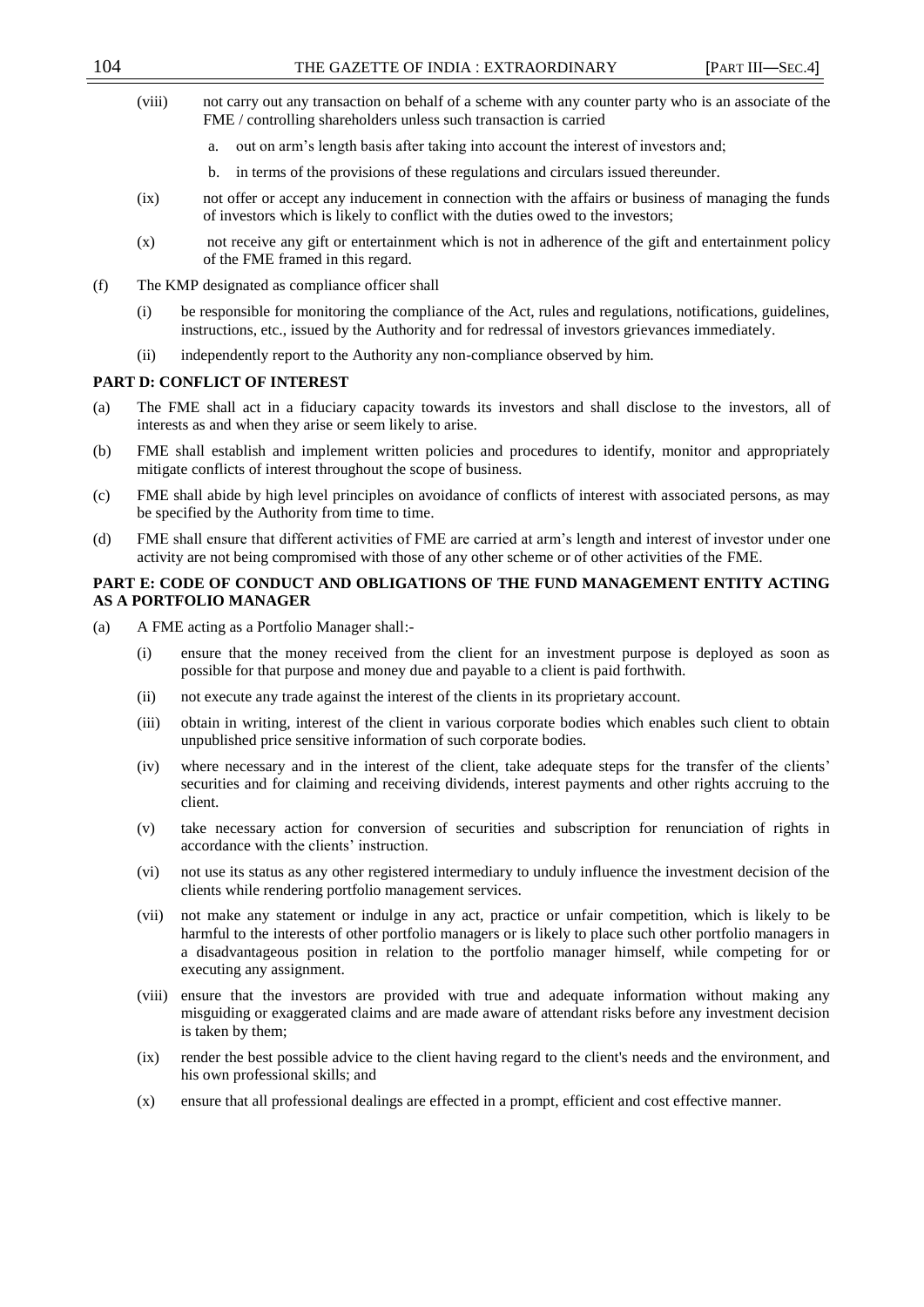### **FOURTH SCHEDULE**

# **ROLES AND RESONSIBILITIES FOR PARTIES TO AN INVESTMENT TRUST**

# **PART A: ROLES AND RESONSIBILITIES OF TRUSTEE**

- (a) The trustee shall hold the Business assets in trust for the benefit of the unit holders in accordance with the trust deed and the requirements specified in these regulations.
- (b) The trustee shall enter into an investment management agreement with the investment manager on behalf of the Investment Trust.
- (c) The trustee shall oversee activities of the investment manager in the interest of the unit holders and ensure that the investment manager complies with the responsibilities and shall obtain compliance certificate from the investment manager on a quarterly basis.
- (d) The trustee shall oversee activities of the project manager, where applicable, with respect to compliance with this regulations and the project implementation agreement/ project management agreement and shall obtain compliance certificate from the project manager on a quarterly basis.
- (e) The trustee shall make distributions and ensure that investment manager makes timely declaration of distributions to the unit holders.
- (f) The trustee shall ensure that subscription amount is kept in a separate bank account with IFSC banking unit in name of the Investment Trust and is only utilized for adjustment against allotment of units or refund of money to the applicants till the time such units are listed.
- (g) The trustee shall ensure that the remuneration of the valuer is not linked to or based on the value of the asset being valued.
- (h) The trustee shall ensure that the investment manager convenes meetings of the unit holders and oversee the voting by unitholders and declare outcome of the voting.
- (i) In case of any change in investment manager due to removal or otherwise,-
	- (i) prior to such change, the trustee shall obtain approval from unit holders and approval from the Authority;

Provided that the approval from the Authority shall not be required in respect of a Investment Trust that is privately placed whose units are not listed on any recognised stock exchange.

- (ii) the trustee shall appoint the new investment manager within three months from the date of termination of the earlier investment management agreement;
- (iii) the previous investment manager shall continue to act as such at the discretion of trustee till such time as new investment manager is appointed;
- (iv) the trustee shall ensure that the new investment manager shall stand substituted as a party in all the documents to which the earlier investment manager was a party;
- (v) the trustee shall ensure that the earlier investment manager continues to be liable for all its acts of omissions and commissions notwithstanding such termination.
- (j) In case of any change in the project manager due to removal or otherwise,–
	- (i) the trustee shall appoint the new project manager within three months from the date of termination of the earlier project implementation agreement/ project management agreement;
	- (ii) the trustee may, either *suo motu* or based on the advice of the concessioning authority appoint an administrator in connection with a infrastructure project(s);
	- (iii) the previous project manager shall continue to act as such at the discretion of trustee till such time as new project manager is appointed;
	- (iv) all costs and expenses in this regard will be borne by the new project manager;
	- (v) the trustee shall ensure that the new project manager shall stand substituted as a party in all the documents to which the earlier project manager was a party;
	- (vi) the trustee shall ensure that the earlier project manager continues to be liable for all its acts of omissions and commissions for the period during which it served as the project manager, notwithstanding such termination.
- (k) In case of change in control of the project manager in a PPP project, the trustee shall ensure that written consent of the concessioning authority is obtained in terms of the concession agreement prior to such change, where applicable.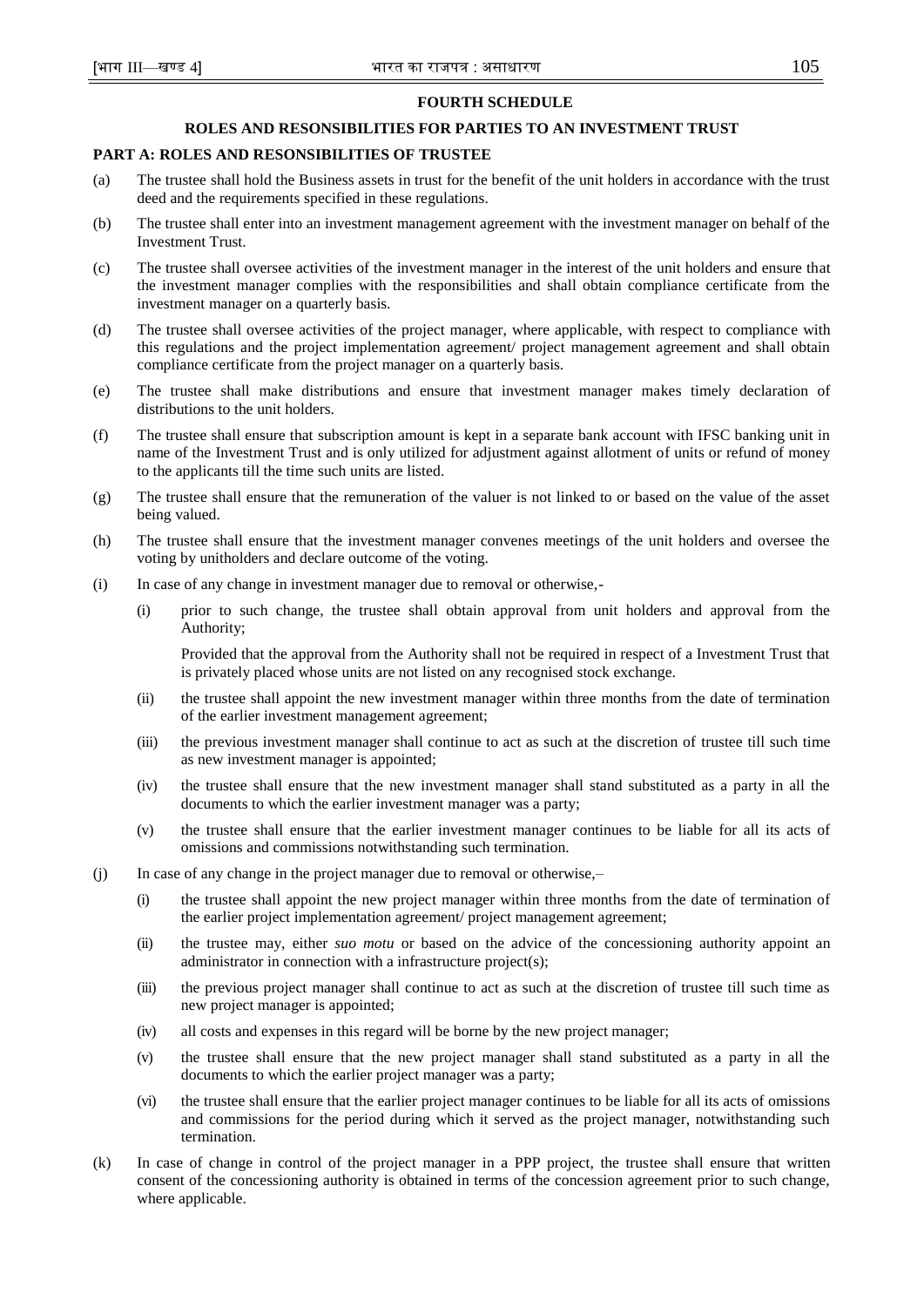(l) The trustee of an Investment Trust shall not invest in units of the Investment Trust in which it is designated as the trustee.

# **PART B: ROLES AND RESONSIBILITIES OF INVESTMENT MANAGER**

- (a) The investment manager shall make the investment decisions with respect to the underlying assets or projects of the Investment Trust including any further investment or divestment of the assets.
- (b) The investment manager shall oversee activities of the project manager with respect to compliance with these regulations and the project implementation agreement/ project management agreement and shall obtain compliance certificate from the project manager on a quarterly basis.
- (c) The investment manager shall ensure that the assets of Investment Trust or holdco or SPV have proper legal and marketable titles, to the extent applicable, and that all the material contracts entered into on behalf of Investment Trust or SPV are legal, valid, binding and enforceable by and on behalf of the Investment Trust or SPV.
- (d) The investment manager shall ensure that the investments made by the Investment Trust are in accordance with the investment conditions and in accordance with the investment strategy of the Investment Trust.
- (e) The investment manager, in consultation with trustee, shall appoint an auditor for a period of not more than five consecutive years:

Provided that the auditor, not being an individual, may be reappointed for a period of another five consecutive years, subject to approval of unit-holders in the annual meeting.

- (f) The investment manager shall ensure that the assets of Investment Trust are adequately insured.
- (g) The investment manager shall ensure that it has adequate infrastructure and sufficient key personnel with adequate experience and qualification to undertake management of the Investment Trust at all times.
- (h) The investment manager and the investment banker(s) shall be responsible for all activities pertaining to issue and listing of units of the Investment Trust.
- (i) The investment manager shall be responsible for all activities pertaining to the issue of units of Investment Trust in respect of privately placed Investment Trust whose units are not listed on a recognised stock exchange.
- (j) The investment manager and the investment bankers(s), shall ensure that disclosures made in the offer document or placement memorandum contains material, true, correct and adequate disclosures and are in accordance with the requirements specified by Authority or the recognised stock exchange(s), in respect of Investment Trust listed on a recognised stock exchange.
- (k) The investment manager shall ensure that disclosures made in the placement memorandum contains material, true, correct and adequate disclosures and are in accordance with the requirements specified by Authority in respect of privately placed Investment Trust whose units are not listed on a recognised stock exchange.
- (l) The investment manager shall declare distributions to the unit holders in accordance with the distribution policy as provided in these regulations.
- (m) The Investment manager shall ensure that adequate controls are in place to ensure segregation of its activity as manager of the Investment Trust from its other activities.
- (n) The investment manager shall submit to the trustee,
	- (i) quarterly reports on the activities of the Investment Trust;
	- (ii) valuation reports within fifteen days of the receipt of the valuation report from the valuer;
- (o) The investment manager shall ensure that the audit of accounts of the Investment Trust by the auditor is done not less than once in a year and such report is:
	- (i) submitted to the recognised stock exchange(s) within sixty (60) days of end of such financial year ending March 31st, in respect of Investment Trust listed on a recognised stock exchange; or
	- (ii) submitted to the trustee and unitholders, either electronically or through physical copies, in respect of privately placed Investment Trust whose units are not listed on a recognised stock exchange.
- (p) The investment manager may appoint a custodian in order to provide such custodial services as may be authorised by the trustees.
- (q) The investment manager shall place, before its board of directors in the case of a company or the governing board in case of an LLP, a report on activity and performance of the Investment Trust every three months.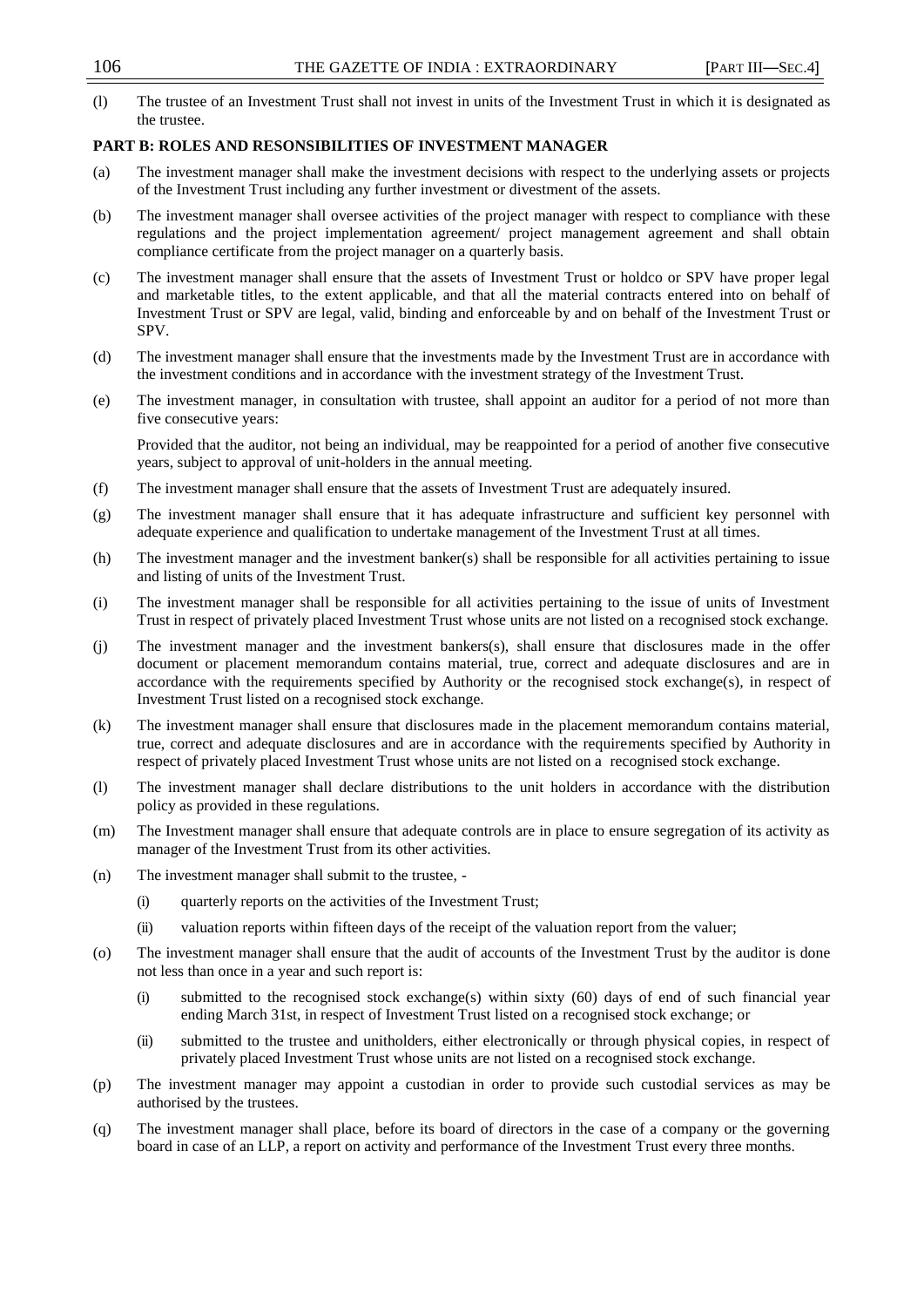# **PART C: ROLES AND RESONSIBILITIES OF PROJECT MANAGER**

- (a) The project manager shall undertake operations and management of the InvIT assets including making arrangements for the appropriate maintenance, as may be applicable, either directly or through the appointment and supervision of appropriate agents and as required under any project agreement including a concession agreement in the case of a PPP project.
- (b) If the InvIT invests in under construction projects, the project manager shall,–
	- (i) undertake the operations and management of the projects, either directly or through appropriate agents;
	- (ii) oversee the progress of development, approval status and other aspects of the project upto its completion, in case of appointment of agents for the purpose of execution.
- (c) The project manager shall discharge all obligations in respect of achieving timely completion of the project implementation agreement/ infrastructure project, wherever applicable, implementation, operation, maintenance and management of such infrastructure project in terms of the project management agreement.

# **PART D: ROLES AND RESONSIBILITIES OF SPONSOR**

- (a) The sponsor(s) and sponsor group(s) shall set up the Investment Trust and appoint the trustee(s) of the Investment Trust.
- (b) The sponsor(s) and sponsor group(s) shall transfer or undertake to transfer to the Investment Trust, its entire shareholding or interest and rights in the holdco and/ or SPV or ownership of the real estate assets or infrastructure projects, as the case may be, subject to a binding agreement and adequate disclosures in the offer document or placement memorandum, prior to allotment of units of the Investment Trust:

Provided that this shall not apply to the extent of any mandatory holding of shares or interest and rights in the holdco and/ or SPV by the sponsor(s) and sponsor group(s) as per any Act or regulations or circulars or guidelines of government or any regulatory authority or concession agreement.

- (c) With respect to holding of units in the Investment Trust,
	- (i) the sponsor(s) and sponsor group(s) together shall hold not less than twenty percent of the total units of the Investment Trust after initial offer of units, on a post-issue basis for a period of not less than 3 years from the date of the listing of such units
	- (ii) Any holding by sponsor in Investment Trust, exceeding twenty percent on a post issue basis, shall be held for a period of not less than one year from the date of listing of such units.
- (d) Sponsor(s) would be responsible for all acts, omissions and representations/ covenants of the Investment Trust related to formation of Investment Trust, sale/ transfer of assets/holdco/SPV to the Investment Trust.
- (e) In case of PPP projects where the InvIT is investing in infrastructure assets through SPV(s), in case such acquiring or holding is disallowed by government or under any provisions of the concession agreement or any other such agreement,–
	- (i) the sponsor may continue to maintain such holding at the SPV level;
	- (ii) the consolidated value of all such holdings at the SPV level and the value of the units of InvIT held by the sponsor shall not be less than the value of fifteen percent of the total units of the InvIT after initial issue of units on a post-issue basis;
	- (iii) such units of the InvIT and shares or interest in the SPV shall be held for a period of not less than three years from the date of the listing of units of the InvIT;
	- (iv) in case such holding of sponsor in the SPV results in the InvIT not having controlling interest and not having more than fifty one percent shareholding or interest in the SPV, the sponsor shall enter into a binding agreement with the InvIT to ensure that decisions taken by the sponsor including voting with respect to the SPV are in compliance with the requirements in this circular and not against the interest of the InvITs or the unit holders and shall be subject to further guidelines as may be specified by the Authority.

# **PART E: ROLES AND RESONSIBILITIES OF VALUER**

- (a) The valuer(s) shall ensure that the valuation of the Business assets is impartial, true and fair and is in accordance with these regulations.
- (b) The valuer(s) shall ensure that it has sufficient and adequate financial, human and other resources to enable it to perform valuations.
- (c) The valuer(s) and any of its employees involved in valuing of the assets of the Investment Trust, shall not,-

(i) invest in units of the Investment Trust or in the assets being valued; and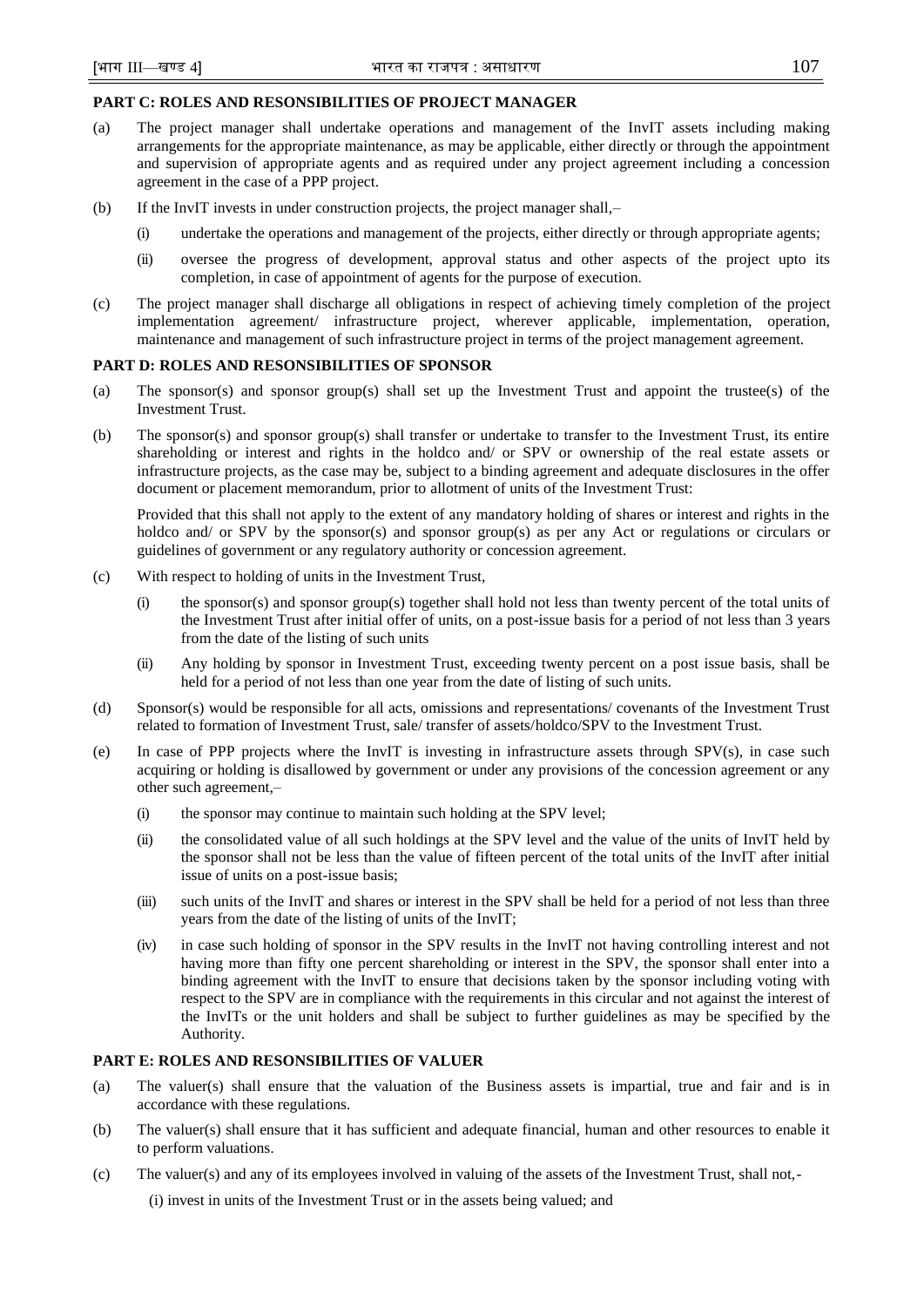(ii) sell the assets or units of Investment Trust held prior to being appointed as the valuer, till the time such person is designated as valuer of such Investment Trust and not less than six months after ceasing to be valuer of the Investment Trust.

- (d) The valuer(s) shall conduct the valuation of the Investment Trust assets with transparency and fairness and shall render, at all times, high standards of service, exercise due diligence, ensure proper care and exercise independent professional judgment.
- (e) The valuer(s) shall act with independence, objectivity and impartiality in performing the valuation.
- (f) The valuer(s) shall not accept remuneration, in any form, for performing a valuation of the Investment Trust assets from any person other than the Investment Trust or its authorized representative.
- (g) The valuer(s) shall before accepting any assignment, from any related party to the Investment Trust, shall disclose to the Investment Trust any direct or indirect consideration which the valuer may have in respect of such assignment.

### **PART F: ROLES AND RESONSIBILITIES OF AUDITOR**

- (a) The auditor shall conduct audit of the accounts of the Investment Trust and prepare the audit report based on the accounts examined by him and after taking into account the relevant accounting and auditing standards.
- (b) The auditor shall, to the best of his information and knowledge, ensure that the accounts and financial statements, including profit or loss and cash flow for the period and such other matters as may be specified, give a true and fair view of the state of the affairs.
- (c) The auditor shall have a right of access at all times to the books of accounts and vouchers pertaining to activities of the Investment Trust.
- (d) The auditor shall have a right to require such information and explanation pertaining to activities of the Investment Trust as he may consider necessary for the performance of his duties as auditor from the employees of Investment Trust or parties to the Investment Trust or holdco or SPV or any other person in possession of such information.

# **FIFTH SCHEDULE**

# **ADVERTISEMENT CODE**

(a) Advertisements shall be accurate, true, fair, clear, complete, unambiguous and concise.

(b) Advertisements shall not contain statements which are false, misleading, biased or deceptive, based on assumption/projections and shall not contain any testimonials or any ranking based on any criteria.

(c) Advertisements shall not be so designed as likely to be misunderstood or likely to disguise the significance of any statement. Advertisements shall not contain statements which directly or by implication or by omission may mislead the investor.

(d) Advertisements shall not carry any slogan that is exaggerated or unwarranted or slogan that is inconsistent with or unrelated to the nature and risk and return profile of the product.

(e) Advertisements shall not be so framed as to exploit the lack of experience or knowledge of the investors. Extensive use of technical or legal terminology or complex language and the inclusion of excessive details which may detract the investors should be avoided.

(g) Advertisements shall contain information which is timely and consistent with the disclosures made in the Scheme Documents.

#### **SIXTH SCHEDULE**

#### **INVESTMENT VALUATION NORMS - PRINCIPLES OF FAIR VALUATION**

A FME shall value its investments in accordance with the following overarching principles so as to ensure fair treatment to all investors including existing investors as well as investors seeking to invest:

(a) The valuation of investments shall be based on the principles of fair valuation i.e, valuation shall be reflective of the realizable value of the securities/financial product/assets. The valuation shall be done in good faith and in true and fair manner through appropriate valuation policies and procedures.

(b) The policies and procedures shall identify the methodologies that will be used for valuing each type of securities/financial products/assets held by the schemes. Investment in new type of securities/financial products/assets by the scheme shall be made only after establishment of the valuation methodologies for such securities/ financial products/assets.